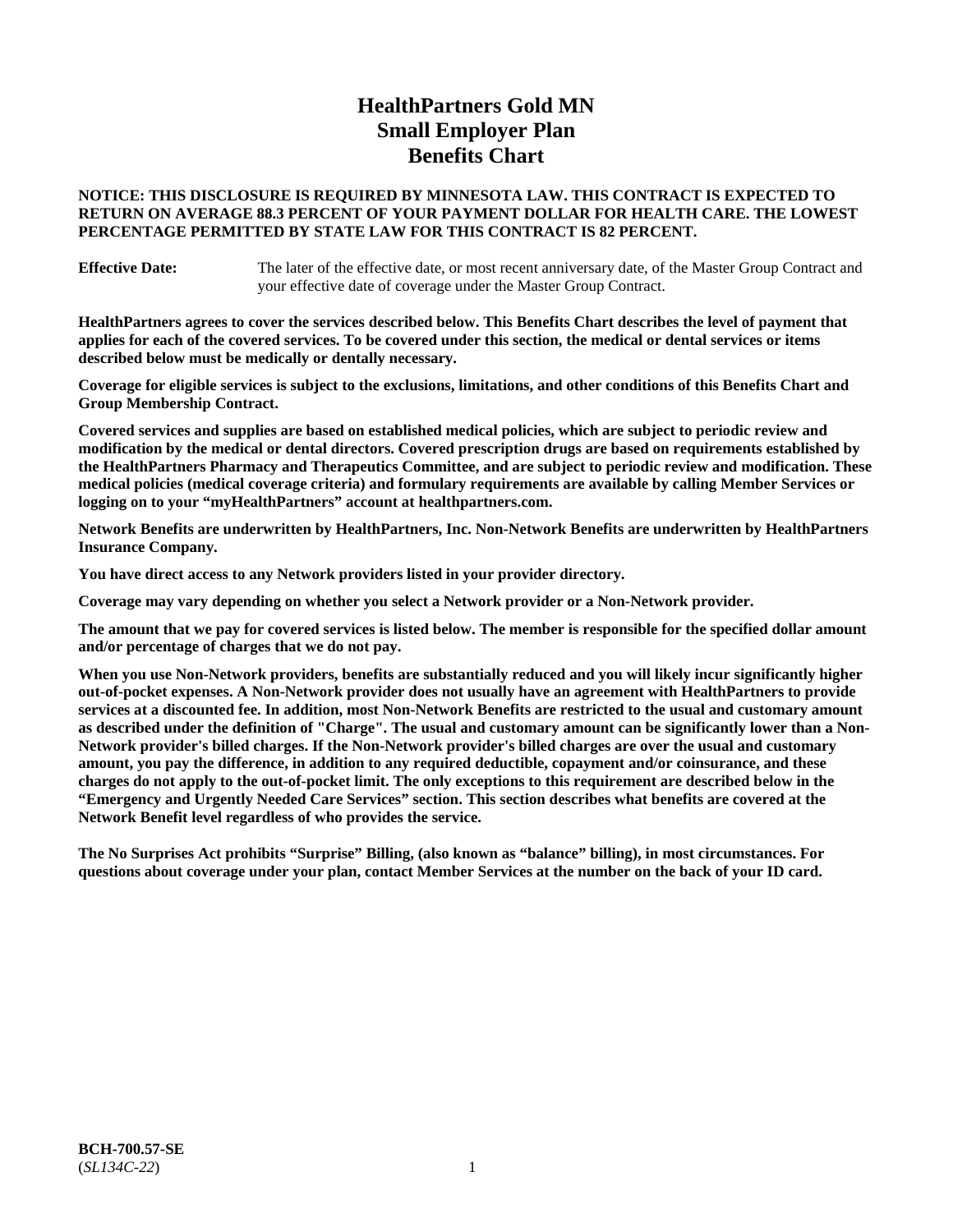# **These definitions apply to this Benefits Chart. They also apply to the Contract.**

| <b>Biosimilar Drugs:</b> | A prescription drug, approved by the Food and Drug Administration (FDA), that the FDA has<br>determined is biosimilar to and interchangeable with a biological brand name drug. Biosimilar<br>drugs are not considered generic drugs and are not covered under the generic drug benefit.                                                                                                                                                                                                                                                                                                                                           |
|--------------------------|------------------------------------------------------------------------------------------------------------------------------------------------------------------------------------------------------------------------------------------------------------------------------------------------------------------------------------------------------------------------------------------------------------------------------------------------------------------------------------------------------------------------------------------------------------------------------------------------------------------------------------|
| <b>Brand Name Drug:</b>  | A prescription drug, approved by the Food and Drug Administration (FDA), that is manufactured,<br>sold, or licensed for sale under a trademark by the pharmaceutical company that originally<br>researched and developed the drug. Brand name drugs have the same active-ingredient formula as<br>the generic version of the drug. However, generic drugs are manufactured and sold by other drug<br>manufacturers and are generally not available until after the patent on the brand name drug has<br>expired. A few brand name drugs may be covered at the generic drug benefit level if this is<br>indicated on the formulary. |
| <b>Calendar Year:</b>    | This is the 12-month period beginning 12:01 A.M. Central Time, on January 1, and ending 12:00<br>A.M. Central Time of the next following December 31.                                                                                                                                                                                                                                                                                                                                                                                                                                                                              |
| <b>Charge:</b>           | For covered services delivered by participating network providers, this is the provider's discounted<br>charge for a given medical/surgical service, procedure or item.                                                                                                                                                                                                                                                                                                                                                                                                                                                            |
|                          | For covered services delivered by non-network providers, a contracted rate may apply if such<br>arrangement is available to HealthPartners.                                                                                                                                                                                                                                                                                                                                                                                                                                                                                        |
|                          | For the Usual and Customary charge for covered services delivered by non-network providers, our<br>payment is calculated using one of the following options to be determined at HealthPartners'<br>discretion: 1) a percentage of the Medicare fee schedule; 2) a comparable schedule if the services<br>is not on the Medicare fee schedule; 3) a commercially reasonable rate for such service.                                                                                                                                                                                                                                  |
|                          | The Usual and Customary Charge is the maximum amount allowed that we consider in the<br>calculation of the payment of charges incurred for certain covered services. You must pay for any<br>charges above the usual and customary charge, and they do not apply to the out-of-pocket limit.                                                                                                                                                                                                                                                                                                                                       |
|                          | A charge is incurred for covered ambulatory medical and surgical services, on the date the service<br>or item is provided. A charge is incurred for covered inpatient services, on the date of admission to<br>a hospital. To be covered, a charge must be incurred on or after the member's effective date and<br>on or before the termination date.                                                                                                                                                                                                                                                                              |
| Copayment/Coinsurance:   | The specified dollar amount, or percentage, of charges incurred for covered services, which we do<br>not pay, but which a member must pay, each time a member receives certain medical services,<br>procedures or items. Our payment for those covered services or items begins after the copayment<br>or coinsurance is satisfied. Covered services or items requiring a copayment or coinsurance are<br>specified in this Benefits Chart.                                                                                                                                                                                        |
|                          | For services provided by a network provider:                                                                                                                                                                                                                                                                                                                                                                                                                                                                                                                                                                                       |
|                          | An amount which is listed as a flat dollar copayment is applied to a network provider's discounted<br>charges for a given service. However, if the network provider's discounted charge for a service or<br>item is less than the flat dollar copayment, you will pay the network provider's discounted charge.<br>An amount which is listed as a percentage of charges or coinsurance is based on the network<br>provider's discounted charges, calculated at the time the claim is processed, which may include an<br>agreed upon fee schedule rate for case rate or withhold arrangements.                                      |
|                          | For services provided by a non-network provider:                                                                                                                                                                                                                                                                                                                                                                                                                                                                                                                                                                                   |
|                          | Any copayment or coinsurance is applied to the lesser of the provider's charges or the usual and<br>customary charge for a service.                                                                                                                                                                                                                                                                                                                                                                                                                                                                                                |
|                          | A copayment or coinsurance is due at the time a service is provided, or when billed by the<br>provider. The copayment or coinsurance applicable for a scheduled visit with a network provider<br>will be collected for each visit, late cancellation and failed appointment. Services may not be<br>withheld for failure to pay a deductible or coinsurance at or prior to the time of service.                                                                                                                                                                                                                                    |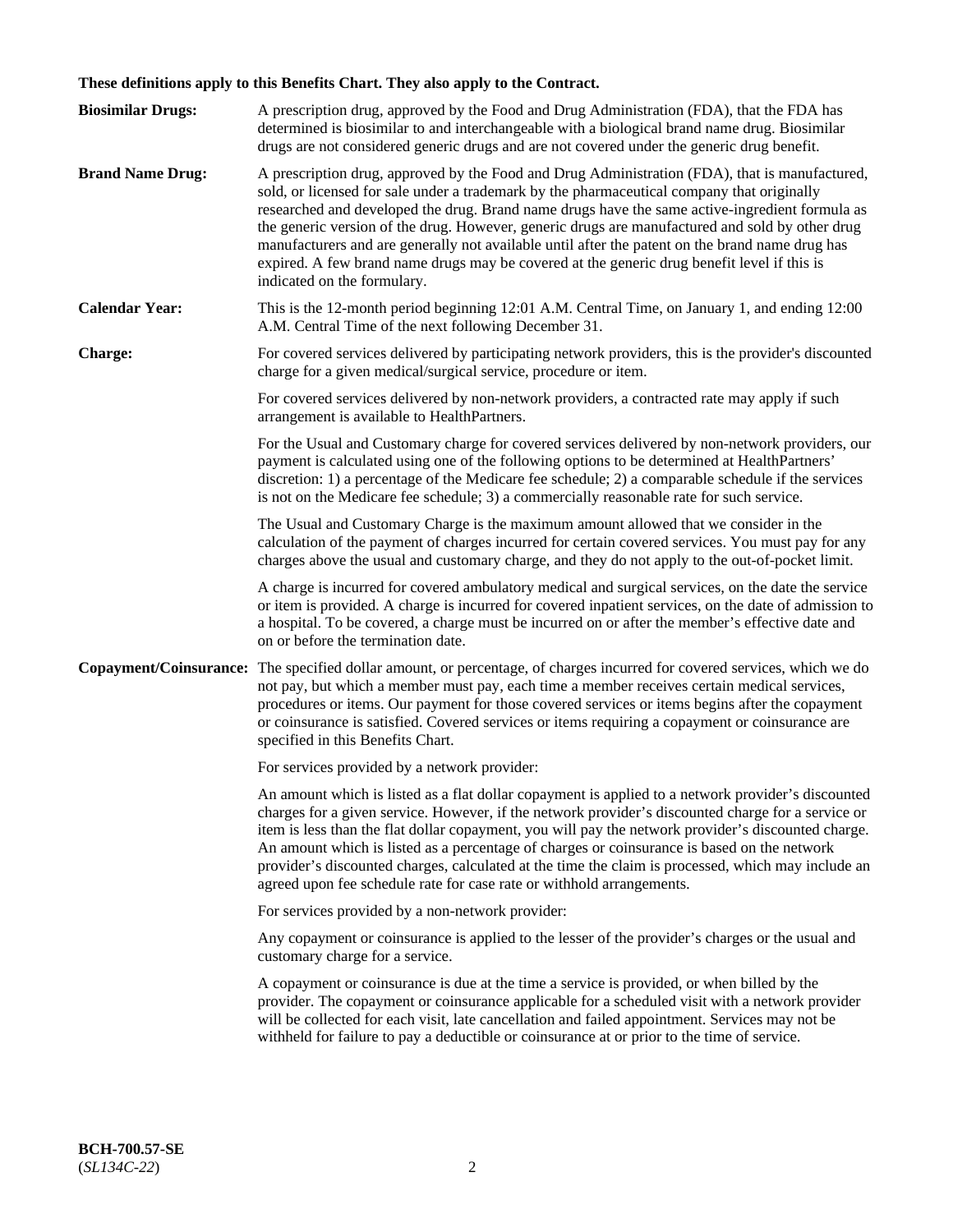| Deductible:                | The specified dollar amount of charges incurred for covered services, which we do not pay, but a<br>member or a family has to pay first in a calendar year. Our payment for those services or items<br>begins after the deductible is satisfied. For network providers, the amount of the charges that apply<br>to the deductible are based on the network provider's discounted charges, calculated at the time<br>the claim is processed, which may include an agreed upon fee schedule rate for case rate or<br>withhold arrangements. For non-network providers, the amount of charges that apply to the<br>deductible are the lesser of the provider's charges or the usual and customary charge for a service.                                                                                                                                                                                                                                                                                                                                                                                                                                                                                                                                             |
|----------------------------|------------------------------------------------------------------------------------------------------------------------------------------------------------------------------------------------------------------------------------------------------------------------------------------------------------------------------------------------------------------------------------------------------------------------------------------------------------------------------------------------------------------------------------------------------------------------------------------------------------------------------------------------------------------------------------------------------------------------------------------------------------------------------------------------------------------------------------------------------------------------------------------------------------------------------------------------------------------------------------------------------------------------------------------------------------------------------------------------------------------------------------------------------------------------------------------------------------------------------------------------------------------|
|                            | Any amounts paid or reimbursed by a third party, including but not limited to: point of service<br>rebates, manufacturer coupons, manufacturer debit cards or other forms of direct reimbursement to<br>a member for a product or service, will not apply toward your deductible, to the extent permitted<br>under state and federal law.                                                                                                                                                                                                                                                                                                                                                                                                                                                                                                                                                                                                                                                                                                                                                                                                                                                                                                                        |
|                            | Your plan has an embedded deductible. This means once a member meets the individual<br>deductible, the plan begins paying benefits for that person. If two or more members of the family<br>meet the family deductible, the plan begins paying benefits for all members of the family,<br>regardless of whether each member has met the individual deductible. However, a member may<br>not contribute more than the individual deductible toward the family deductible.                                                                                                                                                                                                                                                                                                                                                                                                                                                                                                                                                                                                                                                                                                                                                                                         |
|                            | All services are subject to the deductible unless otherwise indicated below in this Benefits Chart.                                                                                                                                                                                                                                                                                                                                                                                                                                                                                                                                                                                                                                                                                                                                                                                                                                                                                                                                                                                                                                                                                                                                                              |
| Formulary:                 | This is a current list, which may be revised from time to time, of formulary prescription drugs,<br>medications, equipment and supplies covered by us as indicated in the Benefits Chart which are<br>covered at the highest benefit level. Some drugs may require prior authorization to be covered as<br>formulary drugs. You may be granted an exception to the formulary that is available to you upon<br>request. These guidelines and procedures include exceptions to the formulary for anti-psychotic<br>prescription drugs prescribed to treat emotional disturbances or mental illness if your health care<br>provider (1) indicates to the dispensing pharmacist, orally or in writing, that the prescription must<br>be dispensed as indicated and (2) certifies in writing to us that the prescribed drug will best treat<br>your condition. Also, you may continue to receive certain non-formulary prescription drugs for<br>diagnosed mental illness or emotional disturbance when our formulary changes or you change<br>health plans for up to one year following the change. We also have written guidelines and<br>procedures for granting formulary exceptions for other drugs that are available to you upon request<br>or on our website. |
|                            | HMO Formulary Exception Process (including antipsychotic drugs). If you are prescribed a<br>drug, we must promptly grant you an exception to our formulary when your health care provider<br>indicates to us that:                                                                                                                                                                                                                                                                                                                                                                                                                                                                                                                                                                                                                                                                                                                                                                                                                                                                                                                                                                                                                                               |
|                            | (1) the formulary drug causes an adverse reaction to the patient;<br>(2) the formulary drug is contraindicated for the patient; or<br>(3) the health care provider demonstrates that the prescription drug must be dispensed as written<br>to provide maximum medical benefit to the patient.                                                                                                                                                                                                                                                                                                                                                                                                                                                                                                                                                                                                                                                                                                                                                                                                                                                                                                                                                                    |
|                            | The formulary, and information on drugs that require authorization, are available by calling<br>Member Services or logging on to your "myHealthPartners" account at healthpartners.com.                                                                                                                                                                                                                                                                                                                                                                                                                                                                                                                                                                                                                                                                                                                                                                                                                                                                                                                                                                                                                                                                          |
|                            | Formulary Changes. The formulary may change throughout the year. If you are affected by a<br>formulary change, you will receive at least 30 days' advanced notice of that change, and you<br>may request a formulary exception.                                                                                                                                                                                                                                                                                                                                                                                                                                                                                                                                                                                                                                                                                                                                                                                                                                                                                                                                                                                                                                  |
| <b>Generic Drug:</b>       | A prescription drug, approved by the Food and Drug Administration (FDA) that the FDA has<br>determined is comparable to a brand name drug product in dosage form, strength, route of<br>administration, quality, intended use and documented bioequivalence. Generally, generic drugs<br>cost less than brand name drugs. Some brand name drugs may be covered at the generic drug<br>benefit level if this is indicated on the formulary.                                                                                                                                                                                                                                                                                                                                                                                                                                                                                                                                                                                                                                                                                                                                                                                                                       |
| <b>Non-Formulary Drug:</b> | This is a prescription drug approved by the Food and Drug Administration (FDA) that is not on<br>the formulary, is medically necessary and is not investigative or otherwise excluded under this<br>Benefits Chart.                                                                                                                                                                                                                                                                                                                                                                                                                                                                                                                                                                                                                                                                                                                                                                                                                                                                                                                                                                                                                                              |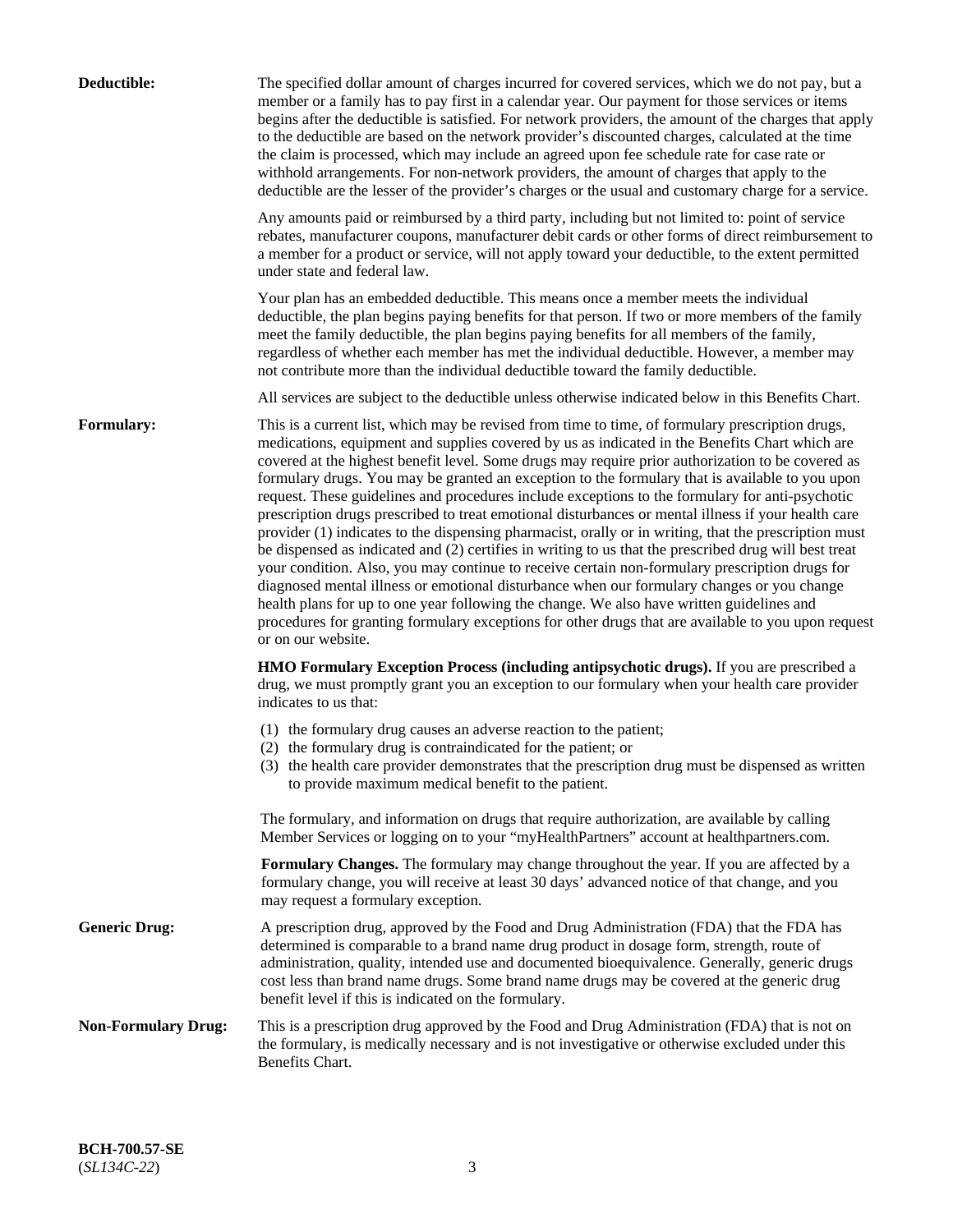| <b>Out-of-Pocket Expenses:</b> | You pay the specified copayments/coinsurance and deductibles applicable for particular services,<br>subject to the out-of-pocket limit described below. These amounts are in addition to the monthly<br>enrollment payments.                                                                                                                                                                                                                                                                                                        |
|--------------------------------|-------------------------------------------------------------------------------------------------------------------------------------------------------------------------------------------------------------------------------------------------------------------------------------------------------------------------------------------------------------------------------------------------------------------------------------------------------------------------------------------------------------------------------------|
| <b>Out-of-Pocket Limit:</b>    | You pay the copayments/coinsurance and deductibles for covered services, to the individual or<br>family out-of-pocket limit. Thereafter we cover 100% of the charges incurred for all other covered<br>services, for the rest of the calendar year. You pay amounts greater than the out-of-pocket limit if<br>you exceed any visit or day limits.                                                                                                                                                                                  |
|                                | Non-Network Benefits above the usual and customary charge (see definition of charge above) do<br>not apply to the out-of-pocket limit.                                                                                                                                                                                                                                                                                                                                                                                              |
|                                | Non-Network benefits for transplant surgery do not apply to the out-of-pocket limit.                                                                                                                                                                                                                                                                                                                                                                                                                                                |
|                                | Any amounts paid or reimbursed by a third party, including but not limited to: point of service<br>rebates, manufacturer coupons, manufacturer debit cards or other forms of direct reimbursement to<br>a member for a product or service, will not apply as an out of pocket expense, to the extent<br>permitted under state and federal law.                                                                                                                                                                                      |
|                                | You are responsible to keep track of the out-of-pocket expenses. Contact our Member Services<br>department for assistance in determining the amount paid by the enrollee for specific eligible<br>services received. Claims for reimbursement under the out-of-pocket limit provisions are subject<br>to the same time limits and provisions described under the "Claims Provisions" section of the<br>Contract.                                                                                                                    |
| <b>Specialty Drug List:</b>    | This is a current list, which may be revised from time to time, of prescription drugs, medications,<br>equipment and supplies, which are typically bio-pharmaceuticals. The purpose of a specialty drug<br>list is to facilitate enhanced monitoring of complex therapies used to treat specific conditions.<br>Specialty drugs are covered by us as indicated in this Benefits Chart. The specialty drug list is<br>available by calling Member Services or logging on to your "myHealthPartners" account at<br>healthpartners.com |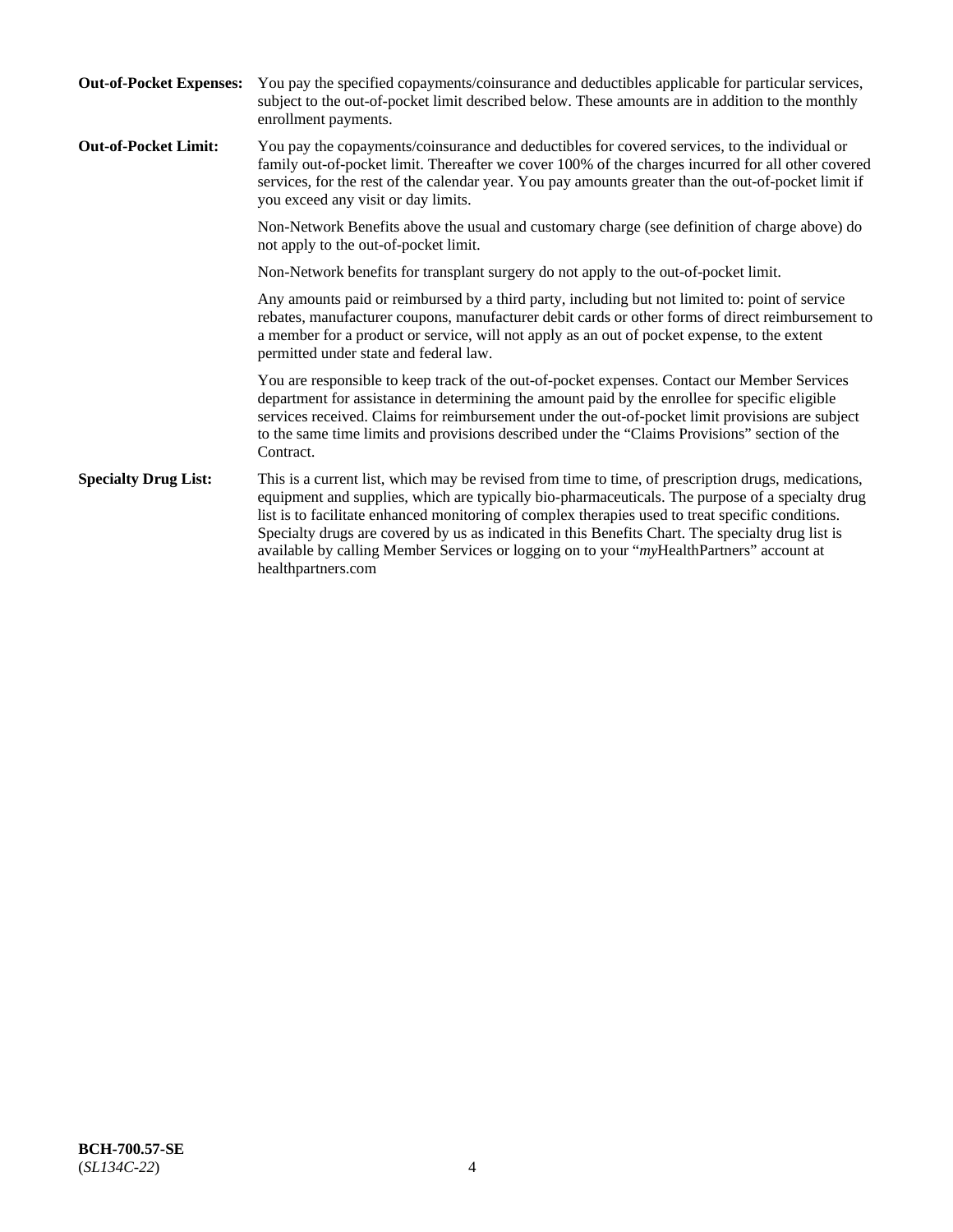## **DEDUCTIBLES AND OUT-OF-POCKET LIMITS**

### **Individual Calendar Year Deductible**

| <b>Network Benefits</b> | <b>Non-Network Benefits</b> |
|-------------------------|-----------------------------|
| \$1,000                 | \$10,000                    |

### **Family Calendar Year Deductible**

| <b>Network Benefits</b> | <b>Non-Network Benefits</b> |
|-------------------------|-----------------------------|
| \$3,000                 | \$20,000                    |

Separate deductibles must be satisfied under the Network Benefits and Non-Network Benefits.

Your plan has an embedded deductible. This means once a member meets the individual deductible, the plan begins paying benefits for that person. If two or more members of the family meet the family deductible, the plan begins paying benefits for all members of the family, regardless of whether each member has met the individual deductible. However, a member may not contribute more than the individual deductible toward the family deductible.

Any amounts paid or reimbursed by a third party, including but not limited to: point of service rebates, manufacturer coupons, debit cards or other forms of direct reimbursement to a member for a product or service, will not apply toward your deductible, to the extent permitted under state and federal law.

#### **Individual Calendar Year Out-of-Pocket Limit**

| <b>Network Benefits</b> | <b>Non-Network Benefits</b> |
|-------------------------|-----------------------------|
| \$6,400                 | \$30,000                    |

#### **Family Calendar Year Out-of-Pocket Limit**

| <b>Network Benefits</b> | Non-Network Benefits |
|-------------------------|----------------------|
| \$12,800                | \$60,000             |

Separate Out-of-Pocket Limits must be satisfied under the Network Benefits and Non-Network Benefits.

Non-Network Benefits above the usual and customary charge will not apply toward the individual or family out-of-pocket limit.

Non-Network benefits for transplant surgery do not apply to the out-of-pocket limit.

Any amounts paid or reimbursed by a third party, including but not limited to: point of service rebates, manufacturer coupons, manufacturer debit cards or other forms of direct reimbursement to a member for a product or service, will not apply as an out of pocket expense, to the extent permitted under state and federal law.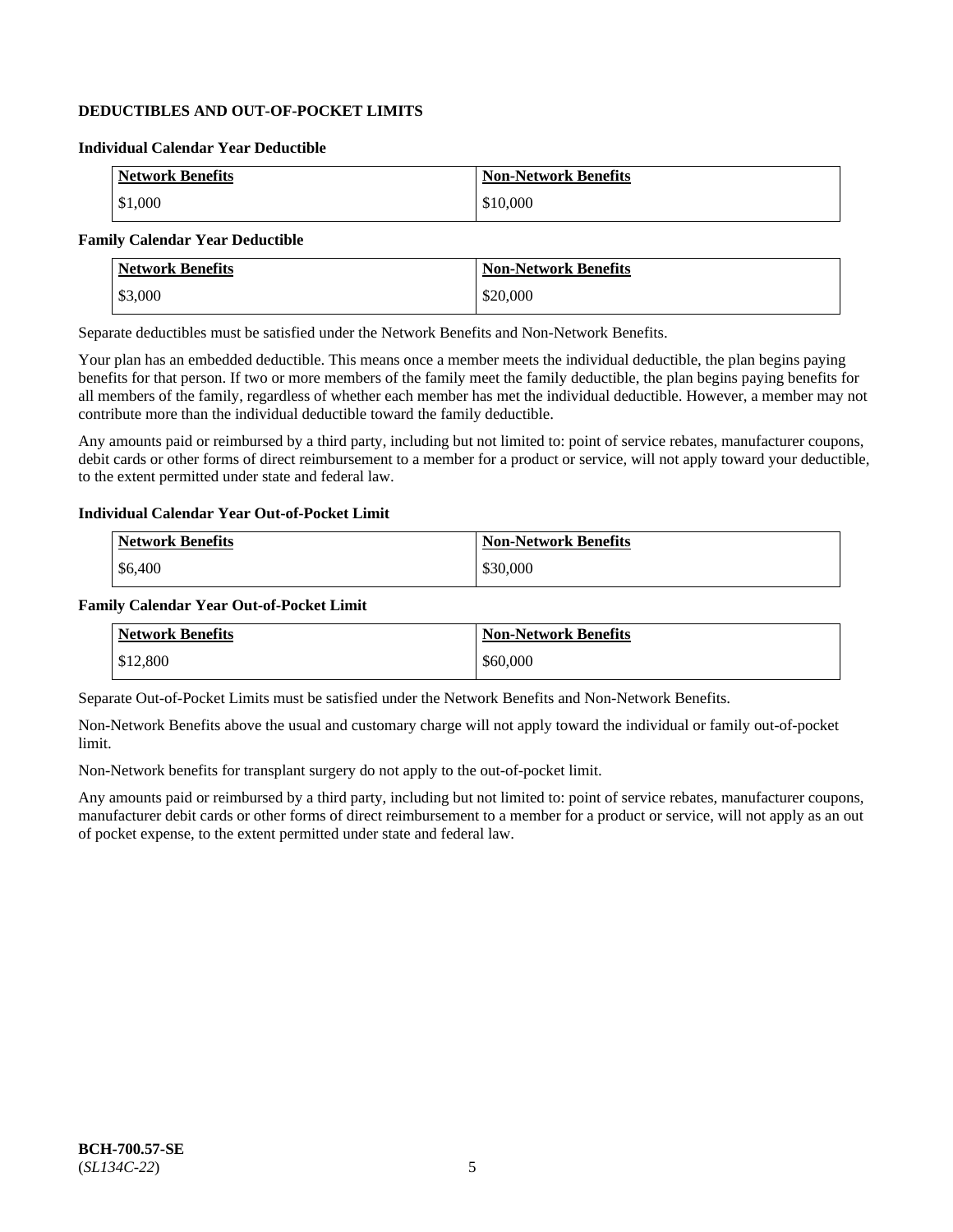## **AMBULANCE AND MEDICAL TRANSPORTATION**

## **Covered Services:**

We cover ambulance and medical transportation for medical emergencies.

We also cover medically necessary, non-emergency medical transportation if it meets our medical coverage criteria.

Covered services and supplies are based on established medical policies, which are subject to periodic review and modification by the medical or dental directors. These medical policies (medical coverage criteria) and applicable prior authorization requirements are available by calling Member Services or logging on to your "myHealthPartners" account at [healthpartners.com.](https://www.healthpartners.com/hp/index.html)

| <b>Network Benefits</b>      | <b>Non-Network Benefits</b> |
|------------------------------|-----------------------------|
| 70% of the charges incurred. | See Network Benefits.       |

### **Not Covered:**

See "Services Not Covered" in the Group Membership Contract.

## **BEHAVIORAL HEALTH SERVICES**

## **Covered Services:**

Covered services are based on established medical policies, which are subject to periodic review and modification by the medical directors. These medical policies (medical coverage criteria) are available by calling Member Services or logging on to your "*my*HealthPartners" account at [healthpartners.com.](http://www.healthpartners.com/)

You have rights to parity in mental health and substance use disorder treatment as required by the federal Mental Health Parity and Addiction Equity Act and Minnesota Statutes, section 62Q.47. These laws require:

- That mental health and substance use disorder services be covered on the same basis as medical services;
- That cost-sharing for mental health and substance use disorder services can be no more restrictive than cost-sharing for similar medical services;
- That treatment restrictions and limitation such as prior authorization and medical necessity can be no more restrictive than for similar medical services;
- That if enrollees have concerns they can call Member Services, file a complaint with HealthPartners, or file a complaint with the Minnesota Department of Health.

### **Mental health services**

We cover services for: mental health diagnoses as described in the Diagnostic and Statistical Manual of Mental Disorders – Fifth Edition (DSM-5) (most recent edition).

We also provide coverage for mental health treatment ordered by a Minnesota court under a valid court order that is issued on the basis of a behavioral care evaluation performed by a licensed psychiatrist or doctoral level licensed psychologist, which includes a diagnosis and an individual treatment plan for care in the most appropriate, least restrictive environment. We must be given a copy of the court order and the behavioral care evaluation, the service must be a covered benefit under this plan, and the service must be provided by a network provider, or other provider as required by law. We cover the evaluation upon which the court order was based if it was provided by a network provider. We also provide coverage for the initial mental health evaluation of a child, regardless of whether that evaluation leads to a court order for treatment, if the evaluation is ordered by a Minnesota juvenile court.

**Outpatient services, including intensive outpatient and day treatment:** We cover medically necessary outpatient professional mental health services for evaluation, crisis intervention, and treatment of mental health disorders.

A comprehensive diagnostic assessment will be used as the basis for a determination by a mental health professional, concerning the appropriate treatment and the extent of services required.

Outpatient services we cover for a diagnosed mental health condition include the following:

- Individual, group, family, and multi-family therapy;
- Medication management provided by a physician, certified nurse practitioner, or physician's assistant;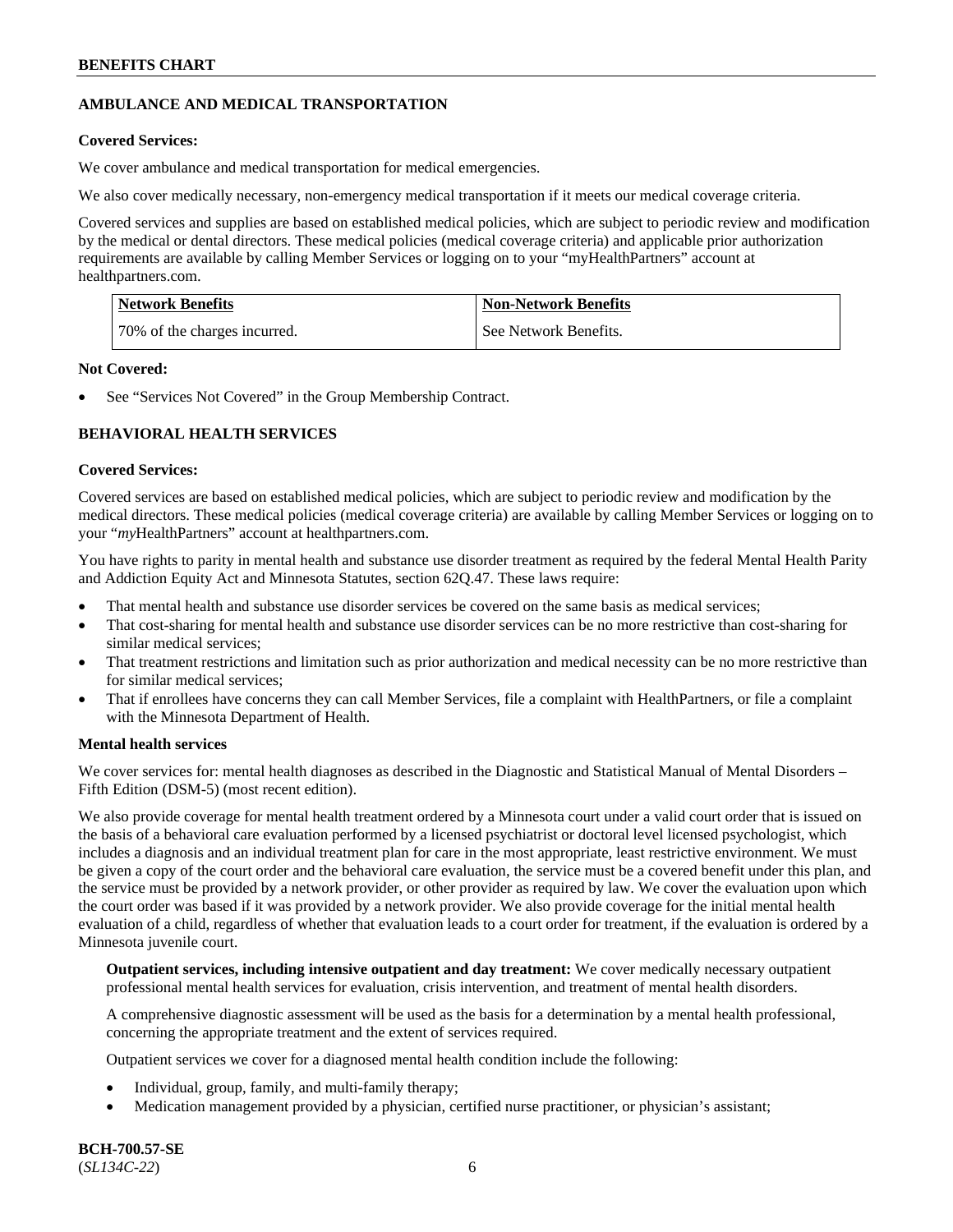- Psychological testing services for the purposes of determining the differential diagnoses and treatment planning for patients currently receiving behavioral health services;
- Day treatment and intensive outpatient services in a licensed program;
- Partial hospitalization services in a licensed hospital or community mental health center;
- Psychotherapy and nursing services provided in the home if authorized by us; and
- Treatment for gender dysphoria.

| <b>Network Benefits</b>                                                                                                                                                                                                                                        | <b>Non-Network Benefits</b>  |
|----------------------------------------------------------------------------------------------------------------------------------------------------------------------------------------------------------------------------------------------------------------|------------------------------|
| 100% of the charges incurred, subject to a member<br>copayment of \$45 per visit.<br>Deductible does not apply.<br>For family therapy, only one member copayment will<br>be charged, regardless of the number of members<br>primarily involved in the therapy. | 50% of the charges incurred. |

#### **Group therapy**

| Network Benefits                                                                                                | <b>Non-Network Benefits</b>   |
|-----------------------------------------------------------------------------------------------------------------|-------------------------------|
| 100% of the charges incurred, subject to a member<br>copayment of \$20 per visit.<br>Deductible does not apply. | 150% of the charges incurred. |

#### **Inpatient services, including mental health residential treatment services:** We cover the following:

- Medically necessary inpatient services in a hospital and professional services for treatment of mental health disorders. Medical stabilization is covered under inpatient hospital services in the "Hospital and Skilled Nursing Facility Services" section; and
- Medically necessary mental health residential treatment services. This care must be authorized by us and provided by a hospital or residential behavioral health treatment facility licensed by the local state or Department of Health and Human Services. Services not covered under this benefit include halfway houses, group homes, extended care facilities, shelter services, correctional services, detention services, transitional services, group residential services, foster care services and wilderness programs.

| <b>Network Benefits</b>      | <b>Non-Network Benefits</b>  |
|------------------------------|------------------------------|
| 70% of the charges incurred. | 50% of the charges incurred. |

#### **Substance use disorder (SUD) services**

We cover medically necessary services for assessments by a licensed alcohol and drug counselor and treatment of substanceuse disorders as defined in the latest edition of the DSM-5.

**Outpatient services, including intensive outpatient and day treatment:** We cover medically necessary outpatient professional services for the diagnosis and treatment of substance use disorders. Substance use disorder treatment programs must be licensed by the applicable state agency.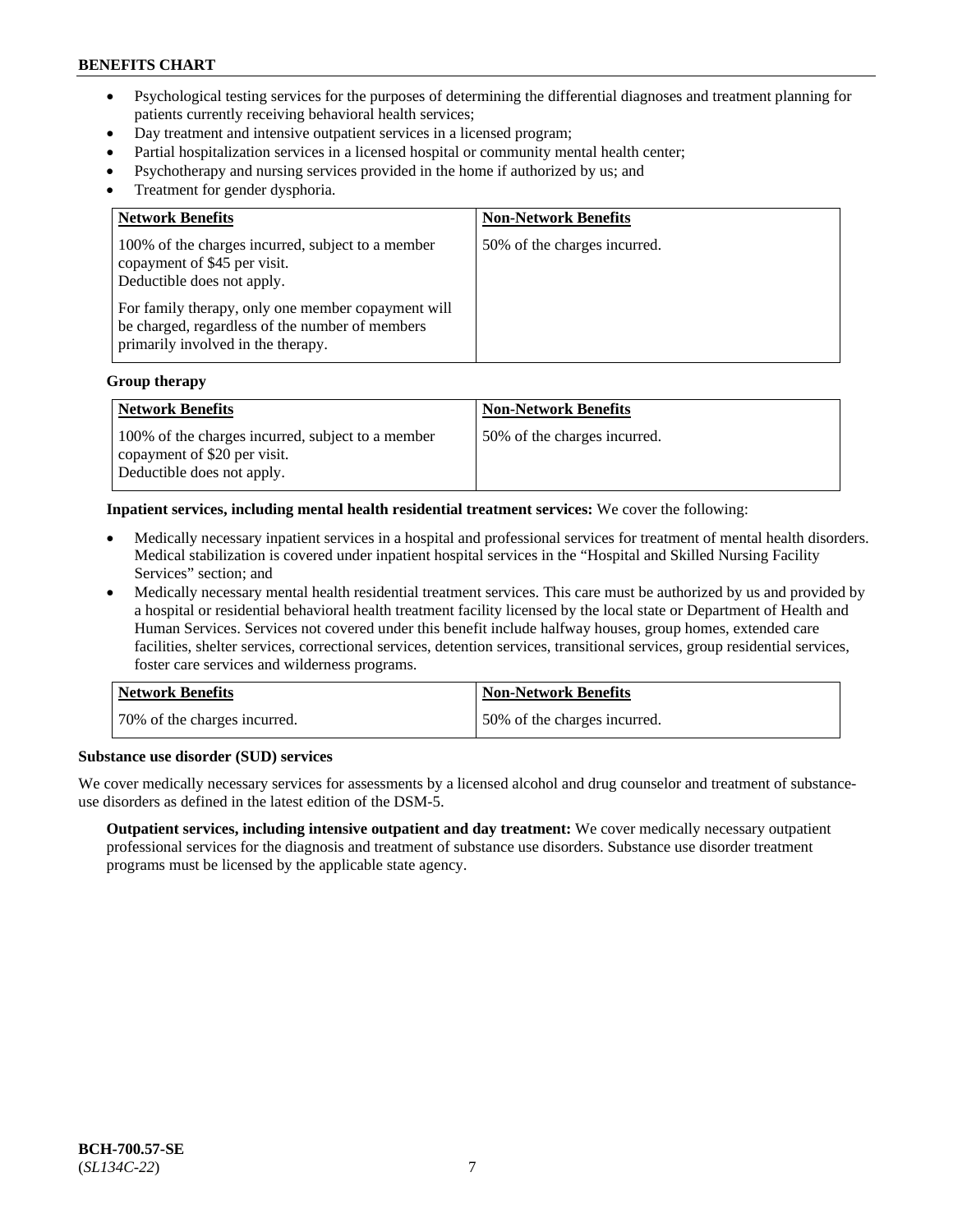Outpatient services we cover for a diagnosed substance use disorder include the following:

- Individual, group, family, and multi-family therapy provided in an office setting;
- Opiate replacement therapy including methadone and buprenorphine treatment; and
- Day treatment and intensive outpatient services in a licensed program.

| <b>Network Benefits</b>                                                                                                                     | <b>Non-Network Benefits</b>  |
|---------------------------------------------------------------------------------------------------------------------------------------------|------------------------------|
| 100% of the charges incurred, subject to a member<br>copayment of \$45 per visit.<br>Deductible does not apply.                             | 50% of the charges incurred. |
| For family therapy, only one member copayment will<br>be charged, regardless of the number of members<br>primarily involved in the therapy. |                              |

**Inpatient services:** We cover the following:

- Medically necessary inpatient services in a hospital or primary residential treatment in a licensed substance use disorder treatment center. Primary residential treatment is an intensive residential treatment program of limited duration, typically 30 days or less.
- Services provided in a hospital that is licensed by the local state and accredited by Medicare.
- Detoxification services in a hospital or community detoxification facility if it is licensed by the local Department of Health and Human Services.

| Network Benefits             | <b>Non-Network Benefits</b>  |
|------------------------------|------------------------------|
| 70% of the charges incurred. | 50% of the charges incurred. |

## **Not Covered:**

See "Services Not Covered" in the Group Membership Contract.

## **CHIROPRACTIC SERVICES**

### **Covered Services:**

We cover chiropractic services for rehabilitative care, provided to diagnose and treat acute neuromusculo-skeletal conditions.

Massage therapy which is performed in conjunction with other treatment/modalities by a chiropractor, is part of a prescribed treatment plan and is not billed separately is covered.

| <b>Network Benefits</b>                                                                                         | <b>Non-Network Benefits</b>                                           |
|-----------------------------------------------------------------------------------------------------------------|-----------------------------------------------------------------------|
| 100% of the charges incurred, subject to a member<br>copayment of \$45 per visit.<br>Deductible does not apply. | 50% of the charges incurred.<br>Limit of 20 visits per calendar year. |

### **Not Covered:**

- Massage therapy for the purpose of comfort or convenience of the member.
- See "Services Not Covered" in the Group Membership Contract.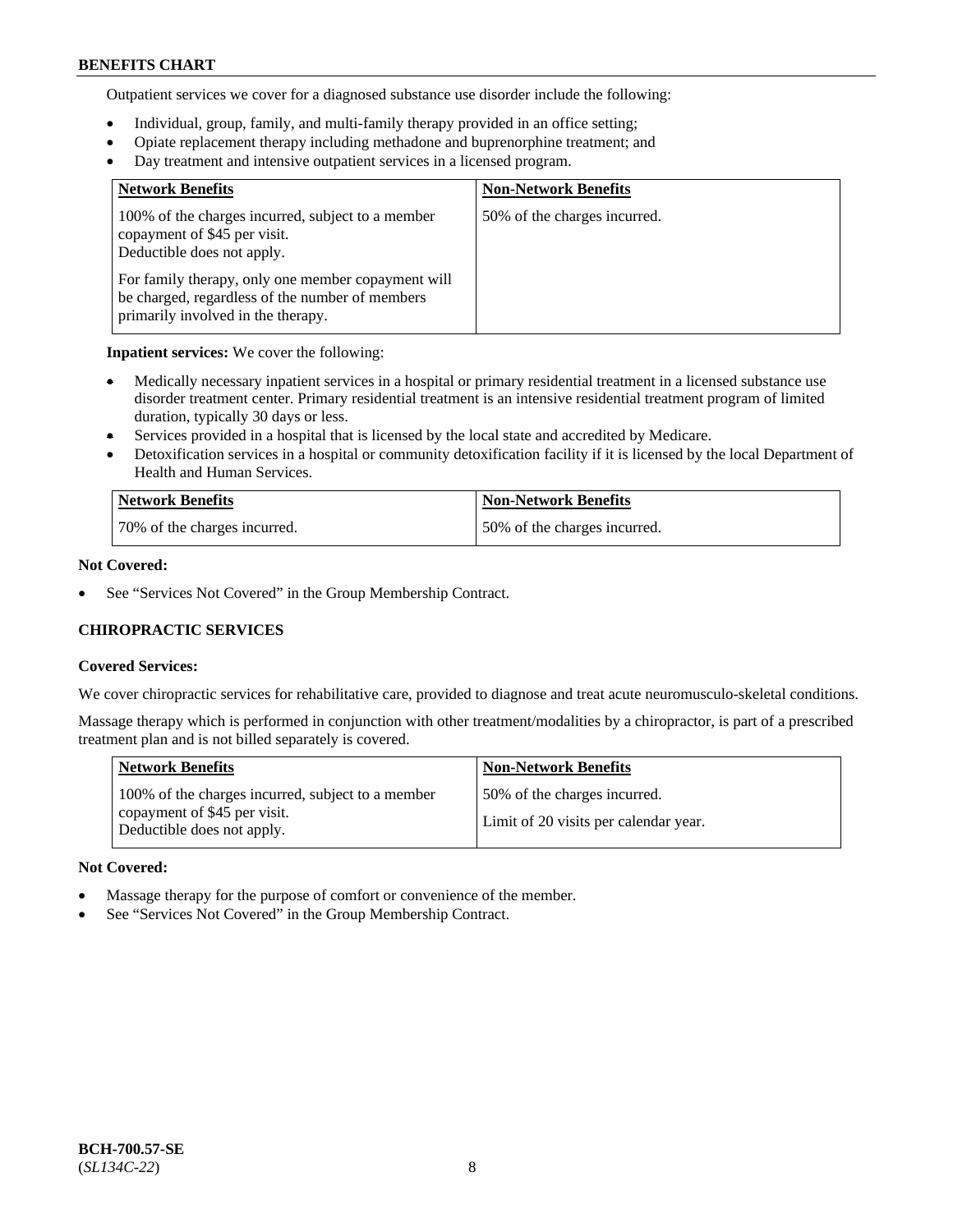## **CLINICAL TRIALS**

### **Covered Services:**

We cover certain routine services if you participate in a Phase I, Phase II, Phase III or Phase IV clinical trial that is conducted in relation to the prevention, detection, or treatment of cancer or other life-threatening disease or condition as defined in the Affordable Care Act. We cover routine patient costs for services that would be eligible under this Benefits Chart if the service was provided outside of a clinical trial.

| <b>Network Benefits</b>                                | <b>Non-Network Benefits</b>                            |
|--------------------------------------------------------|--------------------------------------------------------|
| Coverage level is same as corresponding Network        | Coverage level is same as corresponding Non-Network    |
| Benefit, depending on type of service provided such as | Benefit, depending on type of service provided such as |
| Office Visits for Illness or Injury, Inpatient or      | Office Visits for Illness or Injury, Inpatient or      |
| <b>Outpatient Hospital Services.</b>                   | <b>Outpatient Hospital Services.</b>                   |

### **Not Covered:**

- The investigative item, device or service itself.
- Items or services that are provided solely to satisfy data collection and analysis needs and that are not used in the direct clinical management of the patient.
- A service that is clearly inconsistent with widely accepted and established standards of care for a particular diagnosis.
- See "Services Not Covered" in the Group Membership Contract.

## **DENTAL SERVICES**

## **Covered Services:**

We cover services as described below.

**Accidental dental services:** We cover dentally necessary services to treat and restore damage done to sound, natural, unrestored teeth as a result of an accidental injury. Coverage is for damage caused by external trauma to face and mouth only, not for cracked or broken teeth which result from biting or chewing. We cover restorations, root canals, crowns and replacement of teeth lost that are directly related to the accident in which the member was involved. We cover initial exams, xrays, and palliative treatment including extractions, and other oral surgical procedures directly related to the accident. Subsequent treatment must be initiated within the specified time-frame and must be directly related to the accident. We do not cover restoration and replacement of teeth that are not "sound and natural" at the time of the accident.

Full mouth rehabilitation to correct occlusion (bite) and malocclusion (misaligned teeth not due to the accident) are not covered.

When an implant-supported dental prosthetic treatment is pursued, the accidental dental benefit will be applied to the prosthetic procedure. Benefits are limited to the amount that would be paid toward the placement of a removable dental prosthetic appliance that could be used in the absence of implant treatment. Care must be provided or pre-authorized by a HealthPartners dentist.

| <b>Network Benefits</b>      | <b>Non-Network Benefits</b>   |
|------------------------------|-------------------------------|
| 80% of the charges incurred. | 150% of the charges incurred. |

For all accidental dental services, treatment and/or restoration must be initiated within six months of the date of the injury. Coverage is limited to the initial course of treatment and/or initial restoration. Services must be provided within twenty-four months of the date of injury to be covered.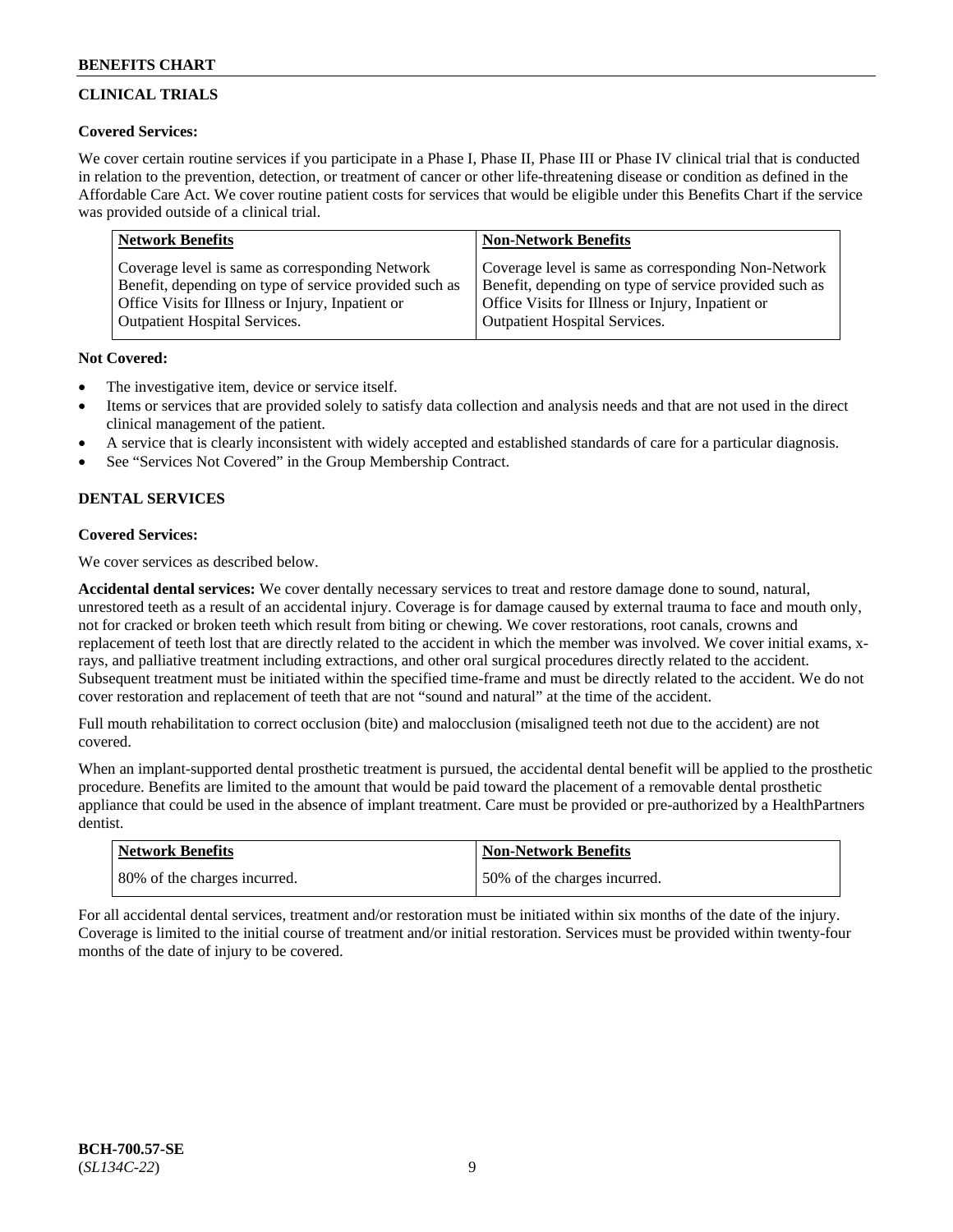## **Medical referral dental services**

**Medically necessary outpatient dental services:** We cover medically necessary outpatient dental services. Coverage is limited to dental services required for treatment of an underlying medical condition, e.g., removal of teeth to complete radiation treatment for cancer of the jaw, cysts and lesions.

| <b>Network Benefits</b>                                                                                         | <b>Non-Network Benefits</b>  |
|-----------------------------------------------------------------------------------------------------------------|------------------------------|
| 100% of the charges incurred, subject to a member<br>copayment of \$45 per visit.<br>Deductible does not apply. | 50% of the charges incurred. |

**Medically necessary hospitalization and anesthesia for dental care:** We cover medically necessary hospitalization for dental care. This is limited to charges incurred by a member who: (1) is a child under age 5; (2) is severely disabled; (3) has a medical condition and requires hospitalization or general anesthesia for dental care treatment; or (4) is a child between age 5 and 12 and care in dental offices has been attempted unsuccessfully and usual methods of behavior modification have not been successful, or when extensive amounts of restorative care, exceeding four appointments, are required. Coverage is limited to facility and anesthesia charges. Oral surgeon/dentist professional fees are not covered.

| Network Benefits             | <b>Non-Network Benefits</b>  |
|------------------------------|------------------------------|
| 70% of the charges incurred. | 50% of the charges incurred. |

**Medical complications of dental care:** We cover medical complications of dental care. Treatment must be medically necessary care and related to medical complications of non-covered dental care, including complications of the head, neck, or substructures.

| <b>Network Benefits</b>                                                                                         | <b>Non-Network Benefits</b>  |
|-----------------------------------------------------------------------------------------------------------------|------------------------------|
| 100% of the charges incurred, subject to a member<br>copayment of \$45 per visit.<br>Deductible does not apply. | 50% of the charges incurred. |

**Oral surgery**: We cover oral surgery. Coverage is limited to treatment of medical conditions requiring oral surgery, such as treatment of oral neoplasm, non-dental cysts, fracture of the jaws, trauma of the mouth and jaws.

| <b>Network Benefits</b>                                                                                         | <b>Non-Network Benefits</b>  |
|-----------------------------------------------------------------------------------------------------------------|------------------------------|
| 100% of the charges incurred, subject to a member<br>copayment of \$45 per visit.<br>Deductible does not apply. | 50% of the charges incurred. |

**Treatment of cleft lip and cleft palate:** We cover treatment of cleft lip and cleft palate of a dependent child to age 26, including orthodontic treatment and oral surgery directly related to the cleft. Benefits are limited to inpatient or outpatient expenses arising from medical and dental treatment that was scheduled or initiated prior to the dependent turning age 19. Dental services that are not required for the treatment of cleft lip or cleft palate are not covered. If a dependent child covered under this Contract is also covered under a dental plan which includes orthodontic services, that dental plan shall be considered primary for the necessary orthodontic services. Oral appliances are subject to the same copayment, conditions and limitations as durable medical equipment.

| <b>Network Benefits</b>                                                                                         | <b>Non-Network Benefits</b>  |
|-----------------------------------------------------------------------------------------------------------------|------------------------------|
| 100% of the charges incurred, subject to a member<br>copayment of \$45 per visit.<br>Deductible does not apply. | 50% of the charges incurred. |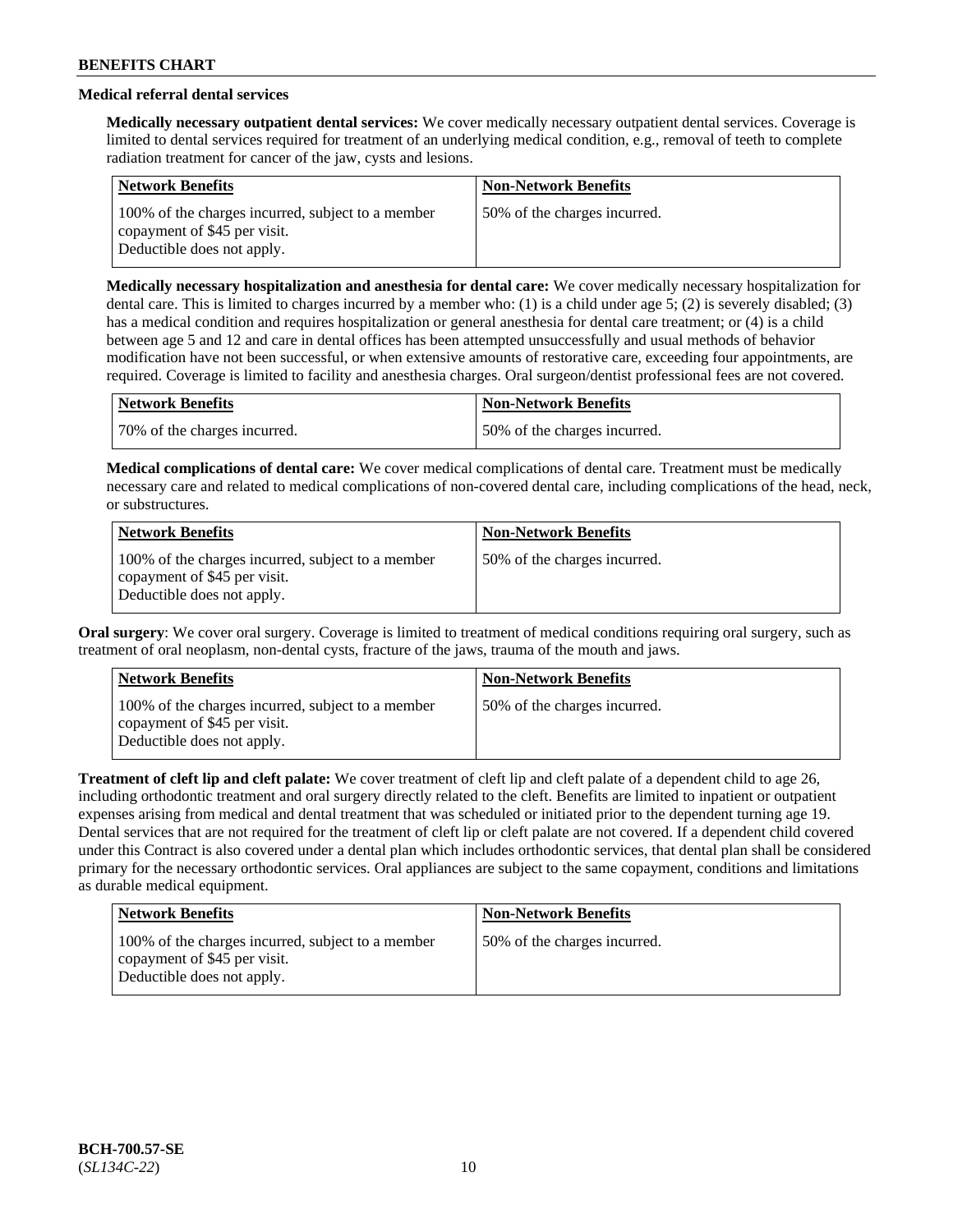**Treatment of temporomandibular disorder (TMD) and craniomandibular disorder (CMD):** We cover surgical and nonsurgical treatment of temporomandibular disorder (TMD) and craniomandibular disorder (CMD), which is medically necessary care. Dental services which are not required to directly treat TMD or CMD are not covered.

| <b>Network Benefits</b>                                                                                         | <b>Non-Network Benefits</b>  |
|-----------------------------------------------------------------------------------------------------------------|------------------------------|
| 100% of the charges incurred, subject to a member<br>copayment of \$45 per visit.<br>Deductible does not apply. | 50% of the charges incurred. |

### **Not Covered:**

- Dental treatment, procedures or services not listed in this Benefits Chart.
- Accident related dental services if treatment is (1) provided to teeth which are not sound and natural, (2) to teeth which have been restored, (3) initiated beyond six months from the date of the injury, (4) received beyond the initial treatment or restoration or (5) received beyond twenty-four months from the date of injury.
- Oral surgery to remove wisdom teeth.
- Orthognathic treatment or procedures and all related services, unless it is required to treat TMD or CMD and it meets our medical coverage criteria.
- See "Services Not Covered" in the Group Membership Contract.

## **DIABETES AND HYPERTENSION DISEASE MANAGEMENT PROGRAM**

#### **Covered Services:**

If you meet criteria for coverage, you may qualify for the Diabetes and/or Hypertension Disease Management Program.

The program covers group health coaching which focuses on weight loss, exercise, behavior modification and health education through Omada Health.

| <b>Network Benefits</b>                                     | <b>Non-Network Benefits</b> |
|-------------------------------------------------------------|-----------------------------|
| 100% of the charges incurred.<br>Deductible does not apply. | Not applicable.             |

### **Not Covered:**

See "Services Not Covered" in the Group Membership Contract.

### **DIABETIC EQUIPMENT AND SUPPLIES**

### **Covered Services:**

We cover physician prescribed medically appropriate and necessary drugs and supplies used in the management and treatment of diabetes for members with gestational, Type I or Type II diabetes including durable diabetic equipment and disposable supplies, as described below.

Certain items are only covered if your condition meets our coverage criteria and obtained through an authorized vendor. For more information on what we cover and any prior authorization requirements, call Member Services or log on to your "*my*HealthPartners" account at [healthpartners.com.](http://www.healthpartners.com/)

Insulin and medications for diabetes are covered as outpatient drugs under the "Prescription Drug Services" section.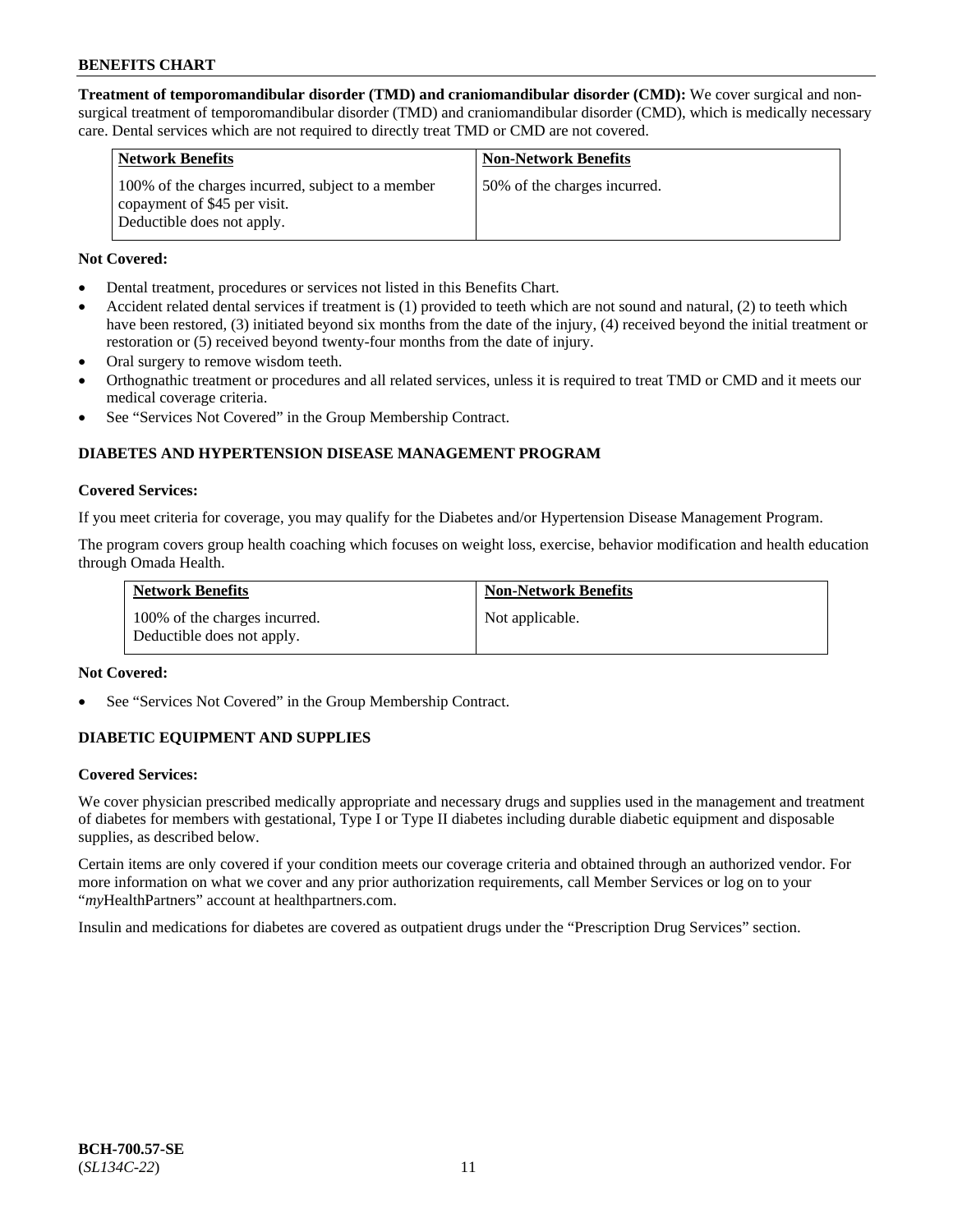**Pumps and Pump Supplies.** These include diabetic insulin pumps, diabetic infusion pumps and infusion pump supplies such as infusion sets, tubing, connectors and syringe reservoirs.

| <b>Network Benefits</b>                                                                     | <b>Non-Network Benefits</b>  |
|---------------------------------------------------------------------------------------------|------------------------------|
| Pumps received at a pharmacy:<br>70% of the charges incurred.<br>Deductible does not apply. | 50% of the charges incurred. |
| Pumps received from a non-pharmacy approved<br>vendor:<br>70% of the charges incurred.      |                              |

### **All other durable equipment and diabetic supplies**

Durable Diabetic Equipment and Supplies. These include continuous glucose monitoring system (CGMS), transmitter, sensors and receivers, diabetic blood glucose monitors and control/calibrating solutions (for checking accuracy or testing equipment and test strips).

Disposable Diabetic Supplies. These are one-time use supplies, including syringes, lancets, lancet devices, blood and urine ketone test strips, and needles.

Certain diabetic supplies and equipment must be purchased at a pharmacy.

| <b>Network Benefits</b>                                                                                              | <b>Non-Network Benefits</b>  |
|----------------------------------------------------------------------------------------------------------------------|------------------------------|
| If received through a pharmacy:<br>70% of the charges incurred.<br>Deductible does not apply.                        | 50% of the charges incurred. |
| If received through a non-pharmacy provider:<br>70% of the charges incurred if purchased from an<br>approved vendor. |                              |

### **Limitations:**

- No more than a 93-day supply of diabetic supplies is covered and dispensed at a time.
- We require that certain diabetic supplies and equipment be purchased at a pharmacy.
- Diabetic supplies and equipment are limited to certain models and brands.
- Durable medical equipment and supplies must be obtained from or repaired by approved vendors.
- Covered services and supplies are based on established medical policies which are subject to periodic review and modification by the medical directors. Our coverage policy for diabetic supplies includes information on our required models and brands. These medical policies (medical coverage criteria) are available by calling Member Services or logging on to your "*my*HealthPartners" account at [healthpartners.com.](http://www.healthpartners.com/)

### **Not Covered:**

- Replacement or repair of any covered items, if the items are (i) damaged or destroyed by misuse, abuse or carelessness, (ii) lost; or (iii) stolen.
- Duplicate or similar items.
- Labor and related charges for repair of any covered items which are more than the cost of replacement by an approved vendor.
- Batteries for monitors and equipment.
- Sales tax, mailing, delivery charges, service call charges.
- See "Services Not Covered" in the Group Membership Contract.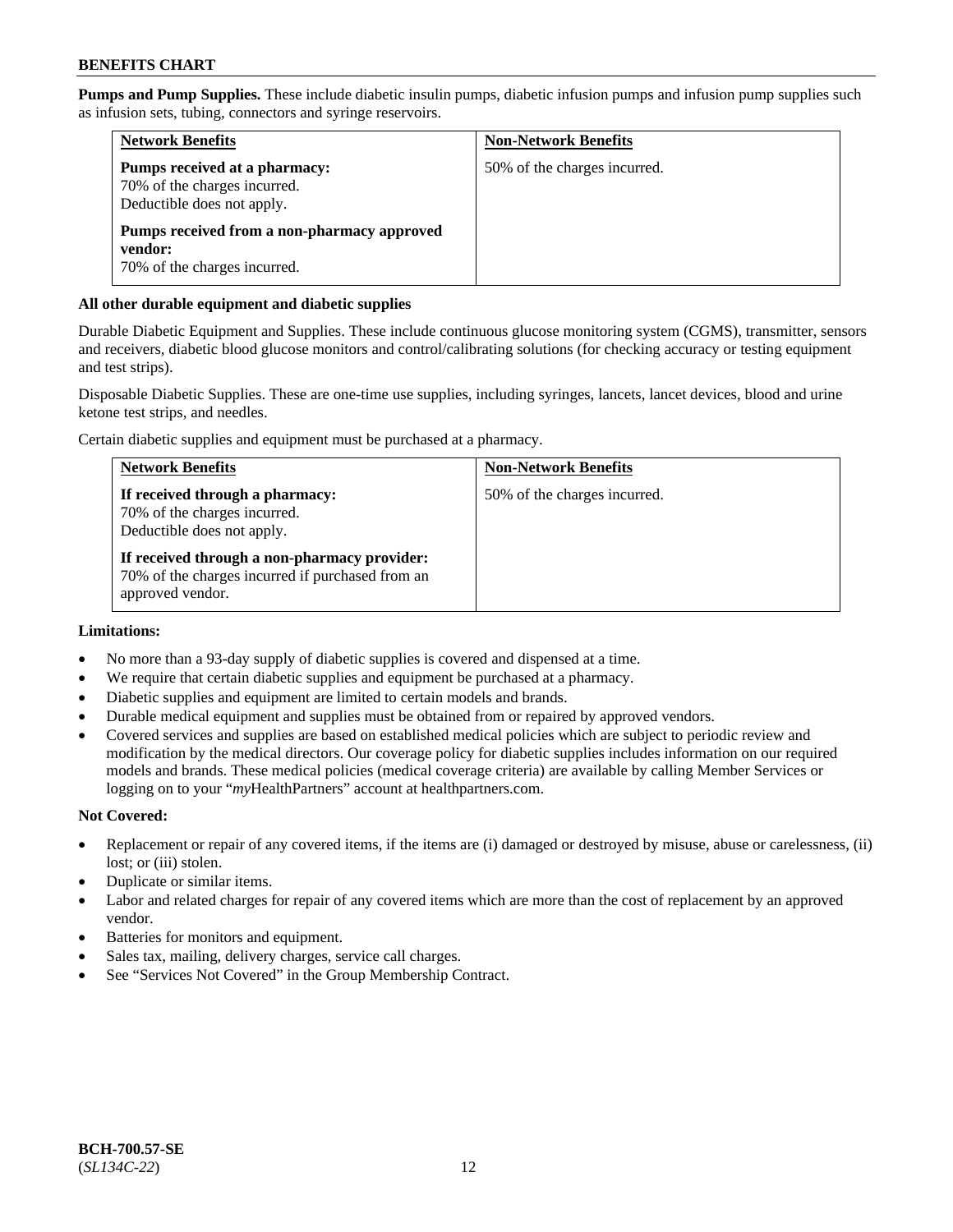## **DIAGNOSTIC IMAGING SERVICES**

### **Covered Services:**

We cover diagnostic imaging, when ordered by a provider and provided in a clinic or outpatient hospital facility.

For Network Benefits, non-emergent, scheduled outpatient Magnetic Resonance Imaging (MRI) and Computed Tomography (CT) must be provided at a designated facility. Your physician or facility will obtain or verify prior authorization for these services with HealthPartners, as needed.

We cover services provided in a clinic or outpatient hospital facility (to see the benefit level for inpatient hospital or skilled nursing facility services, see benefits under Inpatient Hospital and Skilled Nursing Facility Services).

#### **Outpatient magnetic resonance imaging (MRI) and computed tomography (CT)**

| Network Benefits             | Non-Network Benefits         |
|------------------------------|------------------------------|
| 70% of the charges incurred. | 50% of the charges incurred. |

#### **All other outpatient diagnostic imaging services for illness or injury**

#### **Services for illness or injury**

| Network Benefits             | Non-Network Benefits         |
|------------------------------|------------------------------|
| 70% of the charges incurred. | 50% of the charges incurred. |

#### **Preventive services (MRI/CT procedures are not considered preventive)**

Diagnostic imaging services associated with preventive services are covered at the benefit level shown in the "Preventive Services" section of this Benefits Chart.

#### **Not Covered:**

See "Services Not Covered" in the Group Membership Contract.

### **DURABLE MEDICAL EQUIPMENT, PROSTHETICS, ORTHOTICS, AND SUPPLIES**

### **Covered Services:**

We cover equipment and services, as described below.

We cover durable medical equipment and services, prosthetics, orthotics and supplies, subject to the limitations below.

External hearing aids (including osseointegrated or bone anchored) for members age 18 or younger who have hearing loss that is not correctable by other covered procedures. Coverage is limited to one basic, standard hearing aid for each ear every three years. A basic hearing aid is defined as a hearing device that consists of a microphone, amplifier, volume control, battery and receiver. It does not include upgrades above and beyond the functionality of a basic hearing aid, including but not limited to hearing improvements for group settings, background noise, Bluetooth/remote control functionality, or extended warranties. Charges for upgrades above the cost of a basic, standard hearing aid are not covered.

Diabetic equipment and supplies are covered under the "Diabetic Equipment and Supplies" section.

#### **Special dietary treatment for Phenylketonuria (PKU) if it meets our medical coverage criteria**

| <b>Network Benefits</b>                                    | <b>Non-Network Benefits</b>  |
|------------------------------------------------------------|------------------------------|
| 70% of the charges incurred.<br>Deductible does not apply. | 50% of the charges incurred. |

### **Oral amino acid based elemental formula if it meets our medical coverage criteria**

| Network Benefits             | Non-Network Benefits         |
|------------------------------|------------------------------|
| 70% of the charges incurred. | 50% of the charges incurred. |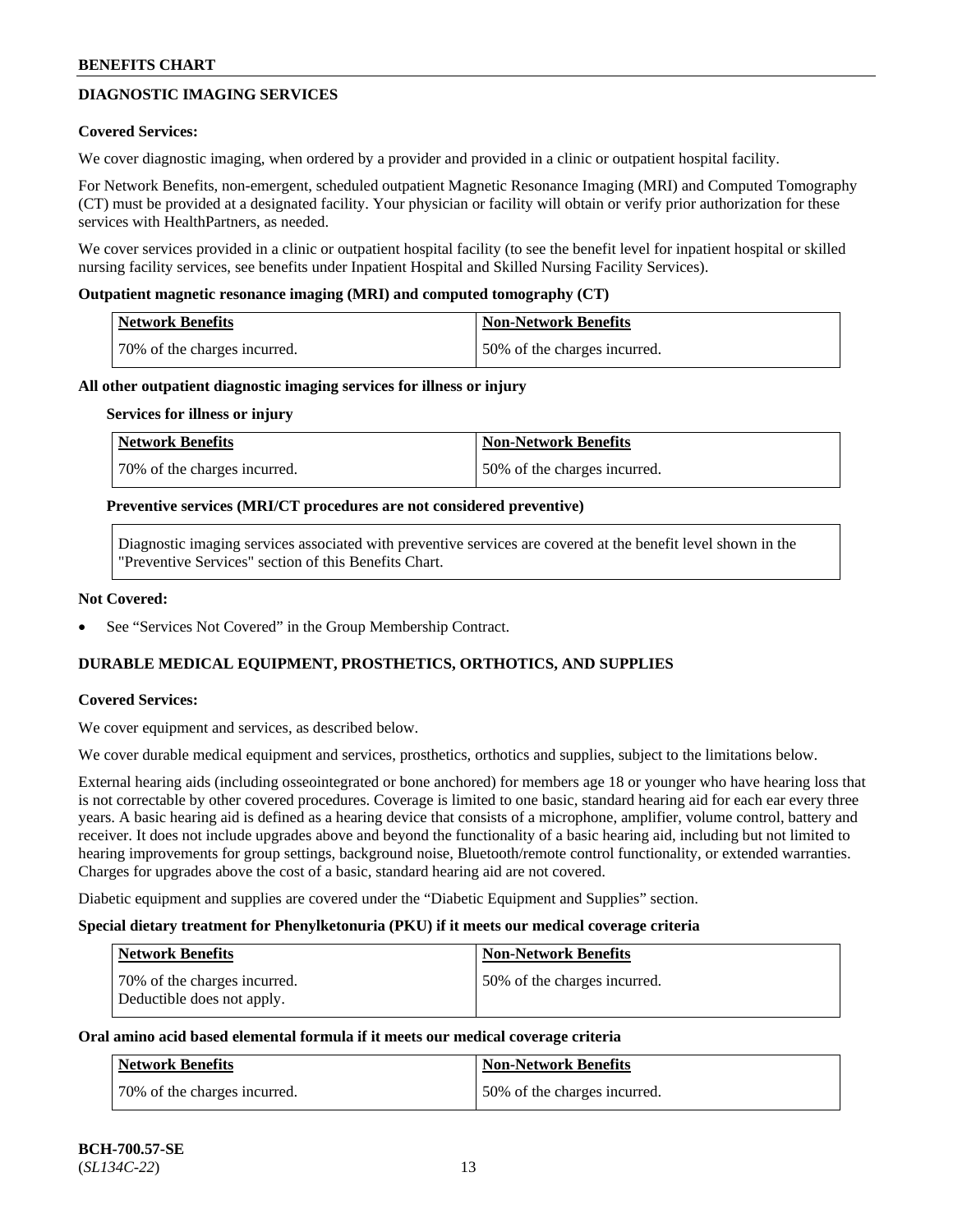### **All other durable medical equipment, prosthetics, orthotics and supplies**

| <b>Network Benefits</b>      | <b>Non-Network Benefits</b>  |
|------------------------------|------------------------------|
| 70% of the charges incurred. | 50% of the charges incurred. |

### **Limitations:**

Coverage of durable medical equipment is limited by the following:

- Payment will not exceed the cost of an alternate piece of equipment or service that is effective and medically necessary.
- Wigs for hair loss resulting from alopecia areata are limited to one per calendar year.
- For prosthetic benefits, other than hair prostheses (i.e., wigs) for hair loss resulting from alopecia areata and oral appliances for cleft lip and cleft palate, payment will not exceed the cost of an alternate piece of equipment or service that is effective, medically necessary and enables members to conduct standard activities of daily living.
- We reserve the right to determine if an item will be approved for rental vs. purchase.
- Durable medical equipment and supplies must be obtained from or repaired by approved vendors.
- Covered services and supplies are based on established medical policies, which are subject to periodic review and modification by the medical or dental directors. Our coverage policy for diabetic supplies includes information on our required models and brands. These medical policies (medical coverage criteria) are available by calling Member Services or logging on to your "*my*HealthPartners" account a[t healthpartners.com.](https://www.healthpartners.com/hp/index.html)

## **Not Covered:**

Items that are not eligible for coverage include, but are not limited to:

- Replacement or repair of any covered items, if the items are (i) damaged or destroyed by misuse, abuse or carelessness, (ii) lost; or (iii) stolen.
- Duplicate or similar items.
- Labor and related charges for repair of any covered items which are more than the cost of replacement by an approved vendor.
- Sales tax, mailing, delivery charges, service call charges.
- Items that are primarily educational in nature or for hygiene, vocation, comfort, convenience or recreation.
- Communication aids or devices: equipment to create, replace or augment communication abilities including, but not limited to, speech processors, receivers, communication boards, or computer or electronic assisted communication.
- Hearing aids (implantable and external, including osseointegrated or bone anchored) and their fitting, except as specifically described in this Benefits Chart. This exclusion does not apply to cochlear implants.
- Eyeglasses, contact lenses and their fitting, measurement and adjustment, except as specifically described in this Benefits Chart.
- Hair prostheses (wigs), except as specifically described in this Benefits Chart.
- Household equipment which primarily has customary uses other than medical, such as, but not limited to, exercise cycles, air purifiers, central or unit air conditioners, water purifiers, non-allergenic pillows, mattresses or waterbeds.
- Household fixtures including, but not limited to, escalators or elevators, ramps, swimming pools and saunas.
- Modifications to the structure of the home including, but not limited to, wiring, plumbing or charges for installation of equipment.
- Vehicle, car or van modifications including, but not limited to, hand brakes, hydraulic lifts and car carrier.
- Rental equipment while owned equipment is being repaired by non-contracted vendors, beyond one month rental of medically necessary equipment.
- Other equipment and supplies, including but not limited to assistive devices, that we determine are not eligible for coverage.
- See "Services Not Covered" in the Group Membership Contract.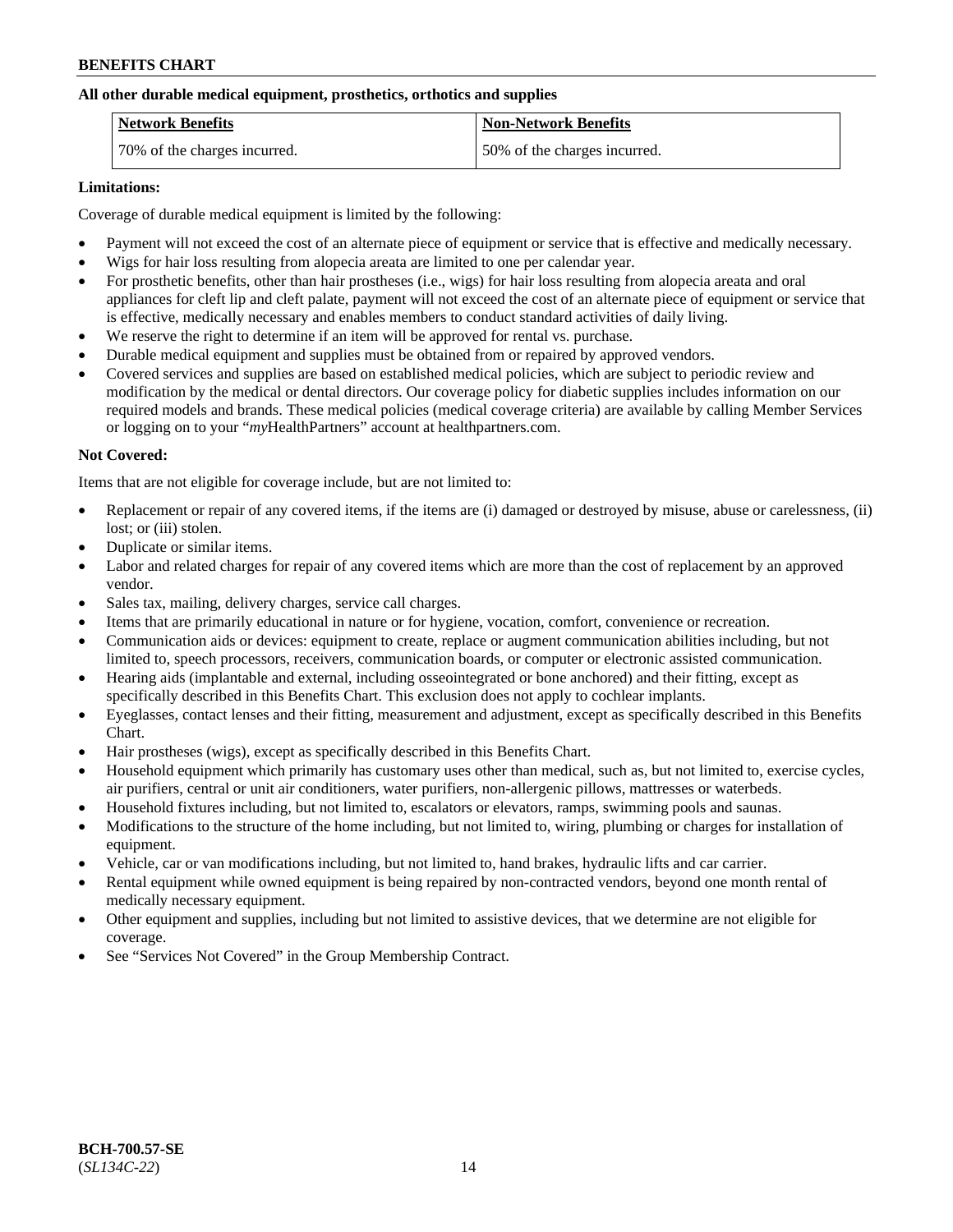## **EMERGENCY AND URGENTLY NEEDED CARE SERVICES**

#### **Covered Services:**

We cover services for emergency care and urgently needed care if the services are otherwise eligible for coverage under this Benefits Chart.

**Urgently needed care.** These are services to treat an unforeseen illness or injury, which are required in order to prevent a serious deterioration in your health, and which cannot be delayed until the next available clinic or office hours.

#### **Urgently needed care at clinics**

| <b>Network Benefits</b>                                                                                         | <b>Non-Network Benefits</b> |
|-----------------------------------------------------------------------------------------------------------------|-----------------------------|
| 100% of the charges incurred, subject to a member<br>copayment of \$45 per visit.<br>Deductible does not apply. | See Network Benefits.       |

**Emergency care.** These are services to treat: (1) the sudden, unexpected onset of illness or injury which, if left untreated or unattended until the next available clinic or office hours, would result in hospitalization, or (2) a condition requiring professional health services immediately necessary to preserve life or stabilize health. Emergency care includes emergency services as defined in Division BB, Title I, Section 102 of the Consolidated Appropriations Act of 2021. Emergency care also includes an immediate response service available on a 24-hour, seven-day-a-week basis for each child, or person, having a psychiatric crisis, a mental health crisis, or a mental health emergency.

When reviewing claims for coverage of emergency services, our medical director will take into consideration a reasonable layperson's belief that the circumstances required immediate medical care that could not wait until the next working day or next available clinic appointment. Emergency care also includes an immediate response service available on a 24-hour, sevenday-a-week basis for each child, or person, having a psychiatric crisis, a mental health crisis, or a mental health emergency.

#### **Emergency care in a hospital emergency room, including professional services of a physician**

| Network Benefits             | Non-Network Benefits  |
|------------------------------|-----------------------|
| 70% of the charges incurred. | See Network Benefits. |

### **Inpatient emergency care in a hospital**

| <b>Network Benefits</b>      | Non-Network Benefits  |
|------------------------------|-----------------------|
| 70% of the charges incurred. | See Network Benefits. |

### **Not Covered:**

See "Services Not Covered" in the Group Membership Contract.

### **GENE THERAPY**

### **Covered Services:**

We cover gene therapy treatment that meets our current medical coverage criteria.

| <b>Network Benefits</b>                                                                                                                                                                                 | <b>Non-Network Benefits</b> |
|---------------------------------------------------------------------------------------------------------------------------------------------------------------------------------------------------------|-----------------------------|
| Coverage level is same as corresponding Network<br>Benefit, depending on type of service provided, such as<br>Office Visits for Illness or Injury, Inpatient or<br><b>Outpatient Hospital Services.</b> | No Coverage.                |

#### **Limitations:**

- Gene therapy must be provided by a designated provider.
- Specific types of gene therapy are limited to therapies and conditions specified in our medical coverage criteria.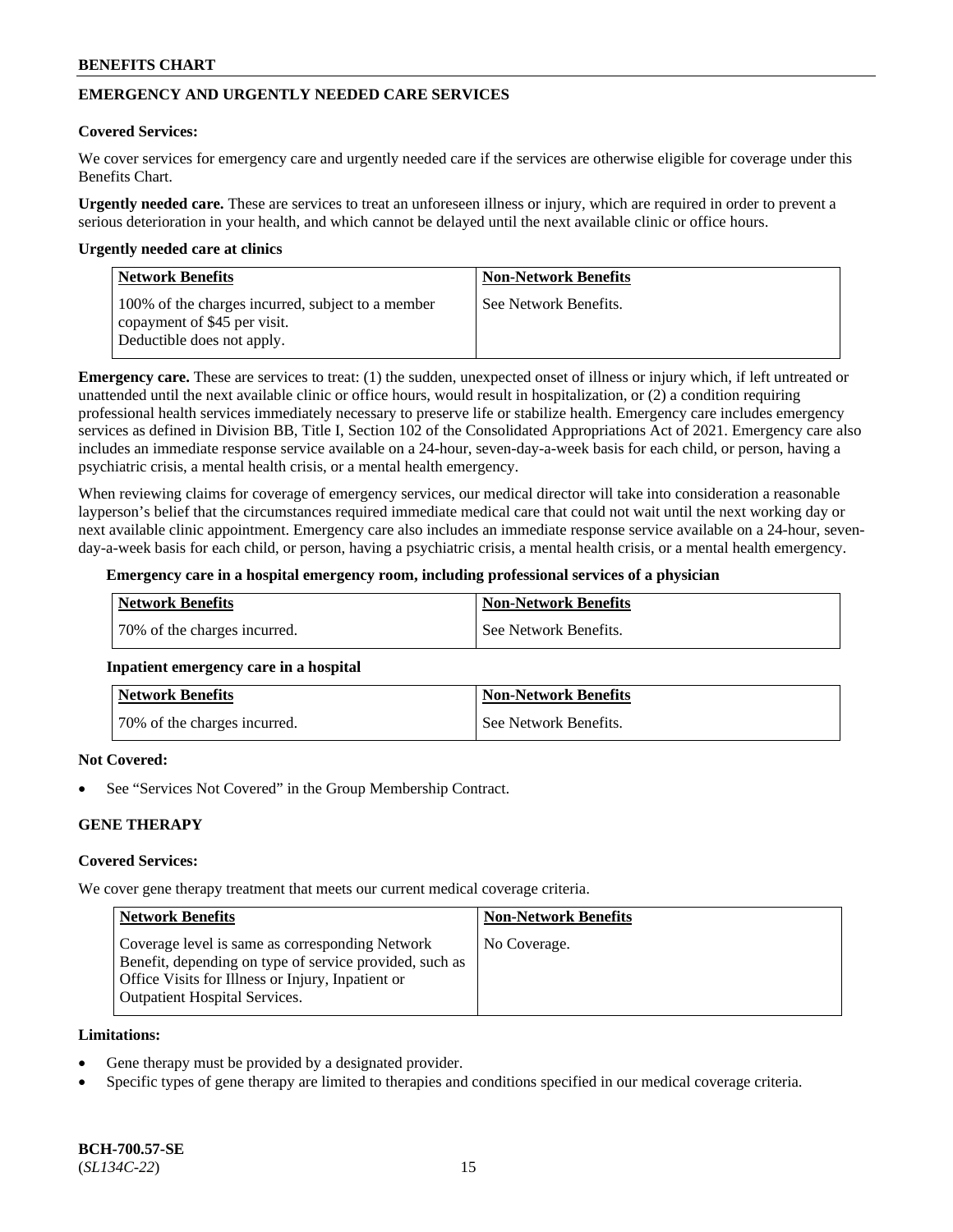### **Not Covered:**

See "Services Not Covered" in the Group Membership Contract.

## **HEALTH EDUCATION**

### **Covered Services:**

We cover education for preventive services and education for the management of chronic health problems (such as diabetes).

| <b>Network Benefits</b>                                     | <b>Non-Network Benefits</b>  |
|-------------------------------------------------------------|------------------------------|
| 100% of the charges incurred.<br>Deductible does not apply. | 50% of the charges incurred. |

### **Not Covered:**

See "Services Not Covered" in the Group Membership Contract.

## **HOME-BASED COMPREHENSIVE HEALTH RISK ASSESSMENT**

### **Covered Services:**

If you meet our criteria for coverage, you may qualify for our home-based comprehensive health risk assessment program. The program covers a health assessment with a designated nurse practitioner.

| <b>Network Benefits</b>                                     | <b>Non-Network Benefits</b> |
|-------------------------------------------------------------|-----------------------------|
| 100% of the charges incurred.<br>Deductible does not apply. | No Coverage.                |

### **Not Covered:**

See "Services Not Covered" in the Group Membership Contract.

## **HOME HEALTH SERVICES**

### **Covered Services:**

We cover skilled nursing services, physical therapy, occupational therapy, speech therapy, respiratory therapy and other therapeutic services, non-routine prenatal and postnatal services, routine postnatal well child visits (as described in the Medical Coverage Criteria), phototherapy services for newborns, home health aide services and other eligible home health services when provided in your home, if you are homebound (i.e., unable to leave home without considerable effort due to a medical condition. Lack of transportation does not constitute homebound status). For phototherapy services for newborns and high risk pre-natal services, supplies and equipment are included.

We cover total parenteral nutrition/intravenous ("TPN/IV") therapy, equipment, supplies and drugs in connection with IV therapy. IV line care kits are covered under Durable Medical Equipment.

You do not need to be homebound to receive total parenteral nutrition/intravenous ("TPN/IV") therapy.

We cover palliative care benefits. Palliative care includes symptom management, education and establishing goals of care. We waive the requirement that you be homebound for a limited number of home visits for palliative care (as shown in the Benefits Chart), if you have a life-threatening, non-curable condition which has a prognosis of survival of two years or less. Additional palliative care visits are eligible under the home health services benefit if you are homebound and meet all other requirements defined in this section.

Home health services are eligible and covered only when:

- medically necessary; and
- provided as rehabilitative care, terminal care or maternity care; and
- ordered by a physician, and included in the written home care plan.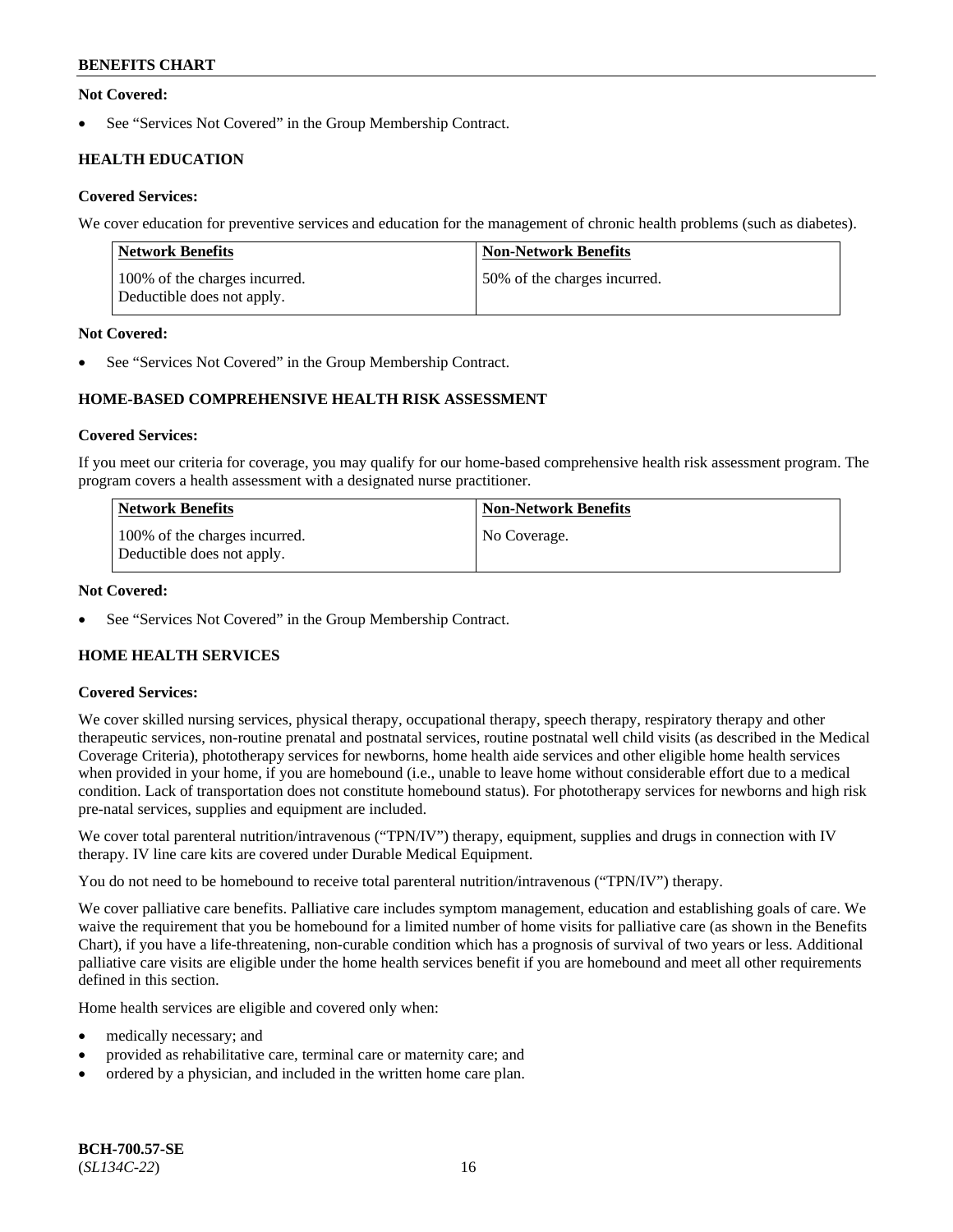## **Physical therapy, occupational therapy, speech therapy, respiratory therapy, home health aide services and palliative care**

| <b>Network Benefits</b>                                                                                                                                                                                                                                                                                                                                                          | <b>Non-Network Benefits</b>  |
|----------------------------------------------------------------------------------------------------------------------------------------------------------------------------------------------------------------------------------------------------------------------------------------------------------------------------------------------------------------------------------|------------------------------|
| 100% of the charges incurred, subject to a member<br>copayment of \$45 per visit.<br>Deductible does not apply.<br>If more than one home health visit occurs in a day, a<br>separate copayment applies to each. For example, if an<br>occupational therapist and a physical therapist visit a<br>member in the same day, a separate copayment will be<br>charged for each visit. | 50% of the charges incurred. |

### **TPN/IV therapy, skilled nursing services, non-routine prenatal/postnatal services, and phototherapy**

| <b>Network Benefits</b>                                     | <b>Non-Network Benefits</b>  |
|-------------------------------------------------------------|------------------------------|
| 100% of the charges incurred.<br>Deductible does not apply. | 50% of the charges incurred. |

Each 24-hour visit (or shifts of up to 24-hour visits) equals one visit and counts toward the Maximum visits for all other services shown below. Any visit that lasts less than 24 hours, regardless of the length of the visit, will count as one visit toward the Maximum visits for all other services shown below. All visits must be medically necessary and benefit eligible.

### **Routine postnatal well child visits**

| <b>Network Benefits</b>                                     | <b>Non-Network Benefits</b>  |
|-------------------------------------------------------------|------------------------------|
| 100% of the charges incurred.<br>Deductible does not apply. | 50% of the charges incurred. |

#### **Maximum visits for palliative care**

If you are eligible to receive palliative care in the home and you are not homebound, there is a maximum of 12 visits per calendar year.

### **Maximum visits for all other services**

| <b>Network Benefits</b>       | <b>Non-Network Benefits</b>  |
|-------------------------------|------------------------------|
| 120 visits per calendar year. | 60 visits per calendar year. |

Each visit provided under the Network Benefits and Non-Network Benefits counts toward the maximums shown under all Maximum visits sections. The routine postnatal well child visit does not count toward the visit limit.

### **Limitations:**

- Home health services are not provided as a substitute for a primary caregiver in the home or as relief (respite) for a primary caregiver in the home. We will not reimburse family members or residents in your home for the above services.
- A service shall not be considered a skilled nursing service merely because it is performed by, or under the direct supervision of, a licensed nurse. Where a service (such as tracheotomy suctioning or ventilator monitoring) or like services, can be safely and effectively performed by a non-medical person (or self-administered), without the direct supervision of a licensed nurse, the service shall not be regarded as a skilled nursing service, whether or not a skilled nurse actually provides the service. The unavailability of a competent person to provide a non-skilled service shall not make it a skilled service when a skilled nurse provides it. Only the skilled nursing component of so-called "blended" services (i.e. services which include skilled and non-skilled components) are covered under this Benefits Chart.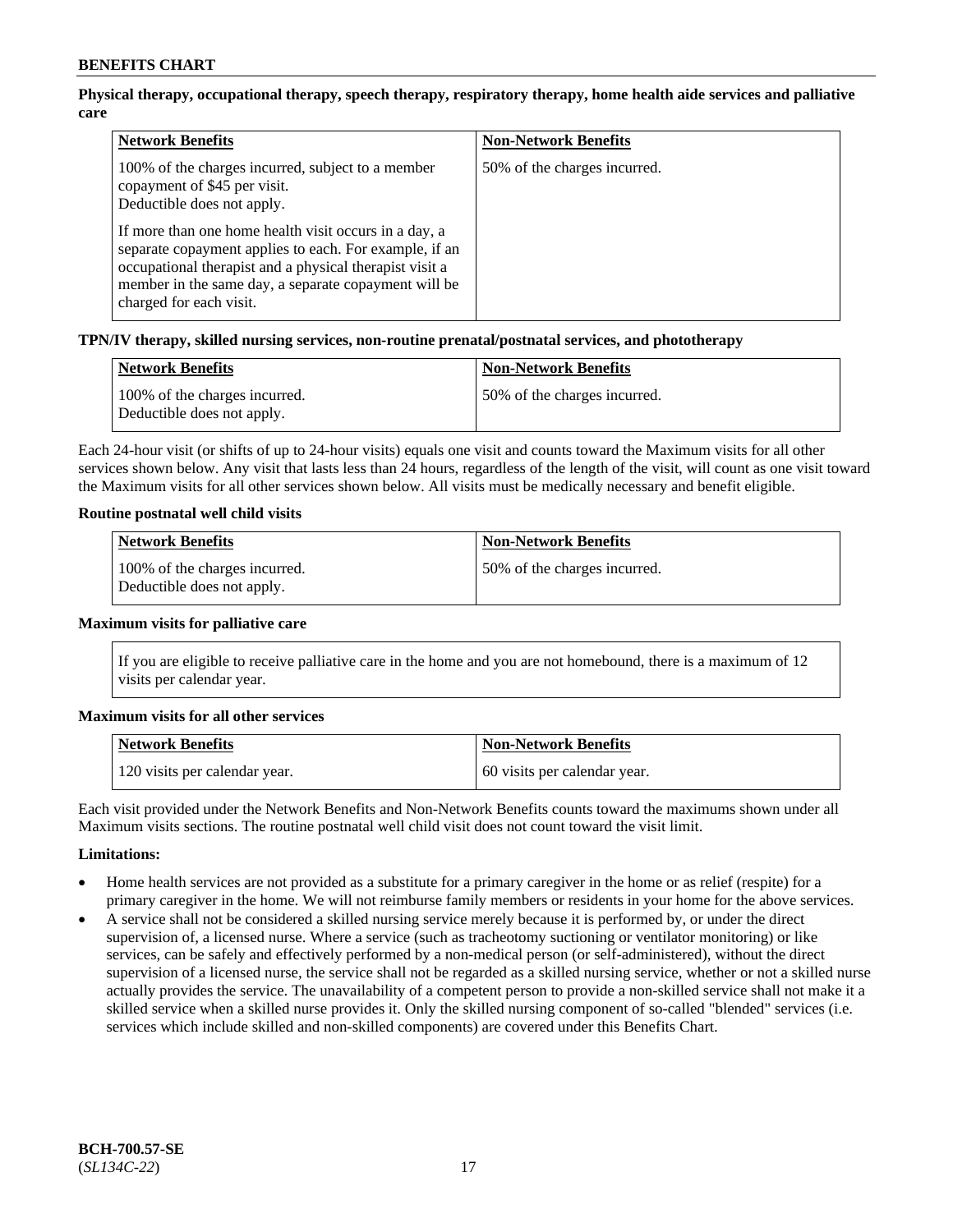## **Not Covered:**

- Financial or legal counseling services.
- Housekeeping or meal services in your home.
- Private duty nursing services. This exclusion does not apply if covered person is also covered under Medical Assistance under 256B.0625, subdivision 7, with the exception of section 256B.0654 subdivision 4.
- Services provided by a family member or enrollee, or a resident in the enrollee's home.
- Vocational rehabilitation and recreational or educational therapy. Recreation therapy is therapy provided solely for the purpose of recreation, including but not limited to: (a) requests for physical therapy or occupational therapy to improve athletic ability, and (b) braces or guards to prevent sports injuries.
- See "Services Not Covered" in the Group Membership Contract.

## **HOME HOSPICE SERVICES**

## **Applicable Definitions:**

**Part-time.** This is up to two hours of service per day, more than two hours is considered continuous care.

**Continuous Care.** This is from two to twelve hours of service per day provided by a registered nurse, licensed practical nurse, or home health aide, during a period of crisis in order to maintain a terminally ill patient at home.

**Appropriate Facility.** This is a nursing home, hospice residence, or other inpatient facility.

**Custodial Care Related to Hospice Services.** This means providing assistance in the activities of daily living and the care needed by a terminally ill patient which can be provided by primary caregiver (i.e., family member or friend) who is responsible for the patient's home care.

## **Covered Services:**

**Home Hospice Program.** We cover the services described below if you are terminally ill and accepted as a home hospice program participant. You must meet the eligibility requirements of the program, and elect to receive services through the home hospice program. The services will be provided in your home, with inpatient care available when medically necessary as described below. If you elect to receive hospice services, you do so in lieu of curative treatment for your terminal illness for the period you are enrolled in the home hospice program.

**Eligibility:** In order to be eligible to be enrolled in the home hospice program, you must: (1) be a terminally ill patient (prognosis of six months or less); (2) have chosen a palliative treatment focus (i.e., emphasizing comfort and supportive services rather than treatment attempting to cure the disease or condition); and (3) continue to meet the terminally ill prognosis as reviewed by our medical director or his or her designee over the course of care. You may withdraw from the home hospice program at any time.

**Eligible Services:** Hospice services include the following services provided in accordance with an approved hospice treatment plan.

- Home Health Services:
	- o Part-time care provided in your home by an interdisciplinary hospice team (which may include a physician, nurse, social worker, and spiritual counselor) and medically necessary home health services are covered.
	- o One or more periods of continuous care in your home or in a setting which provides day care for pain or symptom management, when medically necessary, will be covered.
- Inpatient Services: We cover medically necessary inpatient services.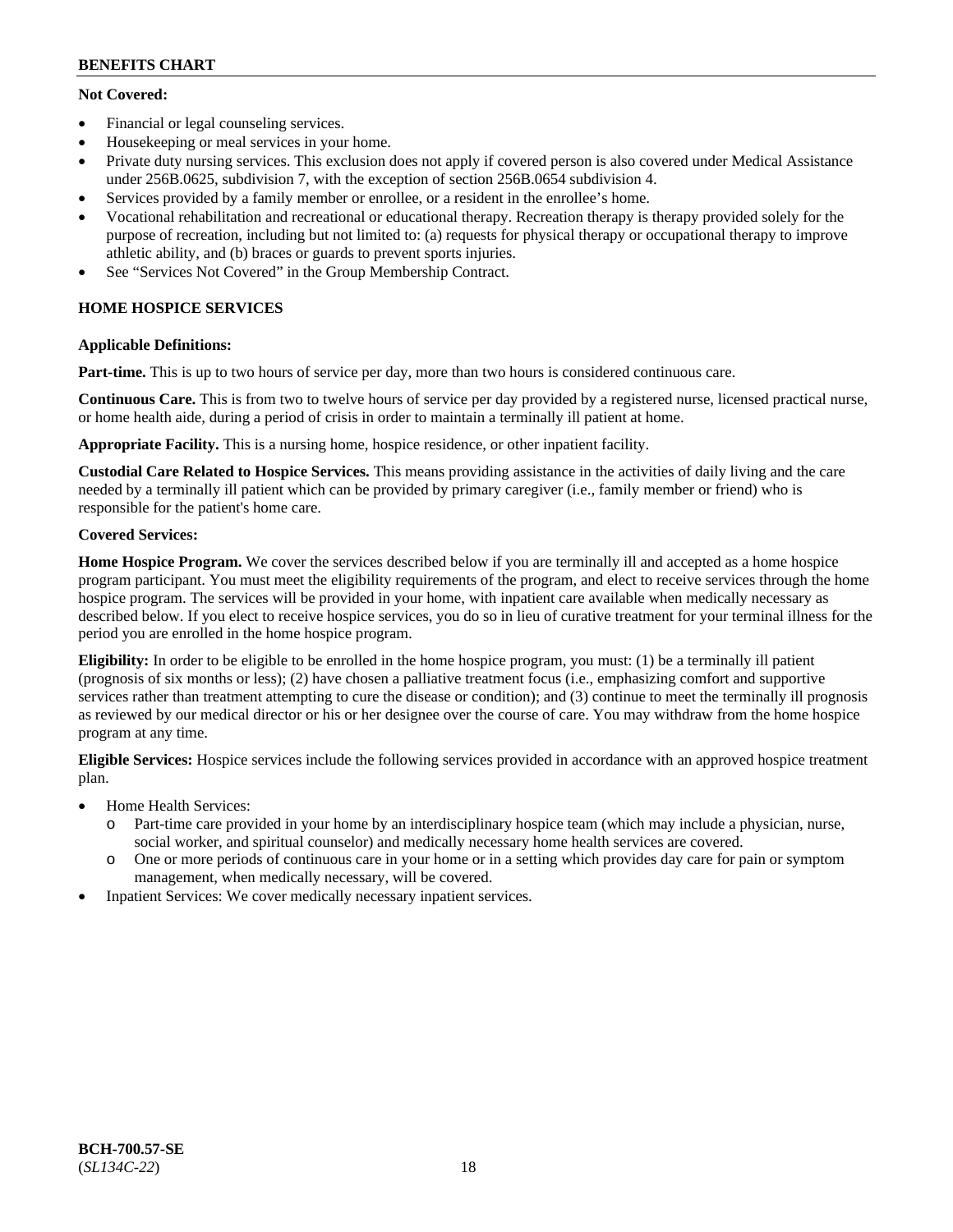- Other Services:
	- Respite care is covered for care in your home or in an appropriate facility, to give your primary caregivers (i.e., family members or friends) rest and/or relief when necessary in order to maintain a terminally ill patient at home.
	- o Medically necessary medications for pain and symptom management.
	- o Semi-electric hospital beds and other durable medical equipment are covered.
	- Emergency and non-emergency care is covered.

| <b>Network Benefits</b>                                     | <b>Non-Network Benefits</b>  |
|-------------------------------------------------------------|------------------------------|
| 100% of the charges incurred.<br>Deductible does not apply. | 50% of the charges incurred. |

Respite care is limited to 5 days per episode, and respite care and continuous care combined are limited to 30 days.

### **Not Covered:**

- Financial or legal counseling services.
- Housekeeping or meal services in your home.
- Custodial or maintenance care related to hospice services, whether provided in the home or in a nursing home.
- Any service not specifically described as covered services under this home hospice services benefits.
- Any services provided by members of your family or residents in your home.
- See "Services Not Covered" in the Group Membership Contract.

## **HOSPITAL AND SKILLED NURSING FACILITY SERVICES**

#### **Covered Services:**

We cover services as described below.

#### **Medical or surgical hospital services**

**Inpatient hospital services:** We cover the following medical or surgical services, for the treatment of acute illness or injury, which require the level of care only provided in an acute care facility. These services must be authorized by a physician.

Inpatient hospital services include: room and board; the use of operating or maternity delivery rooms; intensive care facilities; newborn nursery facilities; general nursing care, anesthesia, laboratory and diagnostic imaging services, radiation therapy, physical therapy, prescription drugs or other medications administered during treatment, blood and blood products (unless replaced), and blood derivatives, and other diagnostic or treatment related hospital services; physician and other professional medical and surgical services provided while in the hospital, including gender confirmation surgery that meets medical coverage criteria.

We cover up to 120 hours of services provided by a private duty nurse or personal care assistant who has provided home care services to a ventilator-dependent patient, solely for the purpose of assuring adequate training of the hospital staff to communicate with that patient.

Services for items for personal convenience, such as television rental, are not covered.

We cover, following a vaginal delivery, a minimum of 48 hours of inpatient care for the mother and newborn child. We cover, following a caesarean section delivery, a minimum of 96 hours of inpatient care for the mother and newborn child. If the duration of inpatient care is less than these minimums, we also cover a minimum of one home visit by a registered nurse for post-delivery care, within four days of discharge of the mother and newborn child. Services provided by the registered nurse include, but are not limited to, parent education, assistance and training in breast and bottle feeding, and conducting any necessary and appropriate clinical tests. We shall not provide any compensation or other non-medical remuneration to encourage a mother and newborn to leave inpatient care before the duration minimums specified.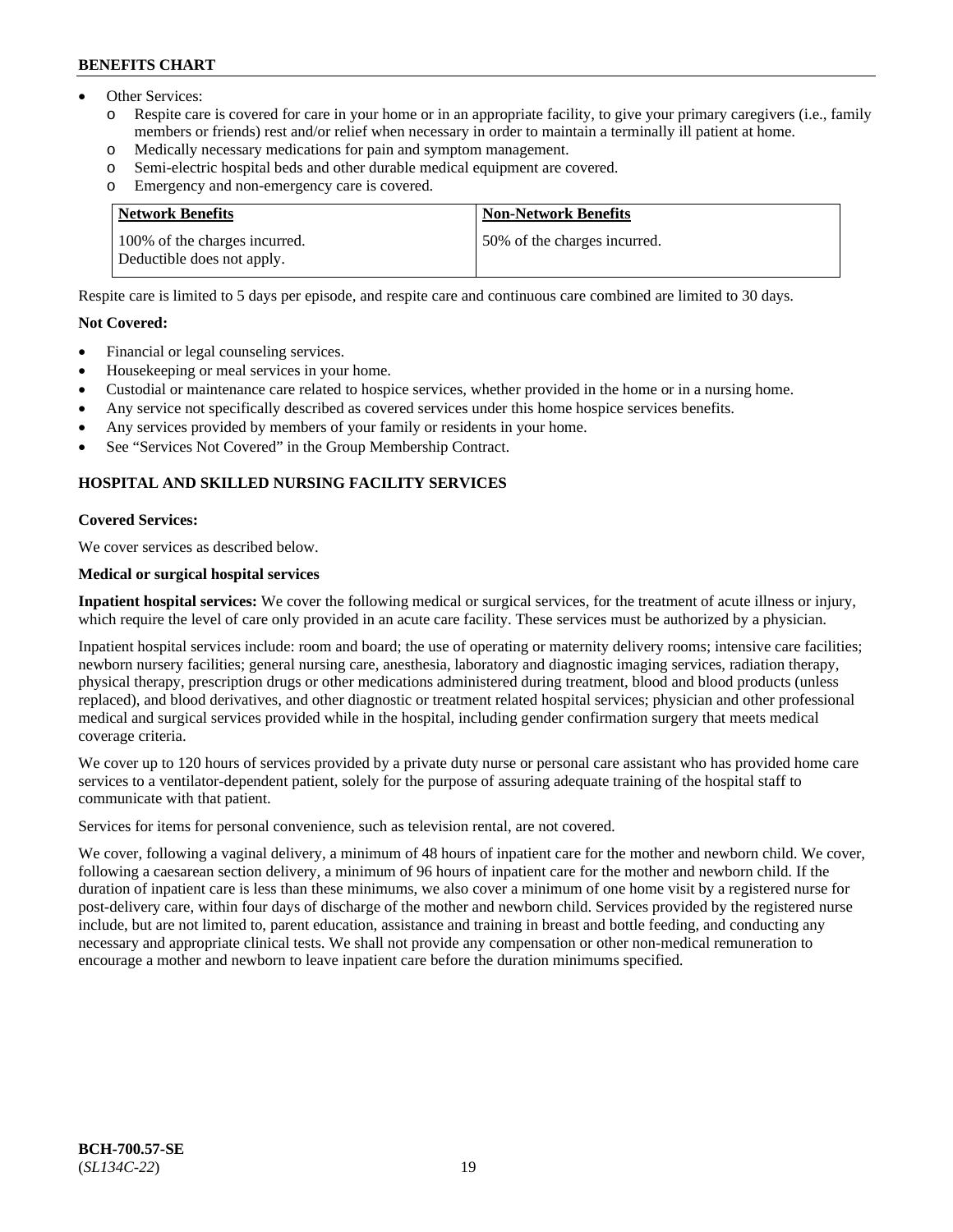Group health plans and health insurance issuers generally may not, under Federal law, restrict benefits for any hospital length of stay in connection with childbirth for the mother of newborn child to less than 48 hours following a vaginal delivery, or less than 96 hours following a caesarean section. However, Federal law generally does not prohibit the mother's or newborn's attending provider, after consulting with the mother, from discharging the mother or her newborn earlier than 48 hours (or 96 hours as applicable). In any case plans and issuers may not, under Federal law, require that a provider obtain authorization from the plan or the insurance issuer for prescribing a length of stay not in excess of 48 hours (or 96 hours).

| <b>Network Benefits</b>      | <b>Non-Network Benefits</b>  |
|------------------------------|------------------------------|
| 70% of the charges incurred. | 50% of the charges incurred. |

Each member's admission or confinement, including that of a newborn child, is separate and distinct from the admission or confinement of any other member.

**Outpatient hospital, ambulatory care or surgical facility services:** We cover the following medical and surgical services, for diagnosis or treatment of illness or injury on an outpatient basis. These services must be authorized by a physician.

Outpatient services include: use of operating rooms, maternity delivery rooms or other outpatient departments, rooms or facilities; and the following outpatient services: general nursing care, anesthesia, laboratory and diagnostic imaging services, radiation therapy, physical therapy, drugs administered during treatment, blood and blood products (unless replaced), and blood derivatives, and other diagnostic or treatment related outpatient services; physician and other professional medical and surgical services provided while an outpatient, including gender confirmation surgery that meets medical coverage criteria.

For Network Benefits, non-emergent, scheduled outpatient Magnetic Resonance Imaging (MRI) and Computed Tomography (CT) must be provided at a designated facility. Your physician and facility will obtain or verify authorization for these services with HealthPartners, as needed.

To see the benefit level for diagnostic imaging services, laboratory services and physical therapy, see benefits under Diagnostic Imaging Services, Laboratory Services and Physical Therapy in this Benefits Chart.

| <b>Network Benefits</b>       | Non-Network Benefits         |
|-------------------------------|------------------------------|
| 170% of the charges incurred. | 50% of the charges incurred. |

### **Skilled nursing facility care**

We cover room and board, daily skilled nursing and related ancillary services for post-acute treatment and rehabilitative care of illness or injury that meets medical coverage criteria.

| Network Benefits                              | <b>Non-Network Benefits</b>                   |
|-----------------------------------------------|-----------------------------------------------|
| 70% of the charges incurred.                  | 50% of the charges incurred.                  |
| Limited to 120 day maximum per calendar year. | Limited to 120 day maximum per calendar year. |

Each day of services provided under the Network Benefits and Non-Network Benefits combined, counts toward the maximums shown above.

### **Not Covered:**

- Services for items for personal convenience, such as television rental.
- See "Services Not Covered" in the Group Membership Contract.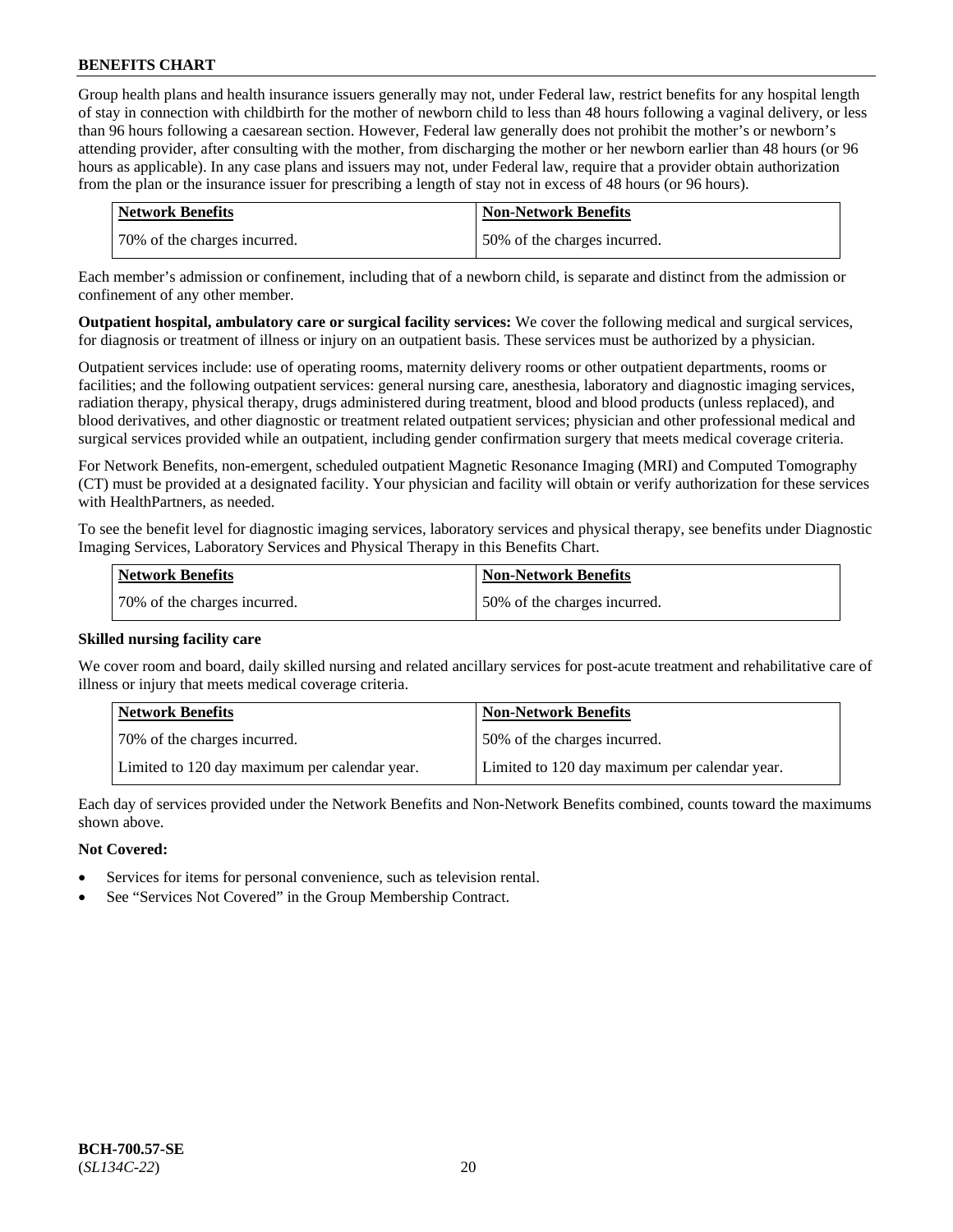## **INFERTILITY DIAGNOSIS**

### **Covered Services:**

We cover the diagnosis of infertility. These services include diagnostic procedures and tests provided in connection with an infertility evaluation, office visits and consultations to diagnose infertility.

| Network Benefits                                           | <b>Non-Network Benefits</b> |
|------------------------------------------------------------|-----------------------------|
| 70% of the charges incurred.<br>Deductible does not apply. | See Network Benefits.       |

Coverage is limited to office visits and consultations to diagnose infertility. Treatment is not covered.

## **Not Covered:**

- Infertility/fertility treatment, including but not limited to, office visits, laboratory services and diagnostic imaging services and fertility drugs; reversal of sterilization; and sperm, ova or embryo acquisition, retrieval or storage; however, we do cover office visits and consultations to diagnose infertility.
- Services related to the establishment of surrogate pregnancy and fees for a surrogate. However, pregnancy and maternity services are covered for a member under this Benefits Chart, including a surrogate pregnancy.
- See "Services Not Covered" in the Group Membership Contract.

## **LABORATORY SERVICES**

#### **Covered Services:**

We cover laboratory tests when ordered by a provider and provided in a clinic or outpatient hospital facility.

To see the benefit level for inpatient hospital or skilled nursing facility services, see benefits under Inpatient Hospital and Skilled Nursing Facility Services in this Benefits Chart.

**Prostate-specific antigen (PSA) testing.** We cover prostate cancer screening for men 40 years of age or over who are symptomatic or in a high-risk category and for all men 50 years of age or older.

| Network Benefits                                            | <b>Non-Network Benefits</b>  |
|-------------------------------------------------------------|------------------------------|
| 100% of the charges incurred.<br>Deductible does not apply. | 50% of the charges incurred. |

### **All other laboratory services**

### **Services for illness or injury**

| Network Benefits                                            | <b>Non-Network Benefits</b>  |
|-------------------------------------------------------------|------------------------------|
| 100% of the charges incurred.<br>Deductible does not apply. | 50% of the charges incurred. |

### **Preventive services**

Laboratory services associated with preventive services are covered at the benefit level shown in the "Preventive Services" section of this Benefits Chart.

### **Not Covered:**

See "Services Not Covered" in the Group Membership Contract.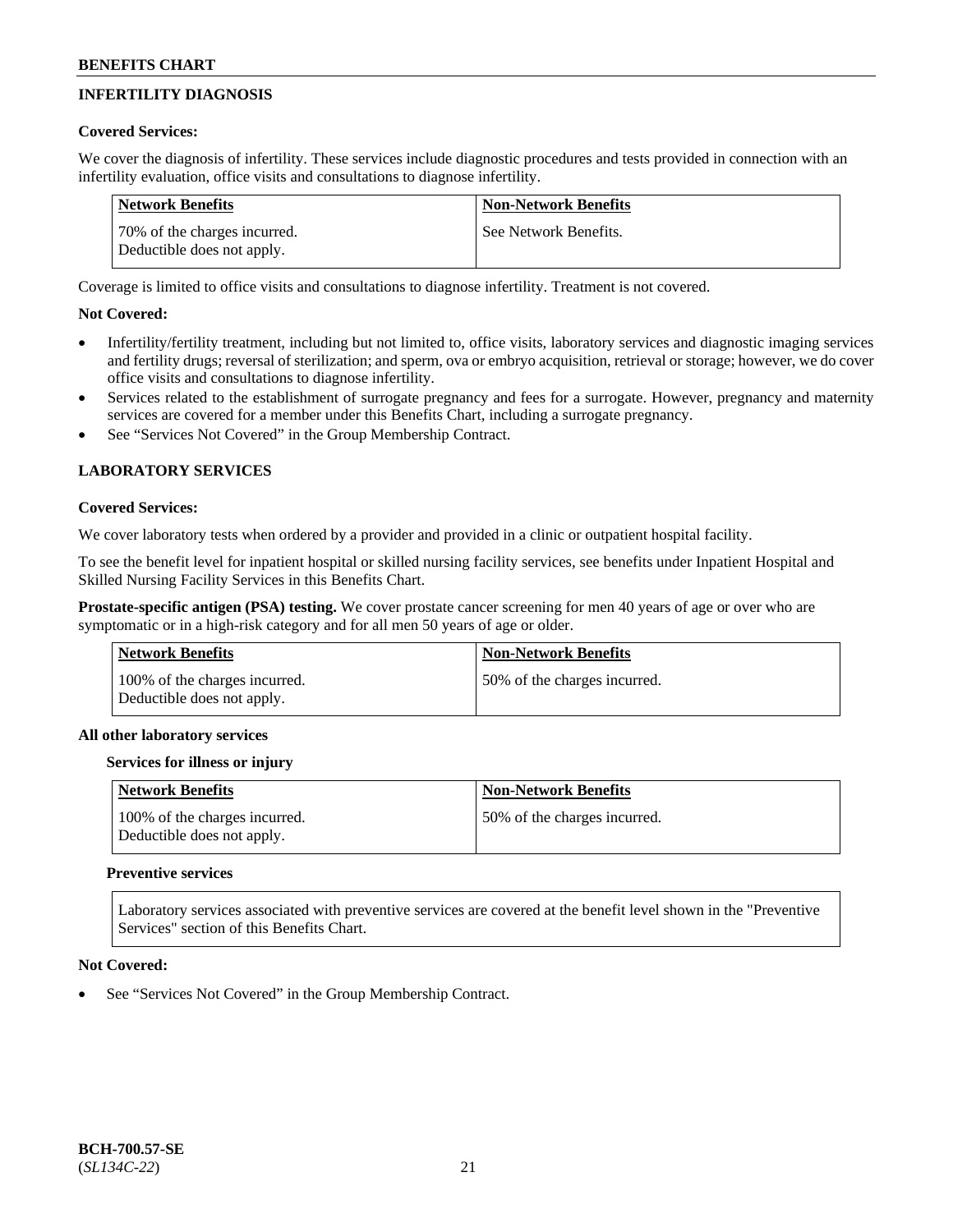## **LYME DISEASE SERVICES**

#### **Covered Services:**

We cover services for the treatment of Lyme disease.

| <b>Network Benefits</b>                                | <b>Non-Network Benefits</b>                                  |
|--------------------------------------------------------|--------------------------------------------------------------|
| Coverage level is same as corresponding Network        | Coverage level is same as corresponding Non-Network          |
| Benefit, depending on type of service provided such as | Benefit, depending on type of service provided, such as      |
| Office Visits for Illness or Injury, Inpatient or      | Office Visits for Illness or Injury, Inpatient or Outpatient |
| <b>Outpatient Hospital Services.</b>                   | Hospital Services.                                           |

#### **Not Covered:**

See "Services Not Covered" in the Group Membership Contract.

### **MASTECTOMY RECONSTRUCTION BENEFIT**

#### **Covered Services:**

We cover reconstruction of the breast on which the mastectomy has been performed; surgery and reconstruction of the other breast to produce symmetrical appearance, and prostheses and physical complications of all stages of mastectomy, including lymphedemas.

| <b>Network Benefits</b>                                 | <b>Non-Network Benefits</b>                             |
|---------------------------------------------------------|---------------------------------------------------------|
| Coverage level is same as corresponding Network         | Coverage level is same as corresponding Non-Network     |
| Benefit, depending on type of service provided, such as | Benefit, depending on type of service provided, such as |
| Office Visits for Illness or Injury, Inpatient or       | Office Visits for Illness or Injury, Inpatient or       |
| <b>Outpatient Hospital Services.</b>                    | <b>Outpatient Hospital Services.</b>                    |

#### **Not Covered:**

See "Services Not Covered" in the Group Membership Contract.

### **MEDICATION THERAPY DISEASE MANAGEMENT PROGRAM**

#### **Covered Services:**

If you meet our criteria for coverage, you may qualify for our Medication Therapy Disease Management Program.

The program covers consultations with a designated pharmacist.

Covered services are based on established medical policies, which are subject to periodic review and modification by the medical directors. These medical policies (medical coverage criteria) are available online at [healthpartners.com](https://www.healthpartners.com/hp/index.html) or by calling Member Services.

| <b>Network Benefits</b>                                     | Non-Network Benefits |
|-------------------------------------------------------------|----------------------|
| 100% of the charges incurred.<br>Deductible does not apply. | No Coverage.         |

### **Not Covered:**

See "Services Not Covered" in the Group Membership Contract.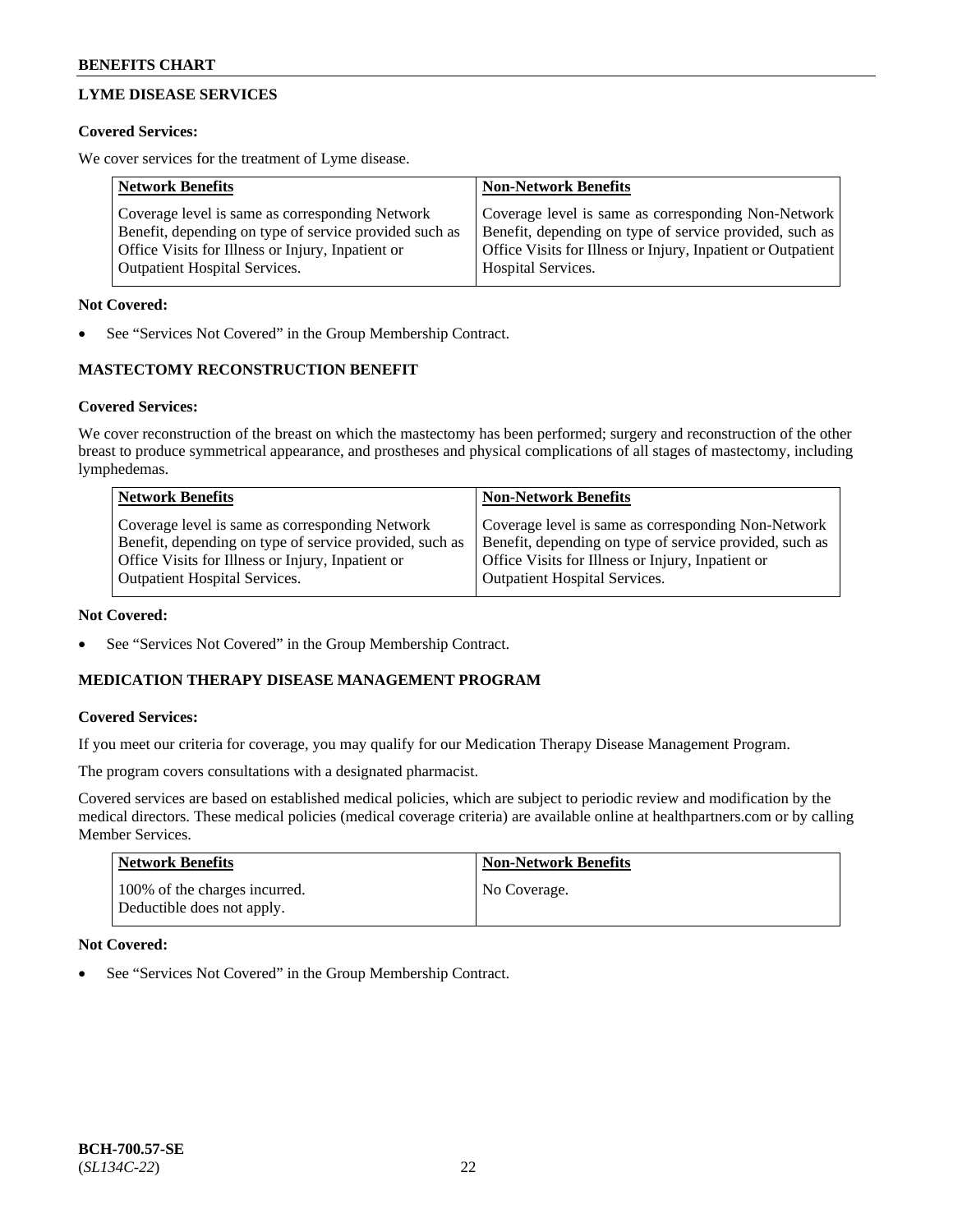## **OFFICE VISITS FOR ILLNESS OR INJURY**

### **Covered Services:**

We cover the following when medically necessary: professional medical and surgical services and related supplies, including biofeedback, of physicians and other health care providers; blood and blood products (unless replaced) and blood derivatives.

We cover diagnosis and treatment of illness or injury to the eyes. Where contact or eyeglass lenses are prescribed as medically necessary for the post-operative treatment of cataracts or for the treatment of aphakia, acute or chronic corneal pathology, or keratoconous, we cover the initial evaluation, lenses and fitting. Members must pay for lens replacement beyond the initial pair.

We also provide coverage for the initial physical evaluation of a child if it is ordered by a Minnesota juvenile court.

Services received via video, e-visit or telephone are covered under the "Telehealth/Telemedicine Services" section.

### **Office Visits**

| Network Benefits                                                                                                | <b>Non-Network Benefits</b>  |
|-----------------------------------------------------------------------------------------------------------------|------------------------------|
| 100% of the charges incurred, subject to a member<br>copayment of \$45 per visit.<br>Deductible does not apply. | 50% of the charges incurred. |

#### **Convenience clinics**

| <b>Network Benefits</b>                                                                                         | <b>Non-Network Benefits</b>   |
|-----------------------------------------------------------------------------------------------------------------|-------------------------------|
| 100% of the charges incurred, subject to a member<br>copayment of \$20 per visit.<br>Deductible does not apply. | 150% of the charges incurred. |

#### **Injections administered in a physician's office, other than immunizations**

#### **Allergy injections**

| <b>Network Benefits</b>                                                                                                  | <b>Non-Network Benefits</b>  |
|--------------------------------------------------------------------------------------------------------------------------|------------------------------|
| 100% of the charges incurred, subject to a member<br>copayment of \$2 per date of service.<br>Deductible does not apply. | 50% of the charges incurred. |

#### **All other injections**

| <b>Network Benefits</b>                                                                                                  | <b>Non-Network Benefits</b>  |
|--------------------------------------------------------------------------------------------------------------------------|------------------------------|
| 100% of the charges incurred, subject to a member<br>copayment of \$2 per date of service.<br>Deductible does not apply. | 50% of the charges incurred. |

### **Not Covered:**

- Court ordered treatment, except as described in this Benefits Chart under "Mental Health Services" and "Office Visits for Illness or Injury" or as otherwise required by law.
- See "Services Not Covered" in the Group Membership Contract.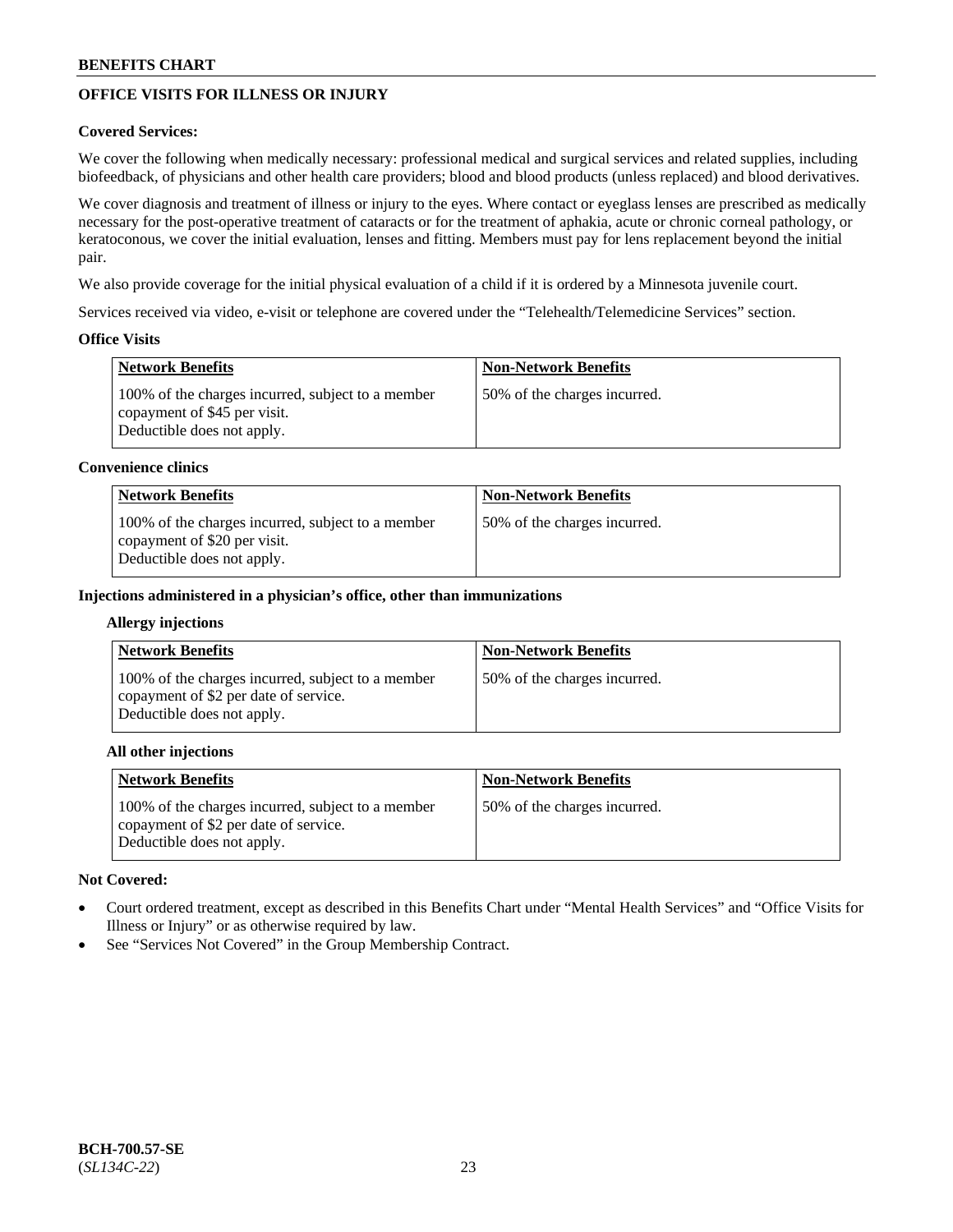### **PEDIATRIC AUTOIMMUNE NEUROPSYCHIATRIC DISORDERS ASSOCIATED WITH STREPTOCOCCAL INFECTIONS (PANDAS) AND PEDIATRIC ACUTE-ONSET NEUROPSYCHIATRIC SYNDROME (PANS) TREATMENT**

### **Definitions:**

**Pediatric acute-onset neuropsychiatric syndrome.** This means a class of acute-onset obsessive compulsive or tic disorders or other behavioral changes presenting in children and adolescents that are not otherwise explained by another known neurologic or medical disorder.

**Pediatric autoimmune neuropsychiatric disorders associated with streptococcal infections.** This means a condition in which a streptococcal infection in a child or adolescent causes the abrupt onset of clinically significant obsessions, compulsions, tics, or other neuropsychiatric symptoms or behavioral changes, or a relapsing and remitting course of symptom severity.

#### **Covered Services:**

We cover treatment for pediatric autoimmune neuropsychiatric disorders associated with streptococcal infections (PANDAS) and for treatment for pediatric acute-onset neuropsychiatric syndrome (PANS). Treatments that must be covered under this section must be recommended by the member's licensed health care professional and include but are not limited to antibiotics, medication and behavioral therapies to manage neuropsychiatric symptoms, plasma exchange, and immunoglobulin.

| <b>Network Benefits</b>                                 | <b>Non-Network Benefits</b>                             |
|---------------------------------------------------------|---------------------------------------------------------|
| Coverage level is same as corresponding Network         | Coverage level is same as corresponding Non-Network     |
| Benefit, depending on type of service provided, such as | Benefit, depending on type of service provided, such as |
| Office Visits for Illness or Injury, Inpatient or       | Office Visits for Illness or Injury, Inpatient or       |
| <b>Outpatient Hospital Services.</b>                    | <b>Outpatient Hospital Services.</b>                    |

#### **Not Covered:**

See "Services Not Covered" in the Group Membership Contract.

### **PEDIATRIC EYEWEAR**

#### **Covered Services:**

We cover pediatric eyewear for children.

Routine eye exams are covered under the "Preventive Services" section.

| Network Benefits             | Non-Network Benefits |
|------------------------------|----------------------|
| 70% of the charges incurred. | No Coverage.         |

#### **Limitations:**

- Coverage under this provision will continue until the end of the month in which the child turns age 19.
- Limited to one of the following per calendar year:
- o one pair of eyeglasses including one set of prescription lenses, frames from our designated eyewear collection, and antiscratch coating; or
	- o one pair of non-disposable contact lenses; or
	- o a one-year supply of disposable contact lenses
- Contact lens fittings are limited to two per calendar year.

### **Not Covered:**

- Frames that are not included in our designated eyewear collection. However, one pair of lenses will be covered if a member chooses frames outside the designated eyewear collection.
- More than one pair of lenses or frames or non-disposable contacts per calendar year, regardless of the reason. This includes replacement of eyeglasses or contact lenses due to loss, breakage, theft, or change in prescription.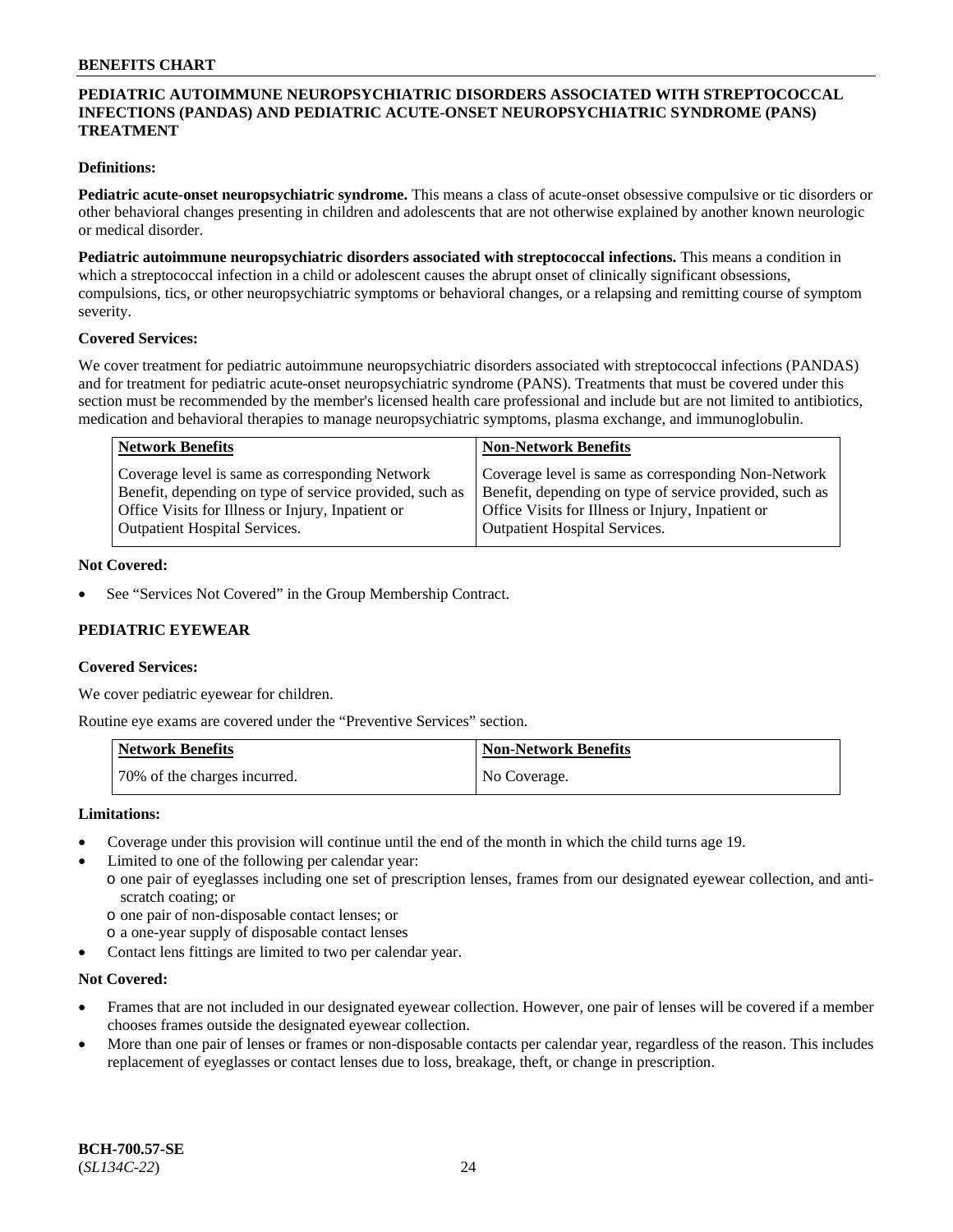- Safety glasses or goggles for sports or vocational reasons.
- Upgrades including, but not limited to, UV protection and no-line multifocal lenses.
- See "Services Not Covered" in the Group Membership Contract.

## **PHYSICAL THERAPY, OCCUPATIONAL THERAPY AND SPEECH THERAPY**

#### **Covered Services:**

We cover the following physical therapy, occupational therapy and speech therapy services:

- rehabilitative care to correct the effects of illness or injury;
- habilitative care rendered for congenital, developmental or medical conditions which have significantly limited the successful initiation of normal speech and normal motor development.

Massage therapy which is performed in conjunction with other treatment/modalities by a physical occupational therapist, is part of a prescribed treatment plan and is not billed separately is covered.

We cover services provided in a clinic. We also cover physical therapy provided in an outpatient hospital facility. To see the benefit level for inpatient hospital or skilled nursing facility services, see benefits under Inpatient Hospital and Skilled Nursing Facility Services.

#### **Rehabilitative care**

| <b>Network Benefits</b>                                                                                         | <b>Non-Network Benefits</b>                                                                                                                                                            |
|-----------------------------------------------------------------------------------------------------------------|----------------------------------------------------------------------------------------------------------------------------------------------------------------------------------------|
| 100% of the charges incurred, subject to a member<br>copayment of \$45 per visit.<br>Deductible does not apply. | 50% of the charges incurred.<br>Physical and Occupational Therapy combined are<br>limited to 20 visits per calendar year.<br>Speech Therapy is limited to 20 visits per calendar year. |

### **Habilitative care**

| <b>Network Benefits</b>                           | <b>Non-Network Benefits</b>                        |
|---------------------------------------------------|----------------------------------------------------|
| 100% of the charges incurred, subject to a member | 50% of the charges incurred.                       |
| copayment of \$45 per visit.                      | Physical, Occupational and Speech Therapy combined |
| Deductible does not apply.                        | are limited to 20 visits per calendar year.        |

## **Not Covered:**

- Massage therapy for the purpose of comfort or convenience of the member.
- See "Services Not Covered" in the Group Membership Contract.

## **PORT WINE STAIN REMOVAL SERVICES**

#### **Covered Services:**

We cover port wine stain removal services.

| <b>Network Benefits</b>                                | <b>Non-Network Benefits</b>                                  |
|--------------------------------------------------------|--------------------------------------------------------------|
| Coverage level is same as corresponding Network        | Coverage level is same as corresponding Non-Network          |
| Benefit, depending on type of service provided such as | Benefit, depending on type of service provided, such as      |
| Office Visits for Illness or Injury, Inpatient or      | Office Visits for Illness or Injury, Inpatient or Outpatient |
| <b>Outpatient Hospital Services.</b>                   | Hospital Services.                                           |

#### **Not Covered:**

See "Services Not Covered" in the Group Membership Contract.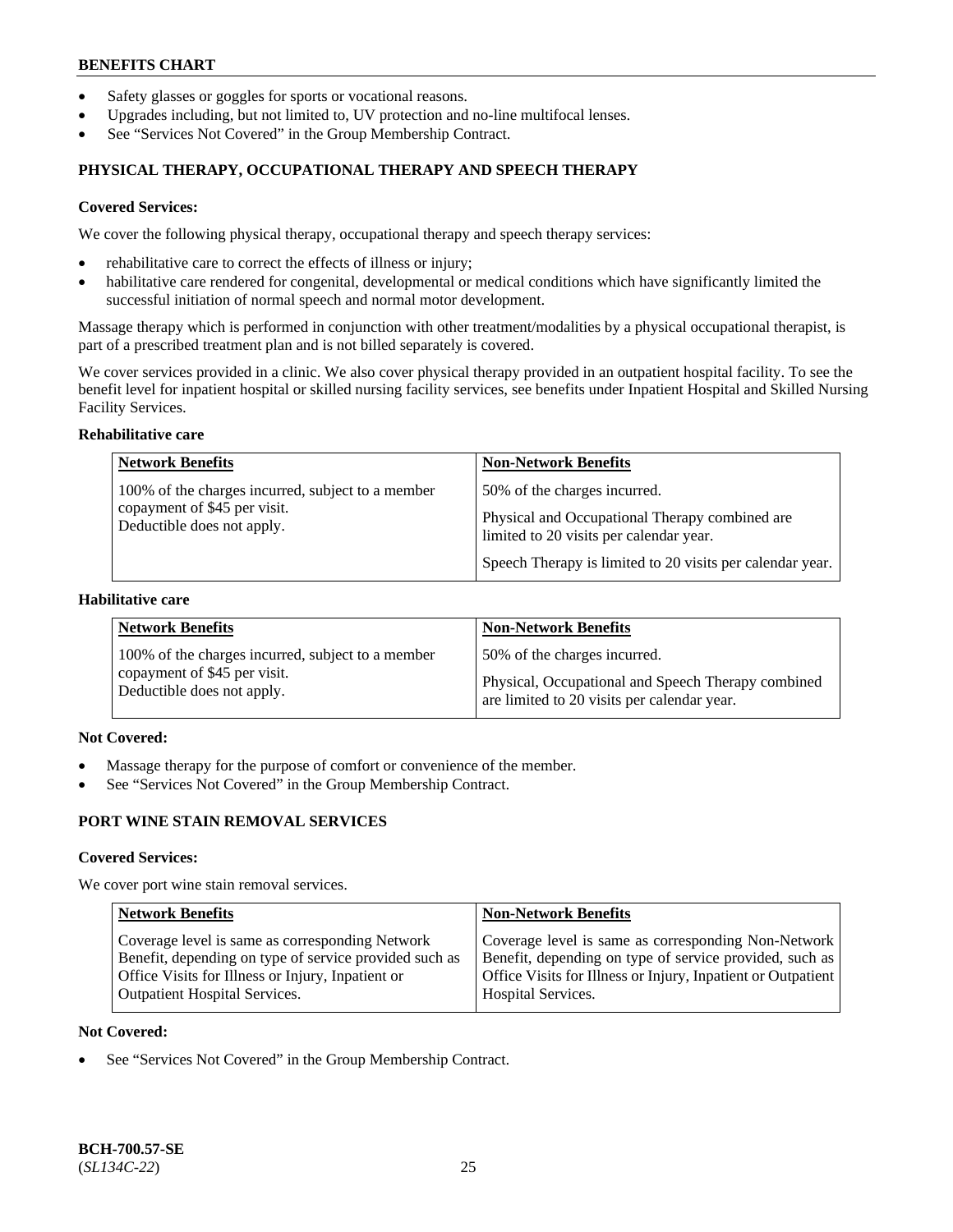## **PRE-DIABETES DISEASE MANAGEMENT PROGRAM**

#### **Covered Services:**

If you meet our criteria for coverage, you may qualify for the Pre-diabetes Disease Management Program through Omada Health. The program covers group health coaching which focuses on weight loss, exercise, behavior modification and health education at select locations determined by the plan.

| <b>Network Benefits</b>                                     | <b>Non-Network Benefits</b> |
|-------------------------------------------------------------|-----------------------------|
| 100% of the charges incurred.<br>Deductible does not apply. | Not applicable.             |

#### **Not Covered:**

See "Services Not Covered" in the Group Membership Contract.

### **PRESCRIPTION DRUG SERVICES**

#### **Covered Services:**

We cover prescription drugs and medications that can be self-administered or are administered in a physician's office. We cover off-label use of formulary drugs to treat cancer if the drug is recognized for the treatment of cancer in any authoritative compendia used by the Medicare program.

We cover orally administered anticancer drugs at the applicable benefit level under outpatient drugs below. We are in compliance with Minnesota Statute 62A.3075 because we do not cover orally administered anticancer drugs under our specialty drug benefit.

We will refill a prescription for eye drops covered under this Benefits Chart if the member requests a refill and original prescription specified that additional quantities would be needed, providing the refill request does not exceed the quantities needed, and the following conditions are met:

- If the member requests a 30-day refill supply, the request must be made between 21 and 30 days of the later of (a) the original date that the prescription was distributed to the member or (b) the date that the most recent refill was distributed to the member; or
- If the member requests a 90-day refill supply, the request must be made between 75 and 90 days of the later of (a) the original date that the prescription was distributed to the member or (b) the date that the most recent refill was distributed to the member.

A licensed pharmacist may prescribe and dispense self-administered hormonal contraceptives, nicotine replacement medications, and opiate antagonists for the treatment of an acute opiate overdose in accordance with section 151.37, subdivision 14, 15, or 16, under the same terms of coverage that would apply had the prescription drug been prescribed by a licensed physician, physician assistant, or advanced practice nurse practitioner. If the plan excludes coverage for selfadministered hormonal contraceptives, they will not be covered under this provision.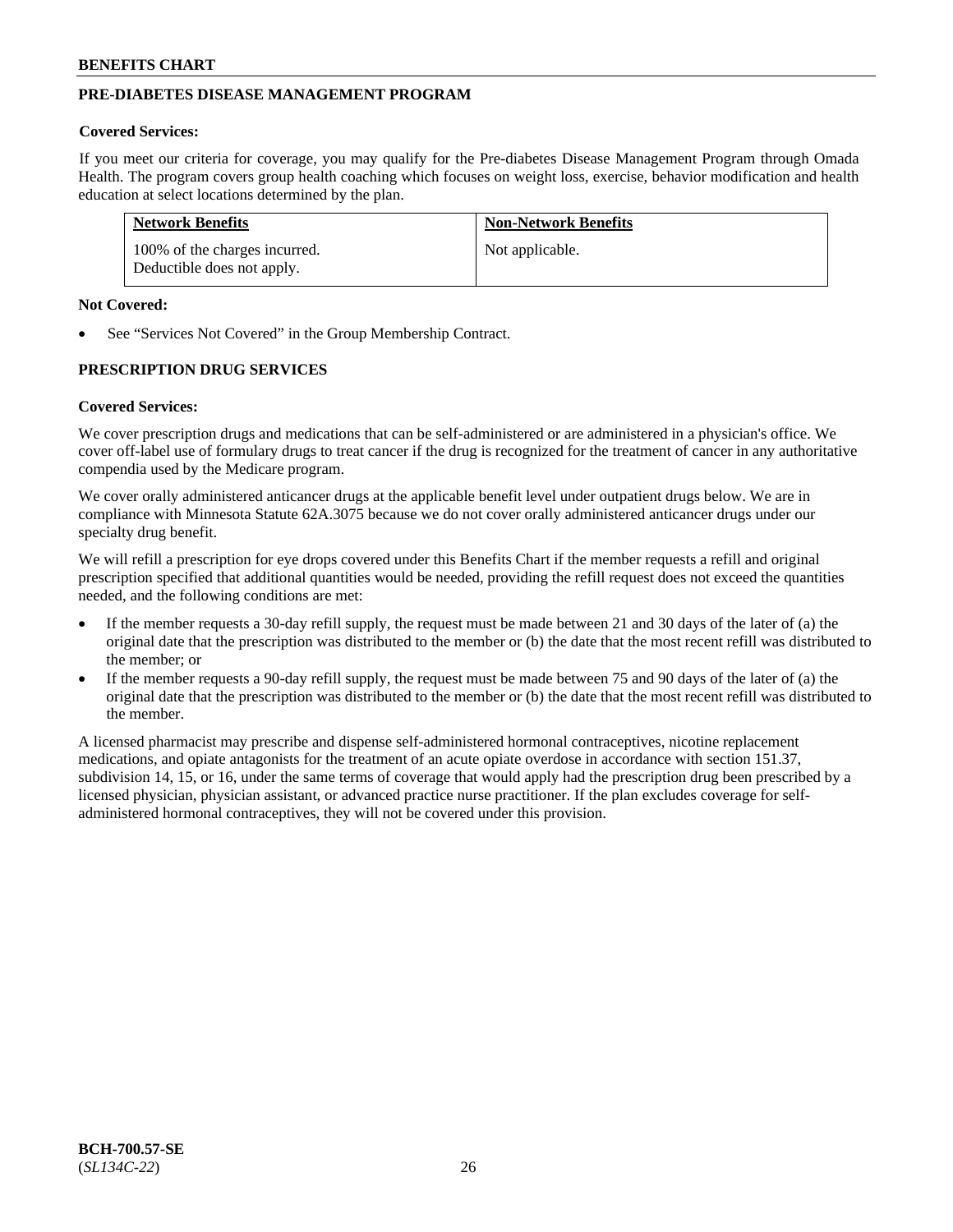### **For Network Benefits, drugs and medications must be obtained at a Network Pharmacy.**

**If a member copayment is required, you must pay one member copayment for each 31-day supply, or portion thereof, unless otherwise indicated below.**

#### **Outpatient drugs (except as specified below)**

| <b>Network Benefits</b>                                                                                          | <b>Non-Network Benefits</b>  |
|------------------------------------------------------------------------------------------------------------------|------------------------------|
| 100% of the charges incurred, subject to a member<br>copayment of \$5 for generic low cost formulary<br>drugs.   | 50% of the charges incurred. |
| 100% of the charges incurred, subject to a member<br>copayment of \$25 for generic high cost formulary<br>drugs. |                              |
| 100% of the charges incurred, subject to a member<br>copayment of \$60 for brand name formulary drugs.           |                              |
| In no event will your cost for a formulary insulin drug<br>exceed \$25.                                          |                              |
| Non-formulary drugs are covered at 100% of the<br>charges incurred, subject to a member copayment of<br>\$150.   |                              |
| Deductible does not apply.                                                                                       |                              |

**Cost-Sharing Limits for Insulin:** We are required to limit your cost-sharing on prescription insulin to no more than the net price of the prescription insulin drug. This requirement applies at the point of sale, including deductible payments and the costsharing amounts charged once the deductible is met.

**Cost-sharing.** This means a deductible payment, copayment, or coinsurance amount that you must pay for covered prescription insulin in accordance with the terms and conditions of this health plan.

**Net price.** This means our cost for prescription insulin, including any rebates or discounts received by or accrued directly or indirectly to us from a drug manufacturer or pharmacy benefit manager.

### **Mail order drugs**

| <b>Network Benefits</b>                                                                                                                                                                                                                               | <b>Non-Network Benefits</b>                                                                                                |
|-------------------------------------------------------------------------------------------------------------------------------------------------------------------------------------------------------------------------------------------------------|----------------------------------------------------------------------------------------------------------------------------|
| For your convenience, you may also get up to a 93-day<br>supply of outpatient prescription drugs that can be self-<br>administered through the designated mail order service.<br>Specialty Drugs are not available through the mail order<br>service. | See Network Mail Order Drugs benefit.<br>Mail order drugs are only available through the<br>designated mail order service. |

### **Specialty Drugs that are self-administered**

| <b>Network Benefits</b>                                                                                                                    | <b>Non-Network Benefits</b> |
|--------------------------------------------------------------------------------------------------------------------------------------------|-----------------------------|
| 80% of the charges incurred.<br>Deductible does not apply.                                                                                 | No Coverage.                |
| For Network Benefits, specialty drugs are limited to<br>drugs on the specialty drug list and must be obtained<br>from a designated vendor. |                             |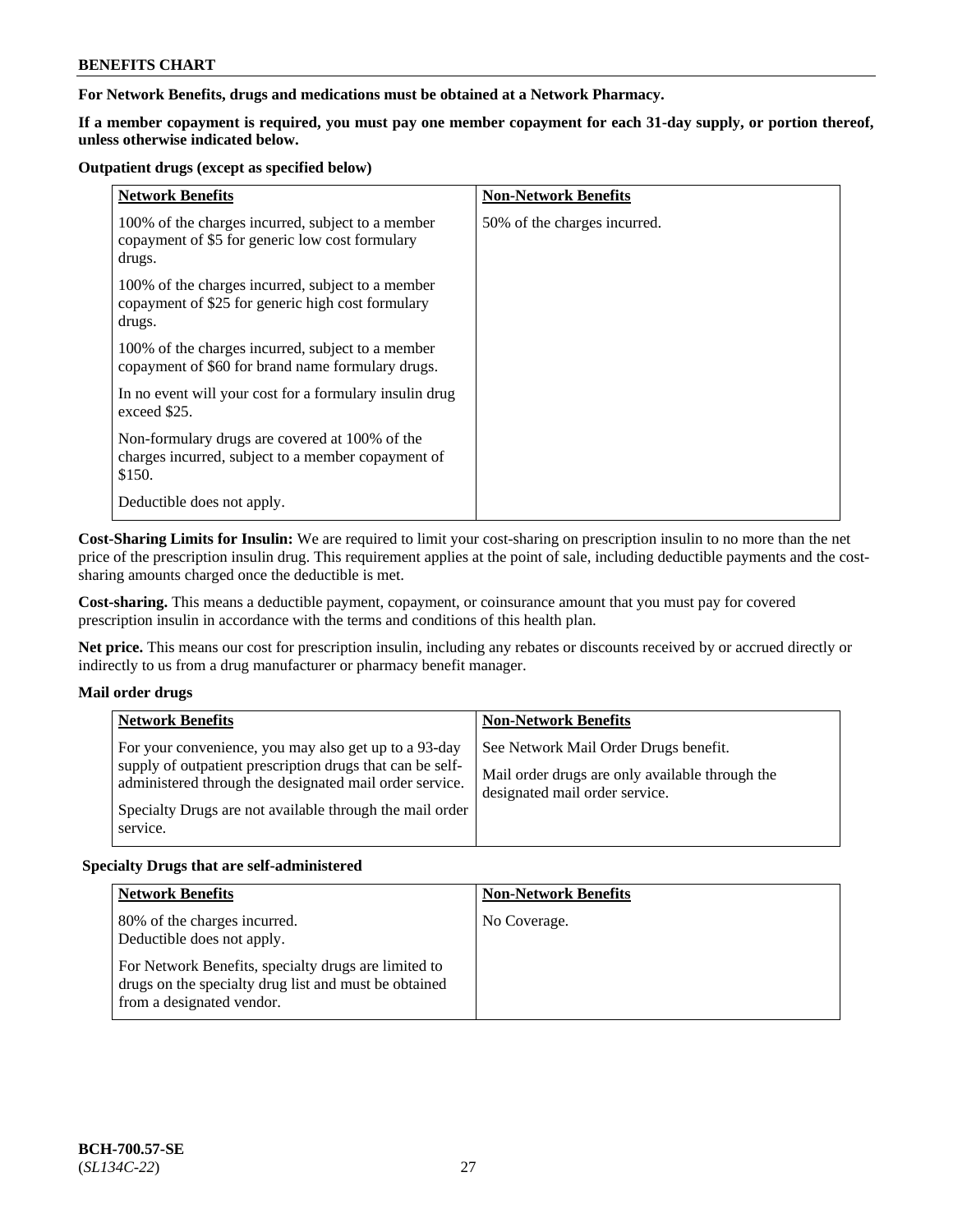## **Drugs for the treatment of growth deficiency**

| <b>Network Benefits</b>                                                                                                                            | <b>Non-Network Benefits</b>  |
|----------------------------------------------------------------------------------------------------------------------------------------------------|------------------------------|
| 80% of the charges incurred.<br>Deductible does not apply.                                                                                         | 50% of the charges incurred. |
| For Network Benefits, growth deficiency drugs are<br>limited to drugs on the specialty drug list and must be<br>obtained from a designated vendor. |                              |

**Tobacco cessation drugs are covered for all FDA – approved tobacco cessation drugs for a minimum of 90 days**

| <b>Network Benefits</b>                                     | <b>Non-Network Benefits</b>  |
|-------------------------------------------------------------|------------------------------|
| 100% of the charges incurred.<br>Deductible does not apply. | 50% of the charges incurred. |

#### **Contraceptive drugs**

| <b>Network Benefits</b>                                                                                                                                        | <b>Non-Network Benefits</b>  |
|----------------------------------------------------------------------------------------------------------------------------------------------------------------|------------------------------|
| 100% of the charges incurred for formulary drugs.<br>Deductible does not apply.                                                                                | 50% of the charges incurred. |
| If a physician requests that a non-formulary<br>contraceptive drug be dispensed as written the drug will<br>be covered at 100%, not subject to the deductible. |                              |

**ACA preventive medications.** We cover preventive medications currently recommended by USPSTF with an A or B rating if they are prescribed by your medical provider and they are listed on our Commercial ACA Preventive Drug List. Preventive medications are subject to periodic review and modification. Changes would be effective in accordance with the federal rules and reflected in our current medical coverage criteria for preventive care services.

| <b>Network Benefits</b>                                     | <b>Non-Network Benefits</b>   |
|-------------------------------------------------------------|-------------------------------|
| 100% of the charges incurred.<br>Deductible does not apply. | 150% of the charges incurred. |

### **Limitations:**

- Certain drugs may require prior authorization as indicated on the formulary. HealthPartners may require prior authorization for the drug and also the site where the drug will be provided. Certain drugs are subject to our utilization review process and quantity limits, as indicated on our formulary.
- Certain non-formulary drugs require prior authorization. In addition, certain drugs may be subject to any quantity limits applied as part of our trial program. The trial drug program applies to new prescriptions for certain drugs which have high toxicity, low tolerance, high costs and/or high potential for waste. Trial drugs are indicated on the formulary and/or the Specialty Drug List. Your first fill of a trial drug may be limited to less than a month supply. If the drug is well tolerated and effective, you will receive the remainder of your first month supply.
- If a member requests a brand name drug when there is a generic equivalent, the brand name drug will be covered up to the charge that would apply to the generic drug, minus any required copayment. If a physician requests that a brand name drug be dispensed as written, the drug will be paid at the non-formulary benefit.
- We may require members to try over-the-counter (OTC) drug alternatives before approving more costly formulary prescription drugs.
- Unless otherwise specified in the "Prescription Drug Services" section, you may receive up to a 31-day supply per prescription.
- A 93-day supply will be covered and dispensed only at pharmacies that participate in our extended day supply program
- New prescriptions to treat certain chronic conditions are limited to a 31-day supply.
- No more than a 31-day supply of Specialty Drugs will be covered and dispensed at a time, unless it's a manufacturer supplied drug that cannot be split that supplies the member with more than a 31-day supply.
- The member copayment for a drug will not exceed the cost of the drug.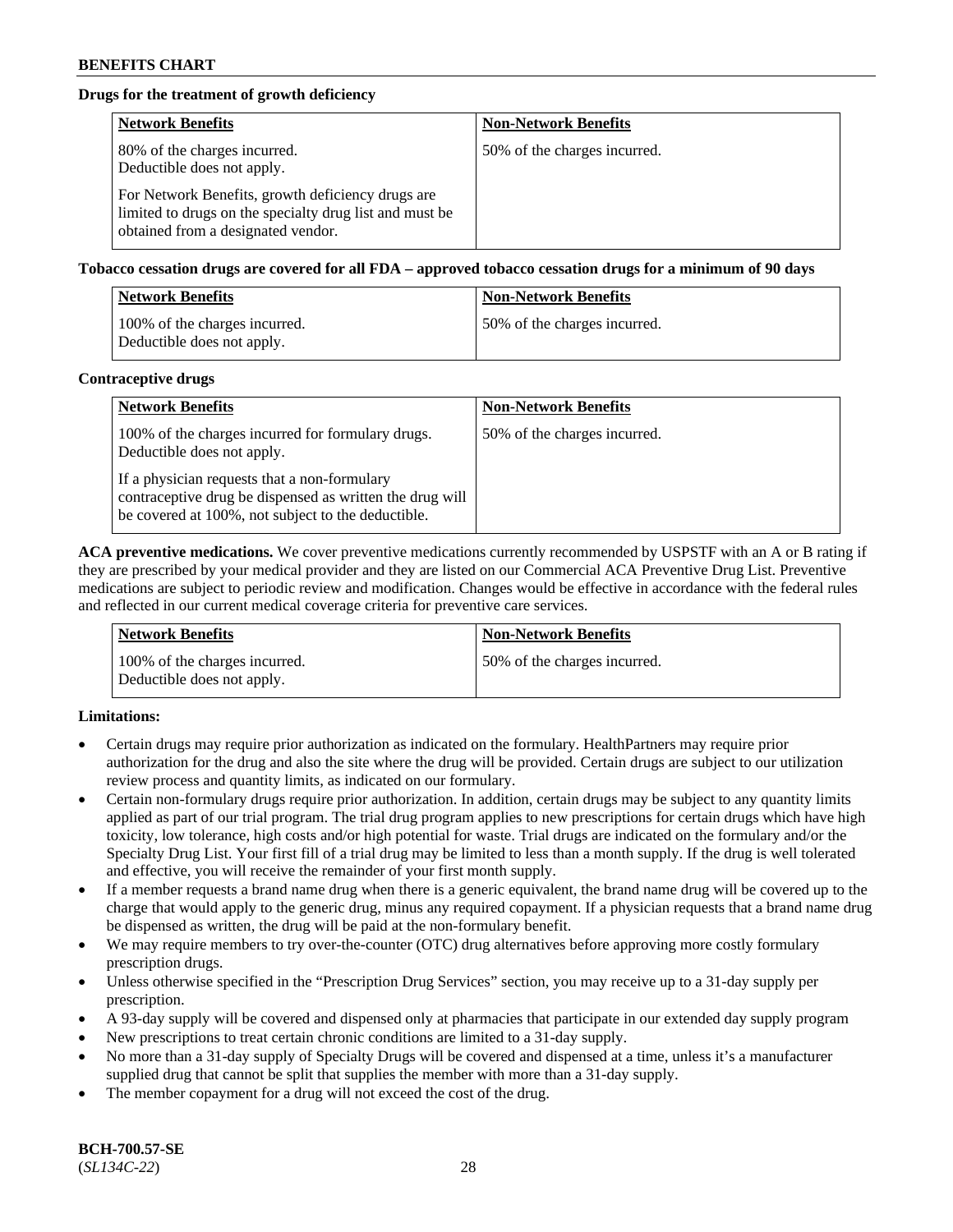## **Not Covered:**

- Replacement of prescription drugs, medications, equipment and supplies due to loss, damage or theft.
- Nonprescription (over the counter) drugs or medications, including, but not limited to, vitamins, supplements, homeopathic remedies, and non-FDA approved drugs unless listed on the formulary and prescribed by a physician or legally authorized health care provider under applicable state and federal law. We cover off-label use of drugs to treat cancer as specified in the "Prescription Drug Services" section of this Benefits Chart. This exclusion does not include over-the-counter contraceptives for women as allowed under the Affordable Care Act when the member obtains a prescription for the item. In addition, if the member obtains a prescription, this exclusion does not include aspirin to prevent cardiovascular disease for men and women of certain ages; folic acid supplements for women who may become pregnant; fluoride chemoprevention supplements for children without fluoride in their water source; and iron supplements for children ages 6-12 months who are at risk of anemia.
- Drugs on the Excluded Drug List. The Excluded Drug List includes select drugs within a therapy class that are not eligible for coverage. This includes drugs that may be excluded for certain indications. However, you may request coverage for a drug on the Excluded Drug List by requesting an exception to the formulary under the formulary exception process described in the definition of formulary in this Benefits Chart. The Excluded Drug List is available at [healthpartners.com](http://www.healthpartners.com/)
- Drugs that are newly approved by the FDA until they are reviewed and approved by HealthPartners Pharmacy and Therapeutics Committee. However, you may request coverage for a drug that is newly approved by the FDA by requesting an exception to the formulary under the formulary exception process described in the definition of formulary in the Benefits Chart.
- All drugs used for sexual dysfunction.
- Fertilty drugs.
- Medical cannabis.
- Medical devices approved by the FDA will not be covered under the "Prescription Drug Services" section unless they are on our formulary. Covered medical devices are generally submitted and reimbursed under your medical benefits.
- See "Services Not Covered" in the Group Membership Contract.

## **PREVENTIVE SERVICES**

### **Applicable Definitions:**

**Routine Preventive Services** are routine healthcare services that include screenings, check-ups and counseling to prevent illness, disease or other health problems before symptoms occur.

**Diagnostic Services** are services to help a provider understand your symptoms, diagnose illness and decide what treatment may be needed. They may be the same services that are listed as preventive services, but they are being used as diagnostic services. Your provider will determine if these services are preventive or diagnostic. These services are not preventive if received as part of a visit to diagnose, manage or maintain an acute or chronic medical condition, illness or injury. When that occurs, unless otherwise indicated below, standard deductibles, copayments or coinsurance apply.

### **Covered Services:**

We cover preventive services that meet any of the requirements under the Affordable Care Act (ACA) shown in the bulleted items below. These preventive services are covered at 100% under the network benefits with no deductible, copayments or coinsurance. (If a preventive service is not required by the ACA and it is covered at a lower benefit level or if a group qualifies for an exemption or accommodation for certain benefits under the ACA, it will be specified below). Preventive benefits mandated under the ACA are subject to periodic review and modification. Changes would be effective in accordance with the federal rules. Preventive services mandated by the ACA include:

- Evidence-based items or services that have in effect a rating of A or B in the current recommendations of the United States Preventive Services Task Force with respect to the individual;
- Immunizations for routine use in children, adolescents, and adults that have in effect a recommendation from the Advisory Committee on Immunization Practices of the Centers for Disease Control and Prevention with respect to the individual;
- With respect to infants, children, and adolescents, evidence-informed preventive care and screenings provided for in comprehensive guidelines supported by the Health Resources and Services Administration; and
- With respect to women, preventive care and screenings provided for in comprehensive guidelines supported by the Health Resources and Services Administration.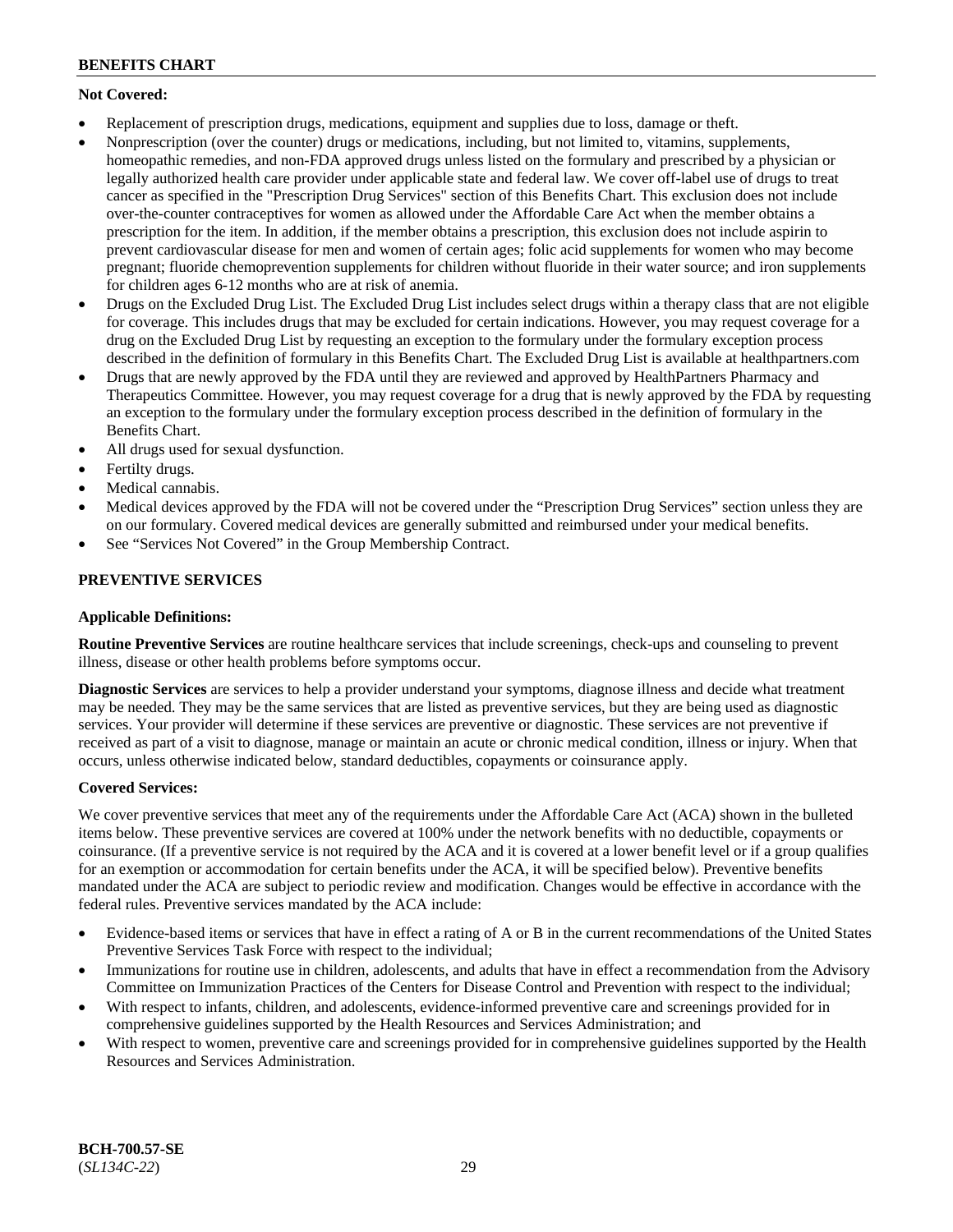Covered services are based on established medical policies, which are subject to periodic review and modification by the medical or dental directors. These medical policies (medical coverage criteria) are available by calling Member Services, or logging on to your "*my*HealthPartners" account at [healthpartners.com.](http://www.healthpartners.com/)

A complete list of preventive care services recommended under the U.S. Preventive Task Force (USPSTF) is available online at [uspreventiveservicestaskforce.org/Page/Name/uspstf-a-and-b-recommendations.](https://www.uspreventiveservicestaskforce.org/Page/Name/uspstf-a-and-b-recommendations-by-date/)

HHS: [healthcare.gov/coverage/preventive-care-benefits](https://www.healthcare.gov/coverage/preventive-care-benefits/)

CDC: [cdc.gov/vaccines/schedules/index.html](https://www.cdc.gov/vaccines/schedules/index.html)

#### **ACA and state mandated preventive services are covered as follows:**

**Routine health exams and periodic health assessments.** A physician or health care provider will counsel you as to how often health assessments are needed based on age, sex and health status. This includes screening for tobacco use, at least two tobacco cessation attempts per year (for those who use tobacco products), all FDA approved tobacco cessation medications including over-the-counter drugs (as shown in the "Prescription Drug Services" Section) and at least four counseling sessions of at least ten minutes each for tobacco cessation.

| Network Benefits                                            | <b>Non-Network Benefits</b>  |
|-------------------------------------------------------------|------------------------------|
| 100% of the charges incurred.<br>Deductible does not apply. | 50% of the charges incurred. |

**Child health supervision services**. This includes pediatric preventive services, such as fluoride chemoprevention for children without fluoride in their water source, newborn screenings, appropriate immunizations, developmental assessments and laboratory services appropriate to the age of the child from birth to 72 months, and appropriate immunizations until the end of the month in which the child turns 19, as defined by the Standards of Child Health Care issued by the American Academy of Pediatrics. We cover at least five child health supervision visits from birth to 12 months, three child health supervision visits from 12 months to 24 months, once a year from 24 months to 72 months.

| Network Benefits                                            | <b>Non-Network Benefits</b>  |
|-------------------------------------------------------------|------------------------------|
| 100% of the charges incurred.<br>Deductible does not apply. | 50% of the charges incurred. |

**Routine prenatal care and exams.** This includes the comprehensive package of medical and psychosocial support provided throughout a pregnancy, including risk assessment, serial surveillance, prenatal education, and use of specialized skills and technology when needed, as defined by Standards for Obstetric-Gynecologic Services issued by the American College of Obstetricians and Gynecologists.

| <b>Network Benefits</b>                                     | Non-Network Benefits         |
|-------------------------------------------------------------|------------------------------|
| 100% of the charges incurred.<br>Deductible does not apply. | 50% of the charges incurred. |

**Routine postnatal care.** This includes health exams, assessments, education and counseling relating to the period immediately after childbirth

| <b>Network Benefits</b>                                     | <b>Non-Network Benefits</b>  |
|-------------------------------------------------------------|------------------------------|
| 100% of the charges incurred.<br>Deductible does not apply. | 50% of the charges incurred. |

**Routine screening procedures for cancer.** This includes colorectal screening, digital rectal examinations, or other cancer screenings recommended by the USPSTF with an A or B rating. Women's preventive health services below describes additional routine screening procedures for cancer.

| <b>Network Benefits</b>                                     | <b>Non-Network Benefits</b>  |
|-------------------------------------------------------------|------------------------------|
| 100% of the charges incurred.<br>Deductible does not apply. | 50% of the charges incurred. |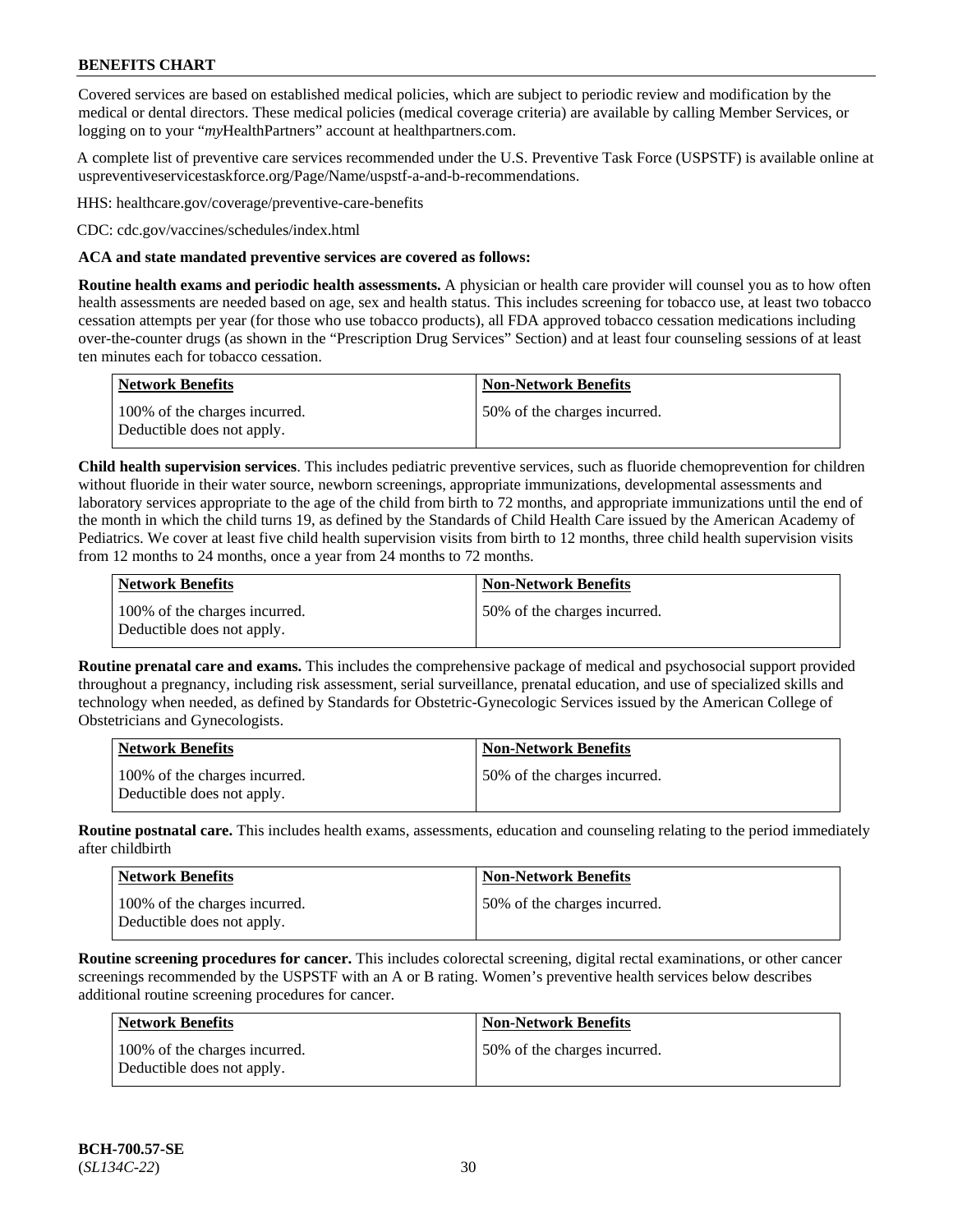**Professional voluntary family planning services.** This includes services to prevent or delay a pregnancy, including counseling and education. Services must be provided by a licensed provider.

| <b>Network Benefits</b>                                     | <b>Non-Network Benefits</b> |
|-------------------------------------------------------------|-----------------------------|
| 100% of the charges incurred.<br>Deductible does not apply. | See Network Benefits.       |

### **Adult immunizations**

| <b>Network Benefits</b>                                     | <b>Non-Network Benefits</b>  |
|-------------------------------------------------------------|------------------------------|
| 100% of the charges incurred.<br>Deductible does not apply. | 50% of the charges incurred. |

**Women's preventive services.**This includes mammograms\*, screenings for cervical cancer (pap smears), breast pumps, human papillomavirus (HPV) testing; counseling for sexually transmitted infections, counseling and screening for human immunodeficiency virus (HIV), and all FDA approved contraceptive methods as prescribed by a doctor, sterilization procedures, education and counseling (see the "Prescription Drug Services" section for coverage of oral contraceptive drugs). For women whose family history is associated with an increased risk for BRCA1 or BRCA2 gene mutations, we cover genetic counseling and BRCA screening without cost sharing, if appropriate and as determined by a physician

**\***Preventive mammogram screening includes digital breast tomosynthesis (3D mammograms) for members at risk for breast cancer.

"At risk for breast cancer" means: (1) having a family history with one or more first- or second-degree relatives with breast cancer; (2) testing positive for BRCA1 or BRCA2 mutations; (3) having heterogeneously dense breasts or extremely dense breasts based on the Breast Imaging Reporting and Data System established by the American College of Radiology; or (4) having a previous diagnosis of breast cancer.

| <b>Network Benefits</b>                                     | <b>Non-Network Benefits</b>  |
|-------------------------------------------------------------|------------------------------|
| 100% of the charges incurred.<br>Deductible does not apply. | 50% of the charges incurred. |

**Obesity screening and management.** We cover obesity screening and counseling for all ages during a routine preventive care exam. If you are age 18 or older and have a body mass index of 30 or more, we also cover intensive obesity management to help you lose weight. Your primary care doctor can coordinate these services.

| <b>Network Benefits</b>                                     | <b>Non-Network Benefits</b>   |
|-------------------------------------------------------------|-------------------------------|
| 100% of the charges incurred.<br>Deductible does not apply. | 150% of the charges incurred. |

**In addition to any ACA or state mandated preventive services referenced above, we cover the following eligible services:**

### **Routine eye and hearing exams**

| Network Benefits                                            | <b>Non-Network Benefits</b>  |
|-------------------------------------------------------------|------------------------------|
| 100% of the charges incurred.<br>Deductible does not apply. | 50% of the charges incurred. |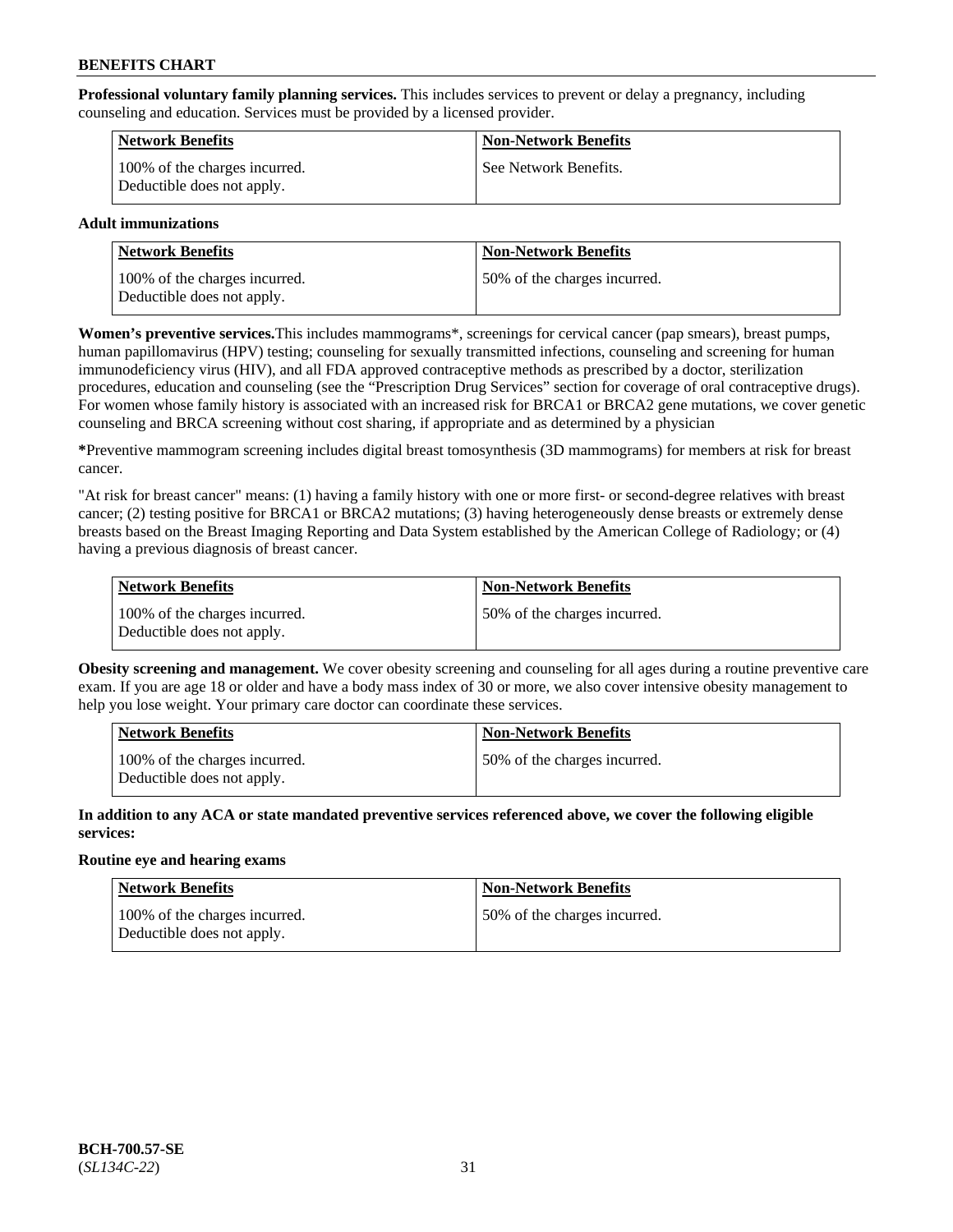**Ovarian cancer surveillance tests for women who are at risk.** "At risk for ovarian cancer" means (1) having a family history that includes any of the following: one or more first-degree or second-degree relatives with ovarian cancer, clusters of female relatives with breast cancer or nonpolyposis colorectal cancer; or (2) testing positive for BRCA1 or BRCA2 mutations. "Surveillance tests for ovarian cancer" means annual screening using: CA-125 serum tumor marker testing, transvaginal ultrasound, pelvic examination or other proven ovarian cancer screening tests currently being evaluated by the federal Food and Drug Administration or by the National Cancer Institute.

| <b>Network Benefits</b>                                                                                                                                                                                                          | <b>Non-Network Benefits</b>                                                                                                                                                                                                          |
|----------------------------------------------------------------------------------------------------------------------------------------------------------------------------------------------------------------------------------|--------------------------------------------------------------------------------------------------------------------------------------------------------------------------------------------------------------------------------------|
| Coverage level is same as corresponding Network<br>Benefit, depending on type of service provided, such<br>as Diagnostic Imaging Services, Laboratory Services<br>Office Visits for Illness or Injury or Preventive<br>Services. | Coverage level is same as corresponding Non-Network<br>Benefit, depending on type of service provided, such as<br>Diagnostic Imaging Services, Laboratory Services<br>Office Visits for Illness or Injury or Preventive<br>Services. |
|                                                                                                                                                                                                                                  |                                                                                                                                                                                                                                      |

#### **Limitations:**

• Services are not preventive if received as part of a visit to diagnose, manage or maintain an acute or chronic medical condition, illness or injury. When that occurs, unless otherwise indicated above, standard deductibles, copayments or coinsurance apply.

#### **Not Covered:**

See "Services Not Covered" in the Group Membership Contract.

## **SPECIFIED NON-NETWORK SERVICES**

### **Covered Services:**

We cover the following services when you elect to receive them from a non-network provider, at the same level of coverage we provide when you elect to receive the services from a network provider:

- Voluntary family planning of the conception and bearing of children.
- The provider visit(s) and test(s) necessary to make a diagnosis of infertility.
- Testing and treatment of sexually transmitted diseases (other than HIV).
- Testing for AIDS or other HIV-related conditions.

| <b>Network Benefits</b>                                                                                                                            | <b>Non-Network Benefits</b>                    |
|----------------------------------------------------------------------------------------------------------------------------------------------------|------------------------------------------------|
| Coverage level is same as corresponding Network<br>Benefit, depending on type of service provided, such as<br>Office Visits for Illness or Injury. | See Network Benefits for the services covered. |

#### **Not Covered:**

See "Services Not Covered" in the Group Membership Contract.

### **TELEHEALTH/TELEMEDICINE SERVICES**

#### **Definitions:**

**Telehealth, Telemedicine, or Virtual Care.** This is a means of communication between a health care professional and a patient. This includes the use of secure electronic information, imaging, and communication technologies, including:

- interactive audio or audio-video
- interactive audio with store-and-forward technology
- chat-based and email-based systems
- physician-to-physician consultation
- patient education
- data transmission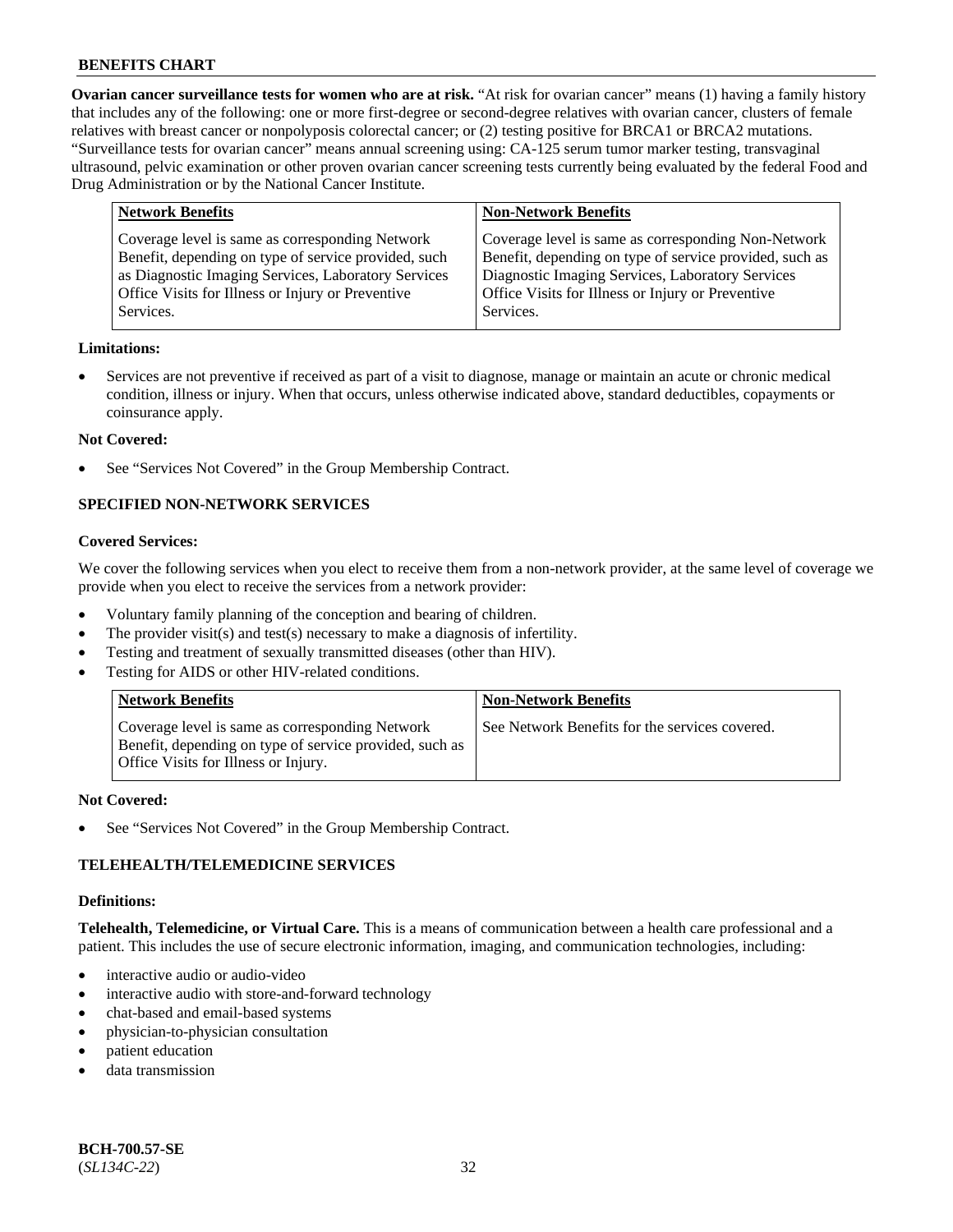- data interpretation
- digital diagnostics (algorithm-enabled diagnostic support)
- digital therapeutics (the use of personal health devices and sensors, either alone or in combination with conventional drug therapies, for disease prevention and management)

### Services can be delivered:

Synchronously: the patient and health care professional are engaging with one another at the same time; or Asynchronously: the patient and health care professional engage with each other at different points in time.

**Telephone Visits.** Live, synchronous, interactive encounters over the telephone between a patient and a healthcare provider.

**E-visit or chat-based visits.** Asynchronous online or mobile app encounters to discuss a patient's personal health information, vital signs, and other physiologic data or diagnostic images. The healthcare provider reviews and delivers a consultation, diagnosis, prescription or treatment plan after reviewing the patient's visit information.

**Virtuwell<sup>®</sup>**. This is an online service for you to receive a diagnosis and treatment for certain conditions, such as a cold, flu, ear pain and sinus infections. You may access the Virtuwell website at [virtuwell.com.](https://www.virtuwell.com/)

**Video Visits.** Live, synchronous, interactive encounters using secure web-based video between a patient and a healthcare provider.

## **Covered Services:**

The Plan covers the following methods of receiving care for services that would be eligible under the Plan if the service were provided in person.

#### **Scheduled telephone visits**

| <b>Network Benefits</b>                                                                                         | <b>Non-Network Benefits</b>  |
|-----------------------------------------------------------------------------------------------------------------|------------------------------|
| 100% of the charges incurred, subject to a member<br>copayment of \$20 per visit.<br>Deductible does not apply. | 50% of the charges incurred. |

### **E-visits**

### **Access to online care through Virtuwell at [virtuwell.com](https://www.virtuwell.com/)**

| Network Benefits                                            | <b>Non-Network Benefits</b> |
|-------------------------------------------------------------|-----------------------------|
| 100% of the charges incurred.<br>Deductible does not apply. | Not Applicable.             |

### **All other E-visits**

| <b>Network Benefits</b>                                                                                         | <b>Non-Network Benefits</b>  |
|-----------------------------------------------------------------------------------------------------------------|------------------------------|
| 100% of the charges incurred, subject to a member<br>copayment of \$20 per visit.<br>Deductible does not apply. | 50% of the charges incurred. |

### **Video visits**

| <b>Network Benefits</b>                                | <b>Non-Network Benefits</b>                            |
|--------------------------------------------------------|--------------------------------------------------------|
| Coverage level is same as corresponding Network        | Coverage level is same as corresponding Non-Network    |
| Benefit, depending upon type of service provided, such | Benefit, depending upon type of service provided, such |
| as Office Visits for Illness or Injury.                | as Office Visits for Illness or Injury.                |

### **Not Covered:**

See "Services Not Covered" in the Group Membership Contract.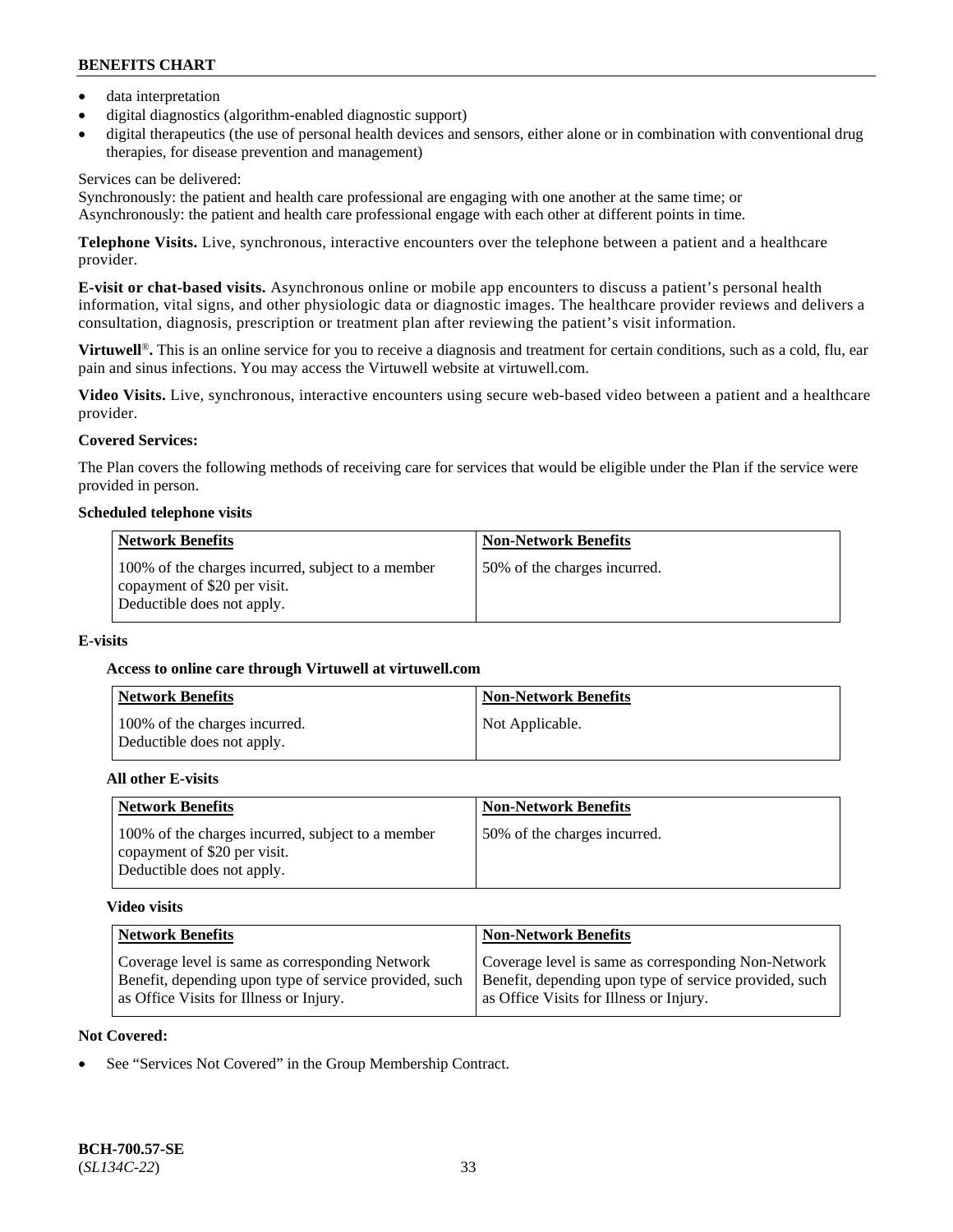## **TRANSPLANT SERVICES**

#### **Applicable Definitions:**

**Autologous.** This is when the source of cells is from the individual's own marrow or stem cells.

**Allogeneic.** This is when the source of cells is from a related or unrelated donor's marrow or stem cells.

**Autologous Bone Marrow Transplant.** This is when the bone marrow is harvested from the individual and stored. The patient undergoes treatment which includes tumor ablation with high-dose chemotherapy and/or radiation. The bone marrow is reinfused (transplanted).

**Allogeneic Bone Marrow Transplant.** This is when the bone marrow is harvested from the related or unrelated donor and stored. The patient undergoes treatment which includes tumor ablation with high-dose chemotherapy and/or radiation. The bone marrow is reinfused (transplanted).

**Autologous/Allogeneic Stem Cell Support.** This is a treatment process that includes stem cell harvest from either bone marrow or peripheral blood, tumor ablation with high-dose chemotherapy and/or radiation, stem cell reinfusion, and related care. Autologous/allogeneic bone marrow transplantation and high dose chemotherapy with peripheral stem cell rescue/support are considered to be autologous/allogeneic stem cell support.

**Designated Transplant Center.** This is any health care provider, group or association of health care providers designated by us to provide services, supplies or drugs for specified transplants for our members.

**Transplant Services.** This is transplantation (including retransplants) of the human organs or tissue listed below, including all related post-surgical treatment and drugs and multiple transplants for a related cause. Transplant services do not include other organ or tissue transplants or surgical implantation of mechanical devices functioning as a human organ, except surgical implantation of an FDA approved Ventricular Assist Device (VAD) or total artificial heart, functioning as a temporary bridge to heart transplantation.

Prior authorization is required prior to consultation to support coordination of care and benefits.

#### **Covered Services:**

We cover eligible transplant services (as defined above) while you are covered under this Benefits Chart. Transplants that will be considered for coverage are limited to the following:

- Kidney transplants for end-stage disease.
- Cornea transplants for end-stage disease.
- Heart transplants for end-stage disease.
- Lung transplants or heart/lung transplants for: (1) primary pulmonary hypertension; (2) Eisenmenger's syndrome; (3) endstage pulmonary fibrosis; (4) alpha 1 antitrypsin disease; (5) cystic fibrosis; and (6) emphysema.
- Liver transplants for: (1) biliary atresia in children; (2) primary biliary cirrhosis; (3) post-acute viral infection (including hepatitis A, hepatitis B antigen e negative and hepatitis C) causing acute atrophy or post-necrotic cirrhosis; (4) primary sclerosing cholangitis; (5) alcoholic cirrhosis; and (6) hepatocellular carcinoma.
- Allogeneic bone marrow transplants or peripheral stem cell support associated with high dose chemotherapy for: (1) acute myelogenous leukemia; (2) acute lymphocytic leukemia; (3) chronic myelogenous leukemia; (4) severe combined immunodeficiency disease; (5) Wiskott-Aldrich syndrome; (6) aplastic anemia; (7) sickle cell anemia; (8) non-relapsed or relapsed non-Hodgkin's lymphoma; (9) multiple myeloma; and (10) testicular cancer.
- Autologous bone marrow transplants or peripheral stem cell support associated with high-dose chemotherapy for: (1) acute leukemias; (2) non-Hodgkin's lymphoma; (3) Hodgkin's disease; (4) Burkitt's lymphoma; (5) neuroblastoma; (6) multiple myeloma; (7) chronic myelogenous leukemia; and (8) non-relapsed non-Hodgkin's lymphoma.
- Pancreas transplants for simultaneous pancreas-kidney transplants for diabetes, pancreas after kidney, living related segmental simultaneous pancreas kidney transplantation and pancreas transplant alone.

For Network Benefits, charges for transplant services must be incurred at a designated transplant center.

The transplant-related treatment provided, including expenses incurred for directly related donor services, shall be subject to and in accordance with the provisions, limitations, maximum and other terms of this Benefits Chart.

Medical and hospital expenses of the donor are covered only when the recipient is a member and the transplant and directly related donor expenses have been prior authorized for coverage. Treatment of medical complications that may occur to the donor are not covered. Donors are not considered members, and are therefore not eligible for the rights afforded to members under the Contract.